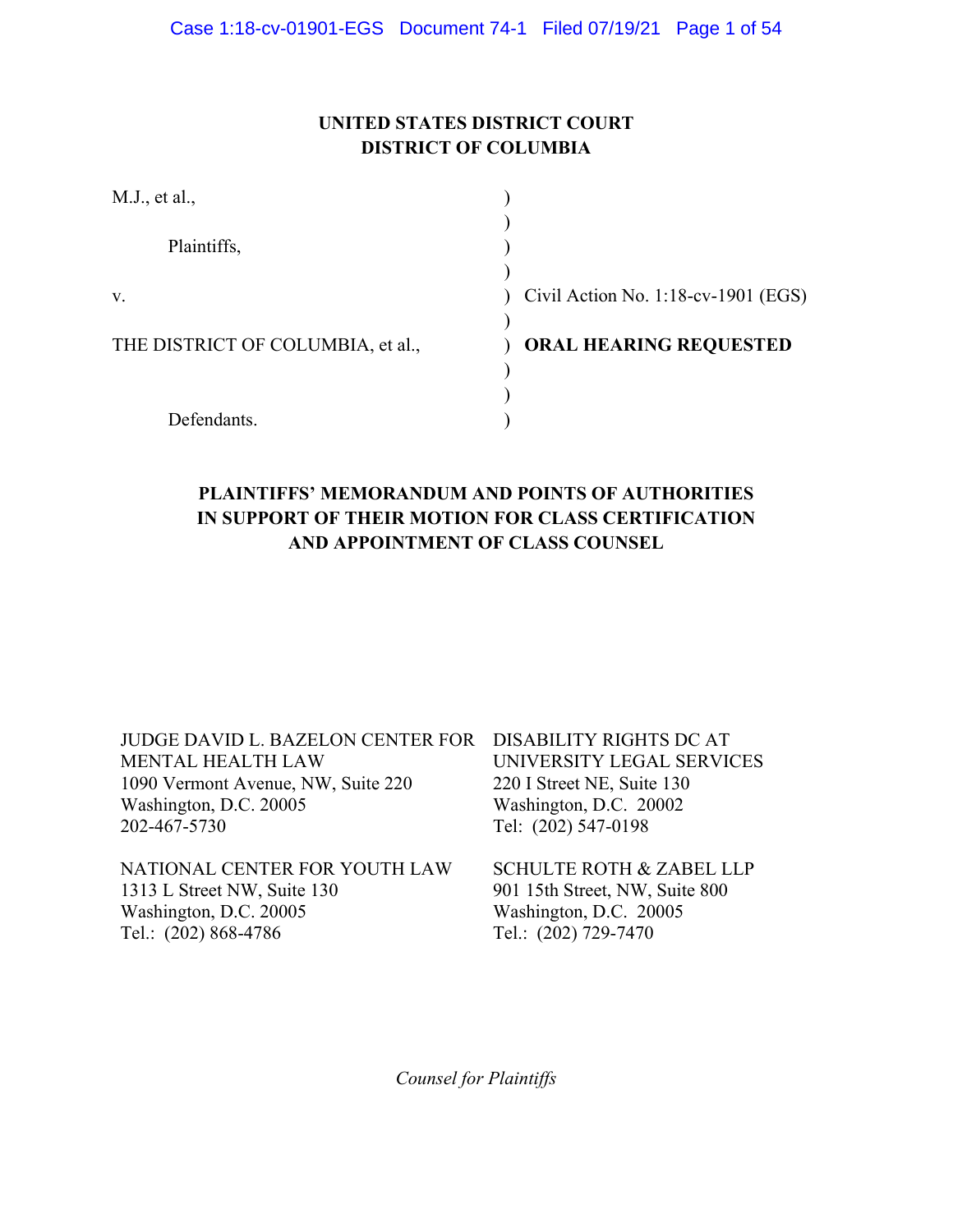# **TABLE OF CONTENTS**

| I.        |                                                                                                                                                                                                                             |
|-----------|-----------------------------------------------------------------------------------------------------------------------------------------------------------------------------------------------------------------------------|
| Π.        |                                                                                                                                                                                                                             |
| III.      |                                                                                                                                                                                                                             |
| IV.       |                                                                                                                                                                                                                             |
| A.        | The Class Consists of Hundreds of Vulnerable Children, Thus Satisfying the                                                                                                                                                  |
| <b>B.</b> | Plaintiffs' Allegations Revolve Around Defendants' Uniform Policies and<br>Practices That Affect All Class Members and Lend Themselves to Common                                                                            |
| $C$ .     | The Named and Proposed Plaintiff Children's Claims Are Typical of the Claims<br>of the Class Members Because They Are Based on the Same Legal Theory and<br>Stem from the Same Systemic Failure Perpetuated by Defendants23 |
| D.        | Plaintiffs Will Adequately Represent the Class Because They Seek Identical<br>Relief for All Class Members, and Plaintiffs' Counsel Are Well Qualified with                                                                 |
| Ε.        | Defendants Have Acted and Refused to Act on Grounds That Apply Generally<br>to the Class; As Such, Class Certification under Rule $23(b)(2)$ , as Well as                                                                   |
| F.        |                                                                                                                                                                                                                             |
| G.        | Class Counsel Should Be Appointed Pursuant to Fed. R. Civ. P. 23(g). 41                                                                                                                                                     |
| V.        |                                                                                                                                                                                                                             |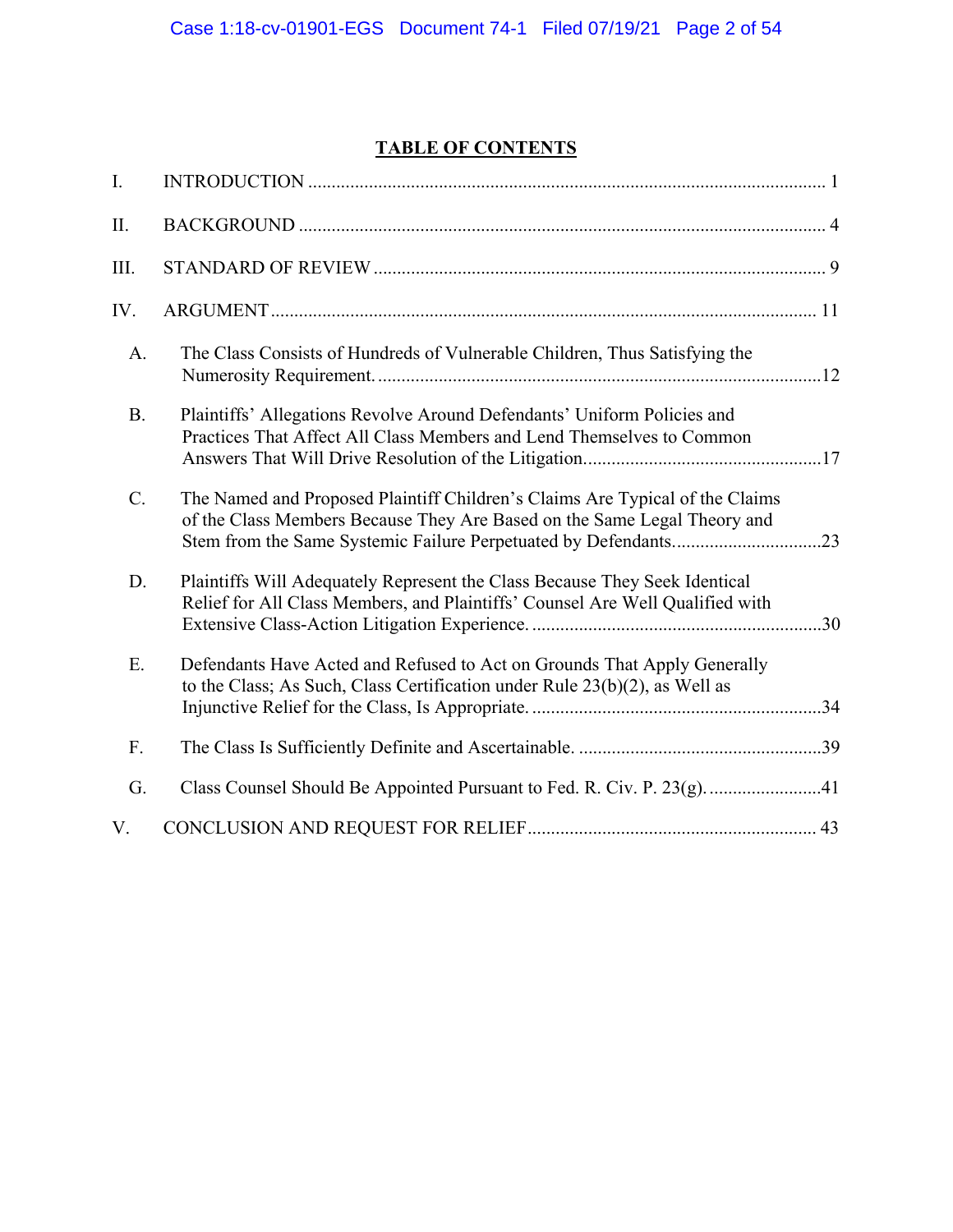## **TABLE OF AUTHORITIES**

| Cases                                                                                  | Page(s) |
|----------------------------------------------------------------------------------------|---------|
| Afghan & Iraqi Allies v. Pompeo,                                                       |         |
| Amchem Prods., Inc. v. Windsor,                                                        |         |
| Blackman v. District of Columbia,                                                      |         |
| Bond v. Fleet Bank (RI), N.A.,                                                         |         |
| Borum v. Brentwood Vill., LLC,                                                         |         |
| Brooklyn Ctr. for Indep. of the Disabled v. Bloomberg,                                 |         |
| Brown v. District of Columbia,                                                         |         |
| Bynum v. District of Columbia,                                                         |         |
| Charles H. v. District of Columbia,                                                    |         |
| Coleman through Bunn v. District of Columbia,                                          |         |
| D.L. v. District of Columbia,<br>302 F.R.D. 1 (D.D.C. 2013), vacated on other grounds, |         |
| D.L. v. District of Columbia,                                                          |         |
| In re District of Columbia,                                                            |         |
| Dixon v. Barry,                                                                        |         |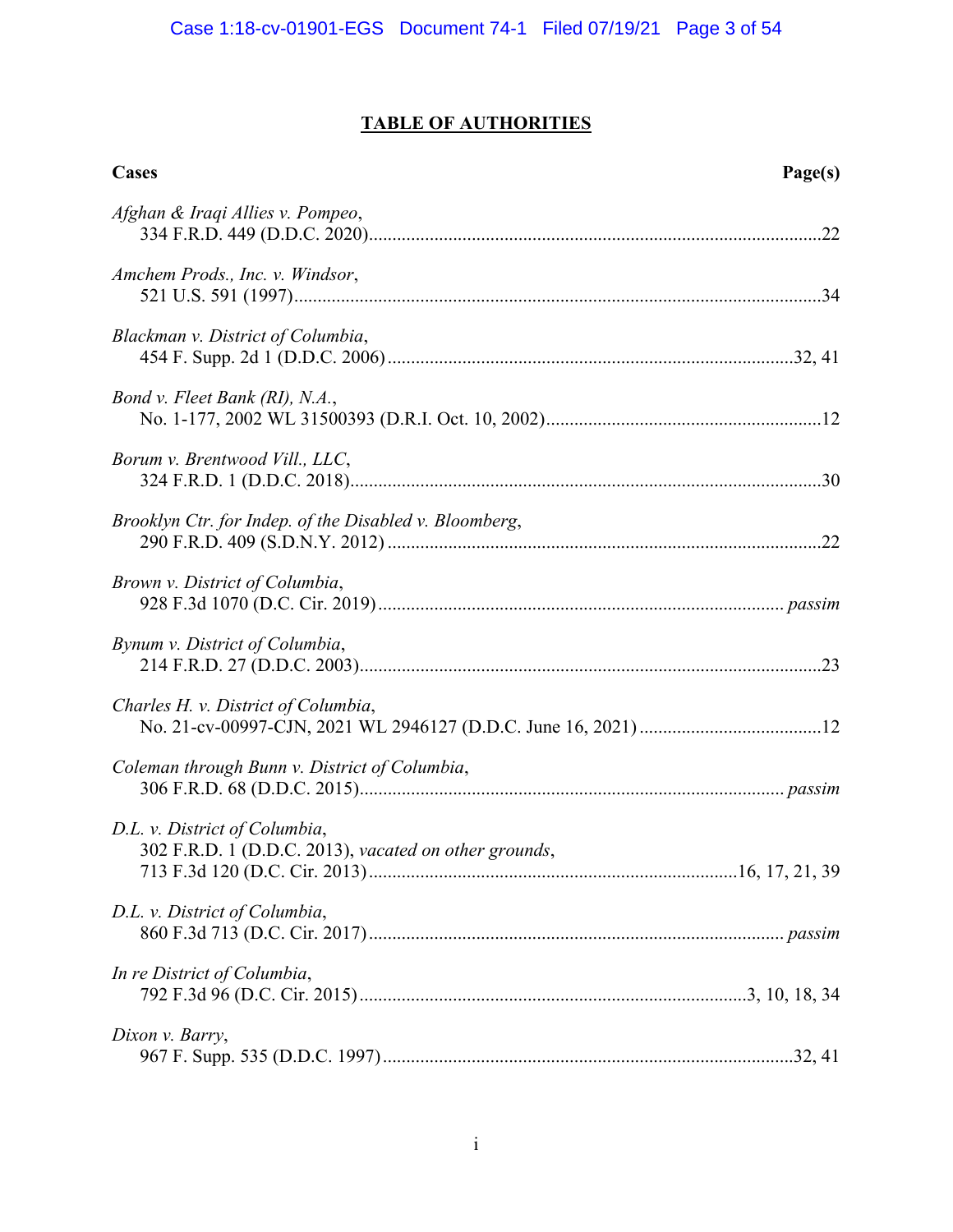# Case 1:18-cv-01901-EGS Document 74-1 Filed 07/19/21 Page 4 of 54

| Dunakin v. Quigley,                                                                                                                       |
|-------------------------------------------------------------------------------------------------------------------------------------------|
| Equal Emp. Opportunity Comm'n v. Printing Indus. of Metro. Wash., D.C., Inc.                                                              |
| Garnett v. Zeilinger,                                                                                                                     |
| Garza v. Hargan,<br>304 F. Supp. 3d 145 (D.D.C. 2018), aff'd in part, vacated in part on other                                            |
| Healthy Futures of Tex. v. Dep't of Health and Human Servs.,                                                                              |
| Hoyte v. District of Columbia,                                                                                                            |
| Huashan Zhang v. U.S. Citizenship & Immigr. Servs.,<br>344 F. Supp. 3d 32 (D.D.C. 2018), aff'd, 978 F.3d 1314 (D.C. Cir. 2020) 10, 24, 39 |
| Katie A., ex rel. Ludin v. Los Angeles County,                                                                                            |
| Kenneth R. ex rel. Tri-County CAP, Inc./GS v. Hassan,                                                                                     |
| Lane v. Kitzhaber,                                                                                                                        |
| McCuin v. Sec'y of Health & Hum. Servs.,                                                                                                  |
| McKinney v. U.S. Postal Serv.,                                                                                                            |
| $N.B.$ v. Hamos,                                                                                                                          |
| Nat'l Veterans Legal Servs. Program v. United States,                                                                                     |
| O.B. v. Norwood,                                                                                                                          |
| Olmstead $v.$ L.C.,                                                                                                                       |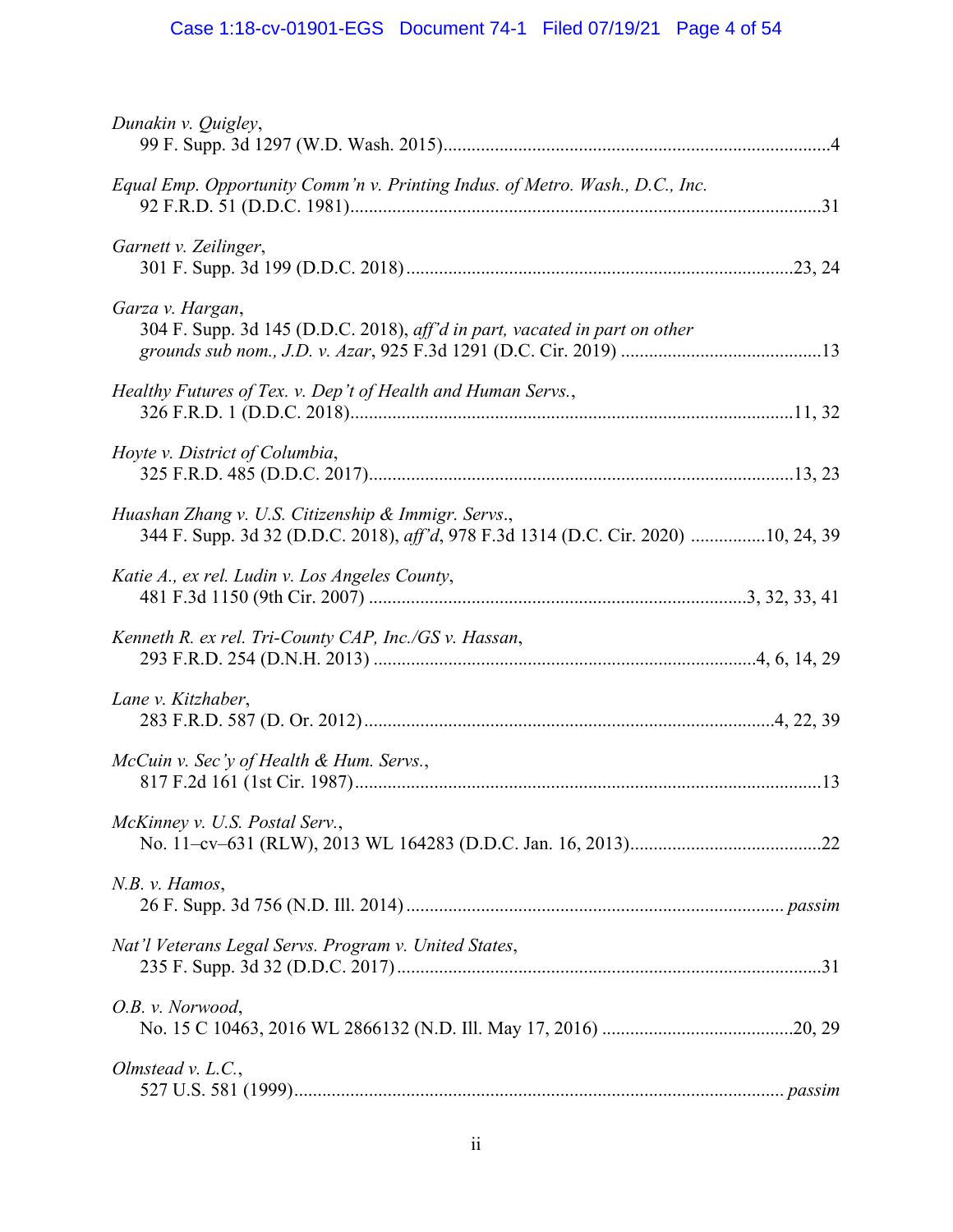# Case 1:18-cv-01901-EGS Document 74-1 Filed 07/19/21 Page 5 of 54

| Olson v. Brown,                                                                                                 |
|-----------------------------------------------------------------------------------------------------------------|
| Parko v. Shell Oil Co.,                                                                                         |
| Pigford v. Glickman,                                                                                            |
| Primavera Familienstiftung v. Askin,                                                                            |
| $R.I.L-R v. Johnson,$                                                                                           |
| R.P.-K. ex rel. C.K. v. Dep't of Educ., Hawaii,                                                                 |
| Ramirez v. U.S. Immigr. and Customs Enf't,                                                                      |
| Richardson v. L'Oreal USA, Inc.,                                                                                |
| S.R. ex rel. Rosenbauer v. Penn. Dep't of Hum. Servs.,                                                          |
| Shenk v. Mallinckrodt PLC,                                                                                      |
| Shulman v. Ritzenberg,                                                                                          |
| Thorpe v. District of Columbia,<br>303 F.R.D. 120 (D.D.C. 2014), aff'd, In re District of Columbia, 792 F.3d 96 |
| Twelve John Does v. District of Columbia,                                                                       |
| United States v. Mississippi,                                                                                   |
| Wagner v. Taylor,                                                                                               |
| Wal-Mart Stores, Inc. v. Dukes,                                                                                 |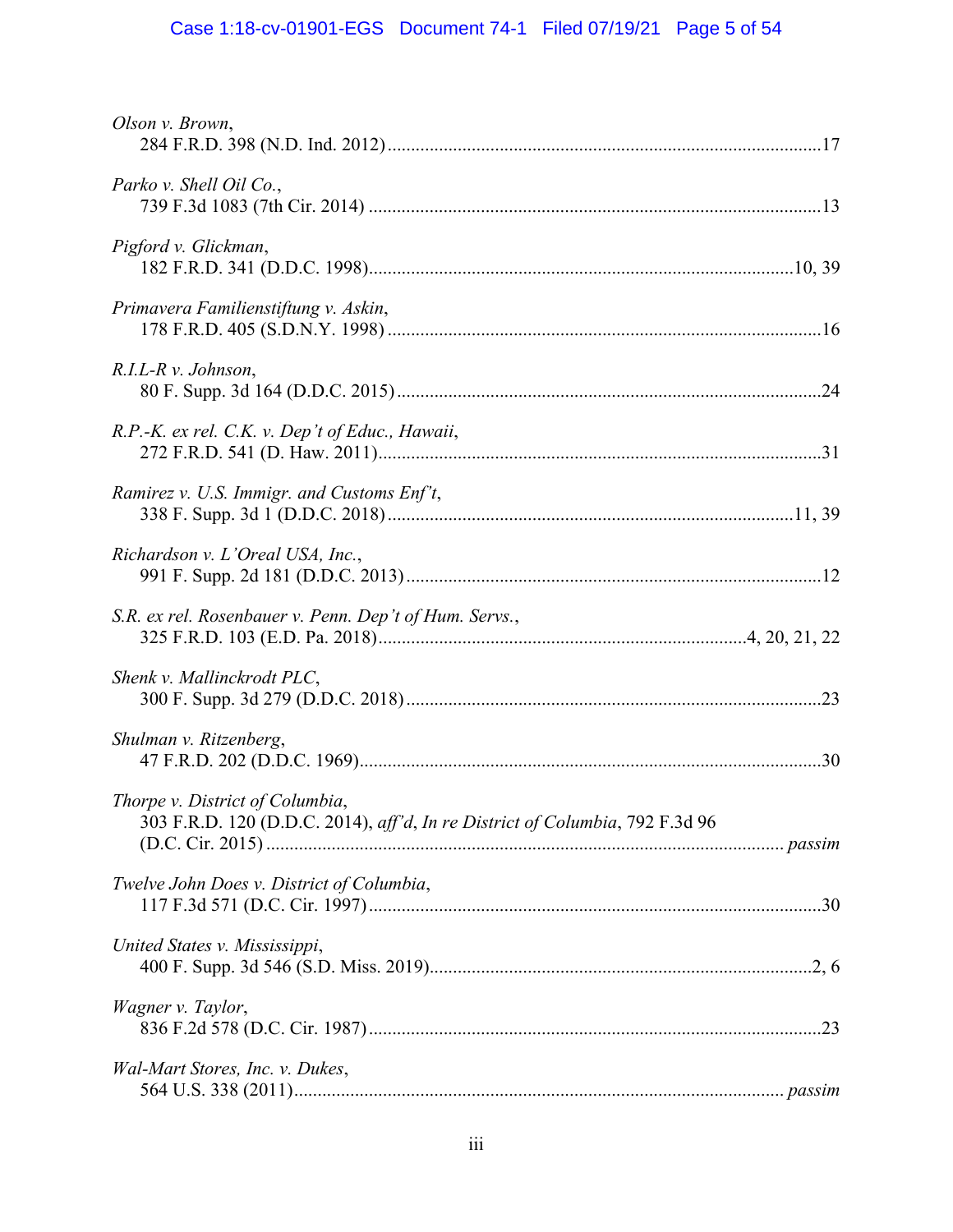## **Statutes & Regulations**

| Rehabilitation Act, Section 504, |  |
|----------------------------------|--|
|                                  |  |
|                                  |  |
| <b>Rules</b>                     |  |
|                                  |  |
|                                  |  |
|                                  |  |
|                                  |  |
|                                  |  |
|                                  |  |
|                                  |  |
|                                  |  |
| <b>Other Authorities</b>         |  |
|                                  |  |
|                                  |  |
|                                  |  |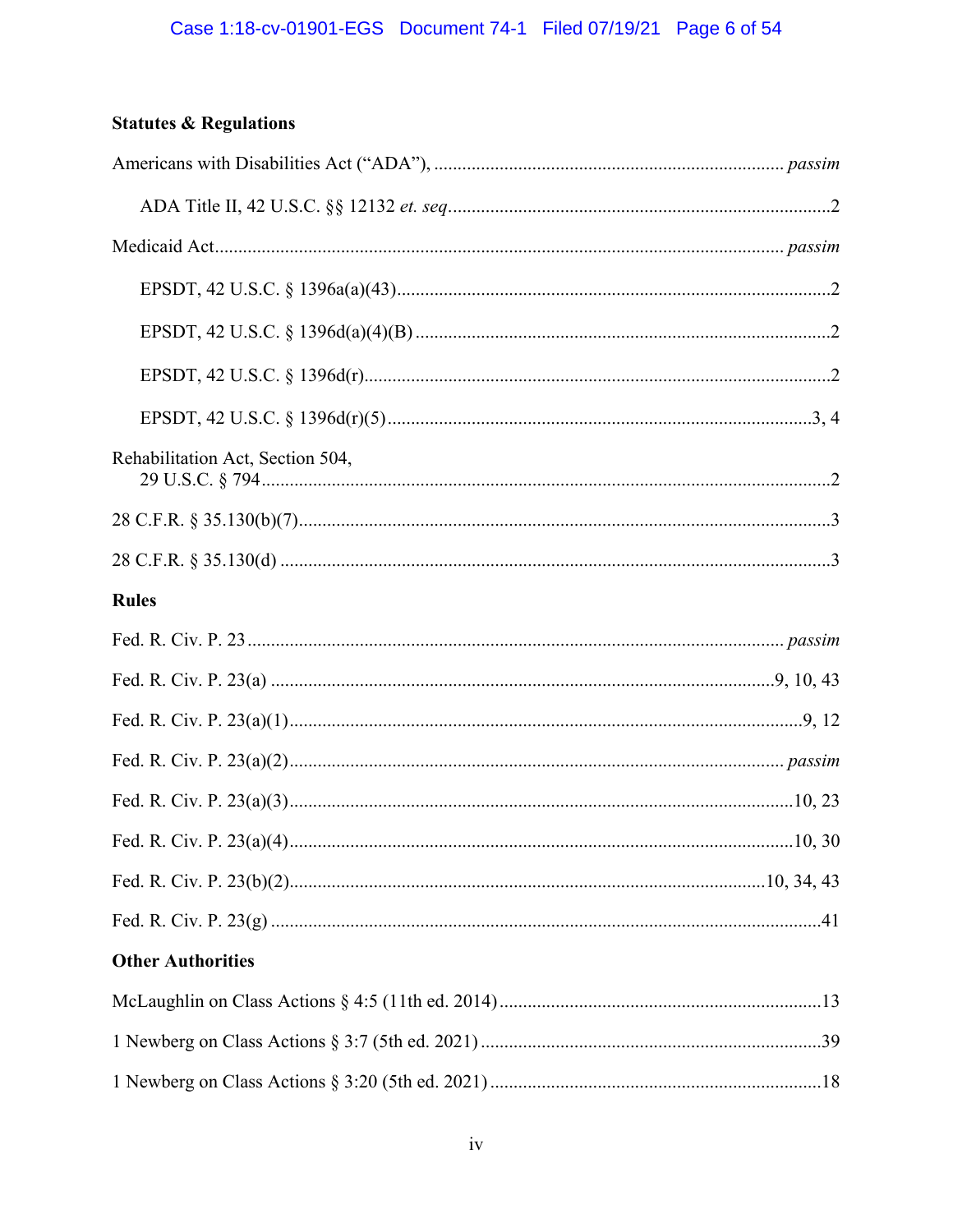| U.S. Dep't of Just., West Virginia Children's Mental Health System Findings |  |
|-----------------------------------------------------------------------------|--|
|                                                                             |  |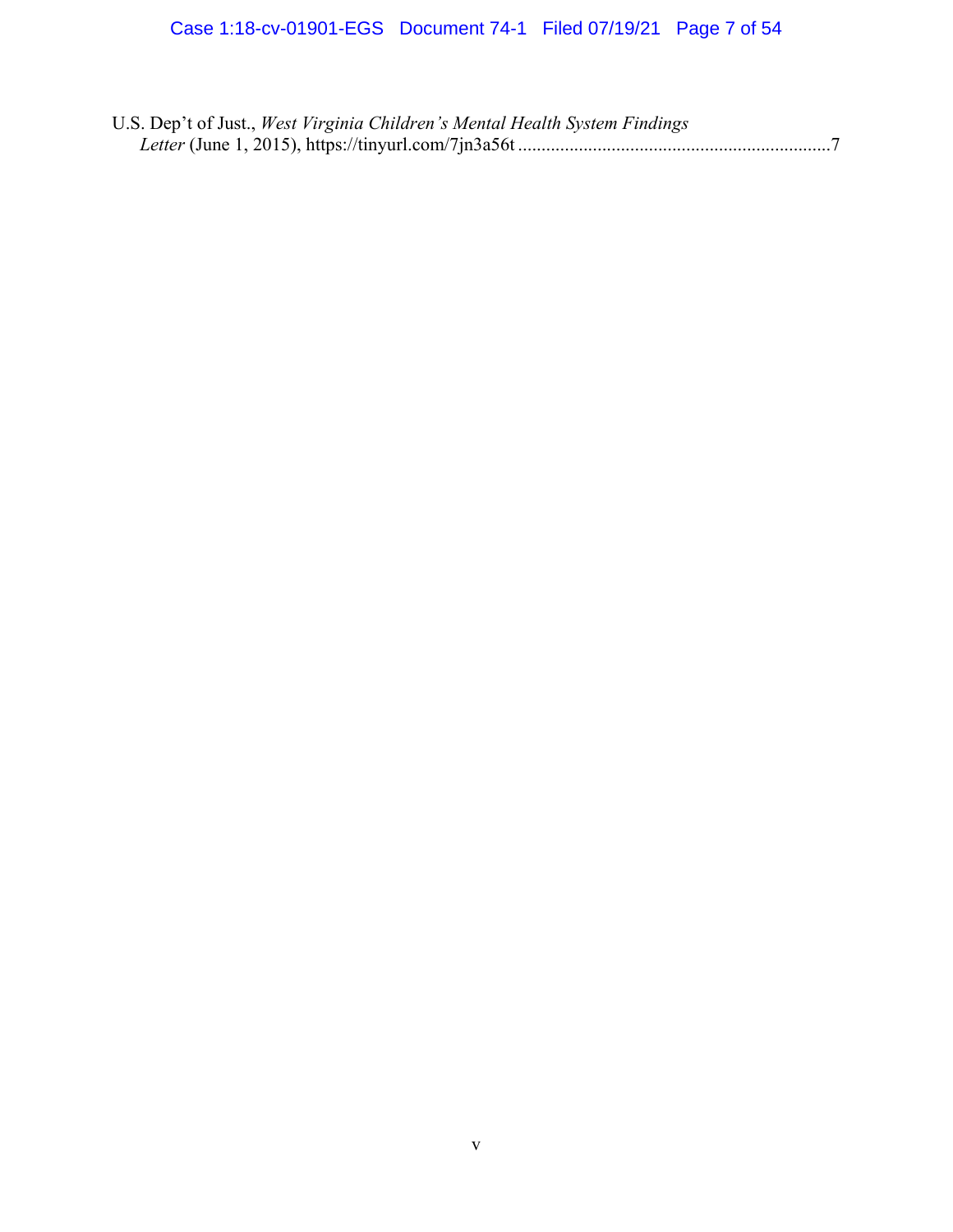## **INDEX OF SUPPORTING MATERIALS**

Although there are no exhibits to this Memorandum, for the convenience of the Court, set forth below is an index of the Declarations and Affirmation offered in support of the instant Motion, all of which are filed concurrently herewith except where indicated below. Certain declarants are identified by their initials for the reasons set forth in Plaintiffs' Motion for Leave to File Documents Under Seal and Proceed Anonymously, filed concurrently herewith.

| <b>Title</b>                                                                                          | Abbreviation    |
|-------------------------------------------------------------------------------------------------------|-----------------|
| Declaration of Gail Avent in Support of Plaintiffs' Motion for<br><b>Class Certification</b>          | Avent Decl.     |
| Declaration of B.T. in Support of Plaintiffs' Motion for Class<br>Certification                       | B.T. Decl.      |
| Declaration of Sandra Bernstein in Support of Plaintiffs' Motion<br>for Class Certification           | Bernstein Decl. |
| Declaration of Betsy A. Biben in Support of Plaintiffs' Motion<br>for Class Certification             | Biben Decl.     |
| Declaration of Cornelius Bird in Support of Plaintiffs' Motion for<br><b>Class Certification</b>      | Bird Decl.      |
| Declaration of Maria Blaeuer in Support of Plaintiffs' Motion for<br><b>Class Certification</b>       | Blaeuer Decl.   |
| Declaration of Rebecca Bloch in Support of Plaintiffs' Motion for<br><b>Class Certification</b>       | Bloch Decl.     |
| Declaration of Sara Boyd, Ph.D. in Support of Plaintiffs' Motion<br>for Class Certification           | Boyd Decl.      |
| Declaration of Jane Brown (Oct. 30, 2018) <sup>1</sup>                                                | Brown Decl. I   |
| Declaration of Jane Brown in Support of Plaintiffs' Motion for<br>Class Certification (July 14, 2021) | Brown Decl. II  |
| Declaration of Ira Burnim in Support of Plaintiffs' Motion for<br><b>Class Certification</b>          | Burnim Decl.    |

<sup>&</sup>lt;sup>1</sup> Previously filed; ECF No. 41.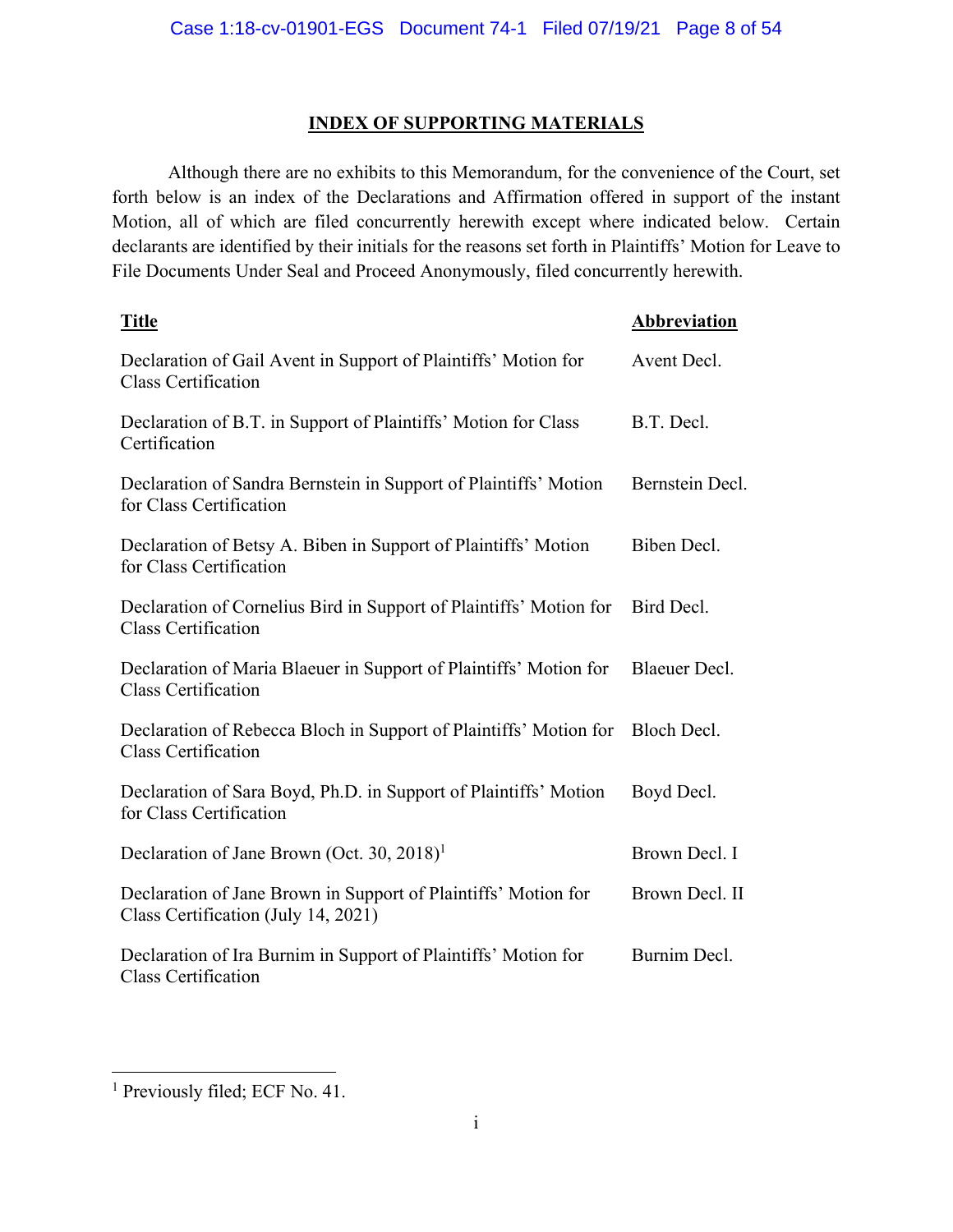# Case 1:18-cv-01901-EGS Document 74-1 Filed 07/19/21 Page 9 of 54

| Declaration of Kimmberly Campbell in Support of Plaintiffs'<br>Motion for Class Certification     | Campbell Decl.   |
|---------------------------------------------------------------------------------------------------|------------------|
| Declaration of Evan Cass in Support of Plaintiffs' Motion for<br><b>Class Certification</b>       | Cass Decl.       |
| Declaration of Robert Friedman, Ph.D. in Support of Plaintiffs'<br>Motion for Class Certification | Friedman Decl.   |
| Declaration of Seth Galanter in Support of Plaintiffs' Motion for<br><b>Class Certification</b>   | Galanter Decl.   |
| Declaration of $J.J.2$                                                                            | J.J. Decl.       |
| Declaration of Narell Joyner in Support of Plaintiffs' Motion for<br><b>Class Certification</b>   | Joyner Decl.     |
| Declaration of Bruce J. Kamradt in Support of Plaintiffs' Motion<br>for Class Certification       | Kamradt Decl.    |
| Declaration of K.R. in Support of Plaintiffs' Motion for Class<br>Certification                   | K.R. Decl.       |
| Declaration of L.M. in Support of Plaintiffs' Motion for Class<br>Certification                   | L.M. Decl.       |
| Declaration of L.R. in Support of Plaintiffs' Motion for Class<br>Certification                   | L.R. Decl.       |
| Declaration of M.W. in Support of Plaintiffs' Motion for Class<br>Certification                   | M.W. Decl.       |
| Declaration of Louise W. Missildine in Support of Plaintiffs'<br>Motion for Class Certification   | Missildine Decl. |
| Affirmation of Jason T. Mitchell in Support of Plaintiffs' Motion<br>for Class Certification      | Mitchell Aff.    |
| Declaration of M.P. in Support of Plaintiffs' Motion for Class<br>Certification                   | M.P. Decl.       |
| Declaration of Kimberly Perry in Support of Plaintiffs' Motion<br>for Class Certification         | Perry Decl.      |

1

<sup>&</sup>lt;sup>2</sup> Previously filed; ECF No. 60.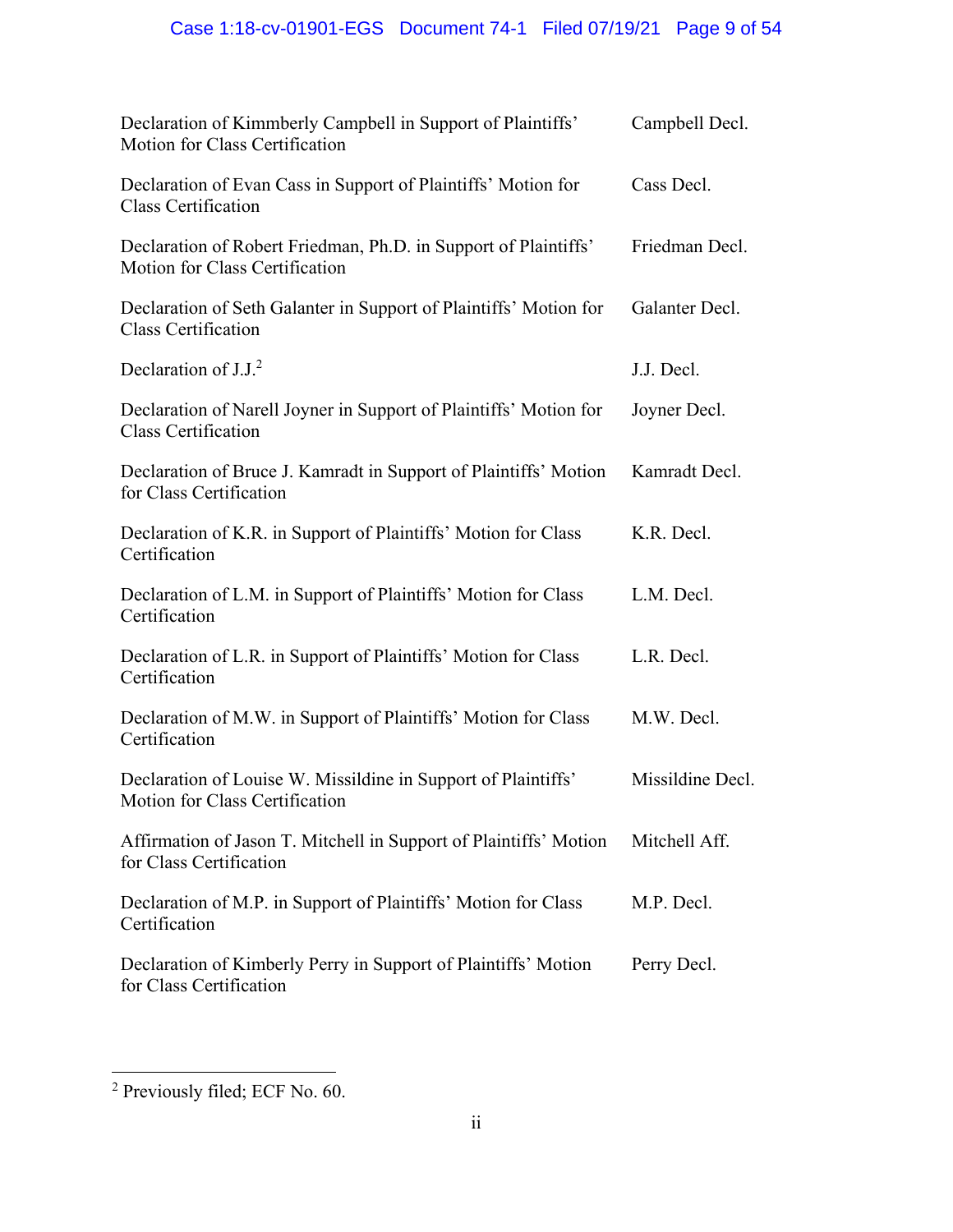# Case 1:18-cv-01901-EGS Document 74-1 Filed 07/19/21 Page 10 of 54

| Declaration of E. Sally Rogers in Support of Plaintiffs' Motion<br>for Class Certification    | Rogers Decl.    |
|-----------------------------------------------------------------------------------------------|-----------------|
| Declaration of Rachel Russo in Support of Plaintiffs' Motion for<br>Class Certification       | Russo Decl.     |
| Declaration of John Sargent, M.D. in Support of Plaintiffs'<br>Motion for Class Certification | Sargent Decl.   |
| Declaration of Howard Schiffman in Support of Plaintiffs'<br>Motion for Class Certification   | Schiffman Decl. |
| Declaration of Penelope Spain in Support of Plaintiffs' Motion<br>for Class Certification     | Spain Decl.     |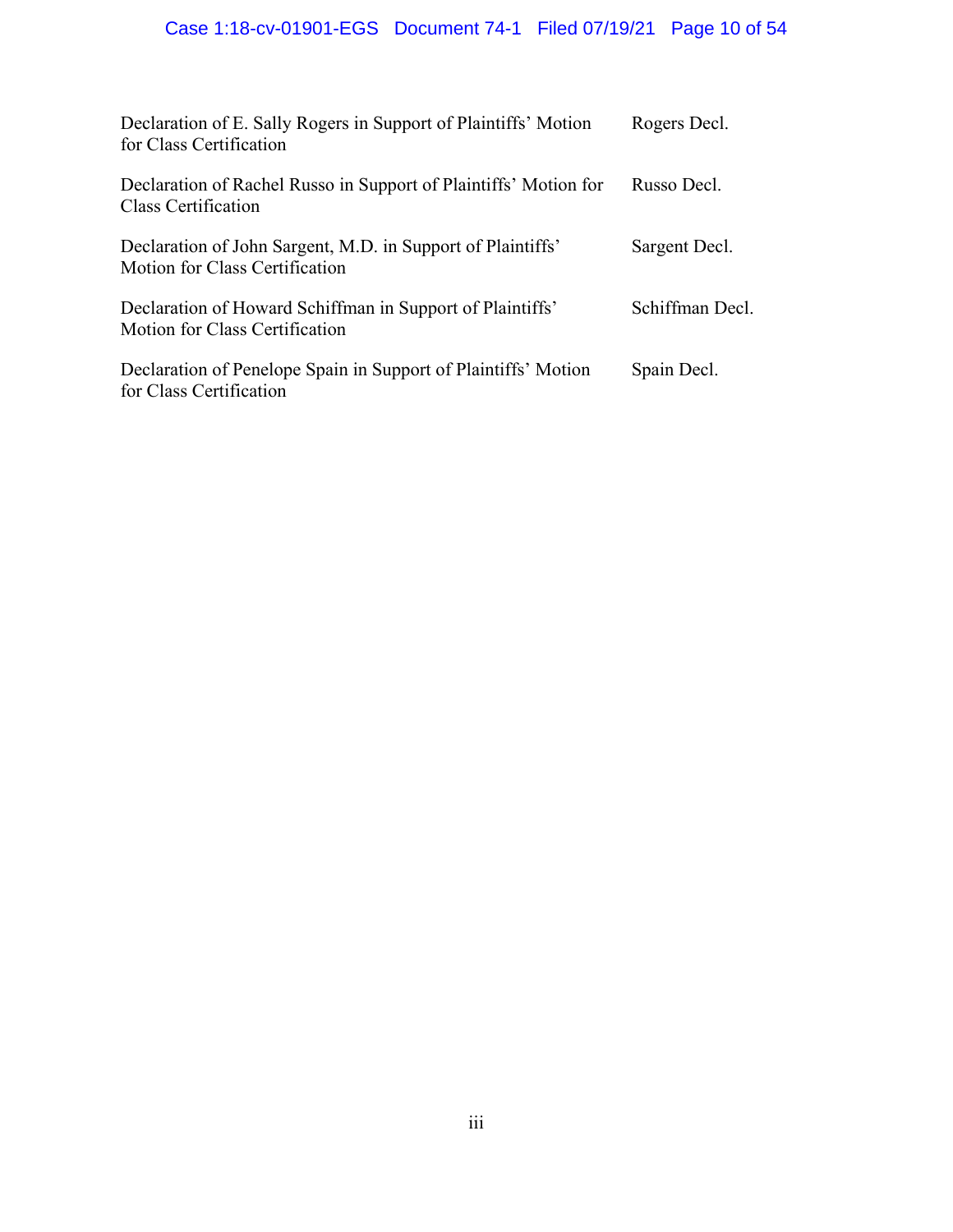## **I. INTRODUCTION**

 $\overline{a}$ 

 For over two decades since the Supreme Court's seminal ruling in *Olmstead v. L.C.*, 527 U.S. 581 (1999), courts across the country have protected individuals with mental health disabilities by enforcing the "integration mandate" of the Americans with Disabilities Act ("ADA") and Section 504 of the Rehabilitation Act. Although "*Olmstead*" cases come in many forms, the D.C. Circuit has recognized that *Olmstead* class actions seeking to remedy systemic harms with injunctive relief are ideal cases for class certification under Federal Rule of Civil Procedure 23, specifically Rule 23(b)(2).<sup>3</sup> This *Olmstead* action is no different. Certifying the proposed class, for both Plaintiffs' *Olmstead* claim and their Medicaid Act ("Medicaid") claim, would be consistent with precedent and the purpose of Rule 23(b)(2). Class certification would enable the Court to address the failures in Defendants' service systems identified in Plaintiffs' Complaint in one fell swoop, rather than burden the Court and individual members of the putative class—who are particularly vulnerable as Medicaid-eligible children with mental health disabilities who are institutionalized or at risk of institutionalization—from piecemeal litigation.

Plaintiffs bring this putative class action to remedy Defendants' ongoing, systemic failure to provide medically necessary intensive community-based services ("ICBS") to hundreds of children with mental health disabilities in the District of Columbia (the "District"). Plaintiffs

<sup>3</sup> *See Brown v. District of Columbia*, 928 F.3d 1070, 1083 (D.C. Cir. 2019) (noting, in an *Olmstead*  class action, that the case was a "prime example of what (b)(2) is meant to capture" and that Rule 23(b)(2) "exists so that parties and courts, especially in civil rights cases like this, can avoid piecemeal litigation when common claims arise from systemic harms and demand injunctive relief") (quoting *Wal-Mart Stores, Inc. v. Dukes*, 564 U.S. 338, 361 (2011) (internal citations and quotation marks omitted) and *D.L. v. District of Columbia*, 860 F.3d 713, 726 (D.C. Cir. 2017)).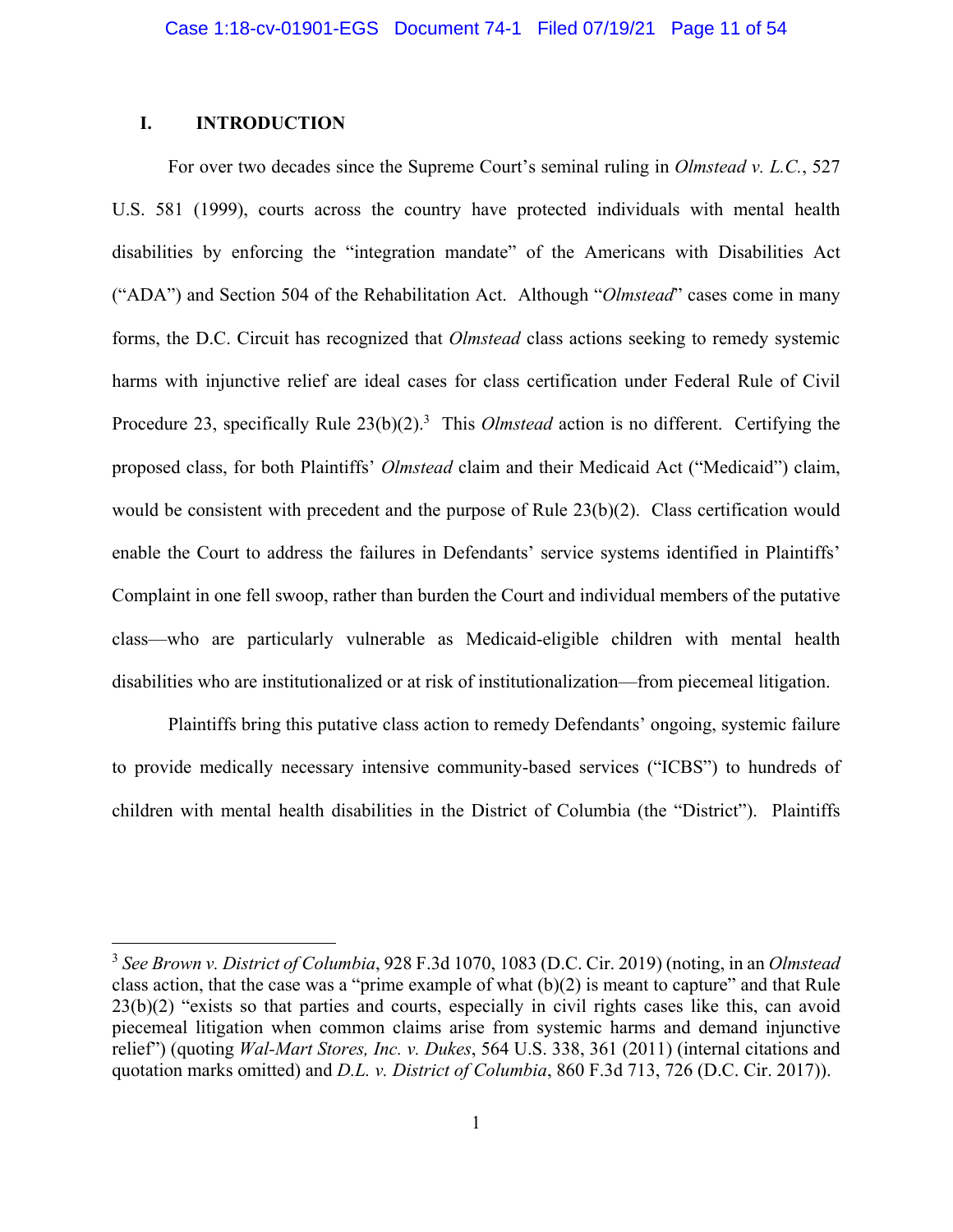#### Case 1:18-cv-01901-EGS Document 74-1 Filed 07/19/21 Page 12 of 54

include L.R., who is a representative member of the class;  $4$  M.W. and B.T., putative class members whom Plaintiffs seek to include as individual named Plaintiffs in their First Amended Complaint;<sup>5</sup> and Disability Rights DC at University Legal Services ("Disability Rights DC"), whose constituents include members of the Plaintiff class.<sup>6</sup> L.R., M.W., B.T., and the other members of the Plaintiff class (together, the "Plaintiff Children") are entitled under federal law to receive ICBS, which they need in order to avoid unnecessary institutionalization and to improve their mental health conditions. With such services, the Plaintiff Children can live in their homes and communities, the most integrated setting appropriate for them. Without ICBS, they are needlessly institutionalized in psychiatric hospitals, residential treatment facilities, and other institutional settings, and cycle in and out of those institutions where they are segregated and isolated from their families and communities. As courts have found in similar cases, "[t]his process of 'cycling admissions' is 'the hallmark of a failed system.'" *United States v. Mississippi*, 400 F. Supp. 3d 546, 555 (S.D. Miss. 2019) (internal citation omitted).

 Plaintiffs seek declaratory and injunctive relief under Title II of the ADA, 42 U.S.C. §§ 12132 *et. seq*.; Section 504 of the Rehabilitation Act, 29 U.S.C. § 794 ("Section 504"); and the Early and Periodic Screening, Diagnostic, and Treatment ("EPSDT") provisions of the Medicaid Act, 42 U.S.C. §§ 1396a(a)(43), 1396d(a)(4)(B), and 1396d(r). Both the ADA and Section 504 prohibit the unjustified segregation in institutions of individuals with disabilities and require that covered entities provide services in the most integrated setting appropriate—the "integration

<sup>&</sup>lt;sup>4</sup> On February 25, 2020, the Court granted Plaintiffs' motion to withdraw M.J. as an individual named Plaintiff in this matter. *See* Feb. 25, 2020 Minute Order granting ECF No. 56.

<sup>5</sup> *See* Plaintiffs' Motion to Amend Complaint, Ex. A, filed concurrently herewith.

<sup>6</sup> *See* Class Action Complaint for Injunctive and Declaratory Relief (ECF No. 3) ("Compl."), ¶¶ 6, 15, 67; Pls.' Opp. to Defs.' Mot. to Dismiss Compl. (ECF No. 29) at 16-19; Brown Decl. I (ECF No. 41), ¶¶ 18-22.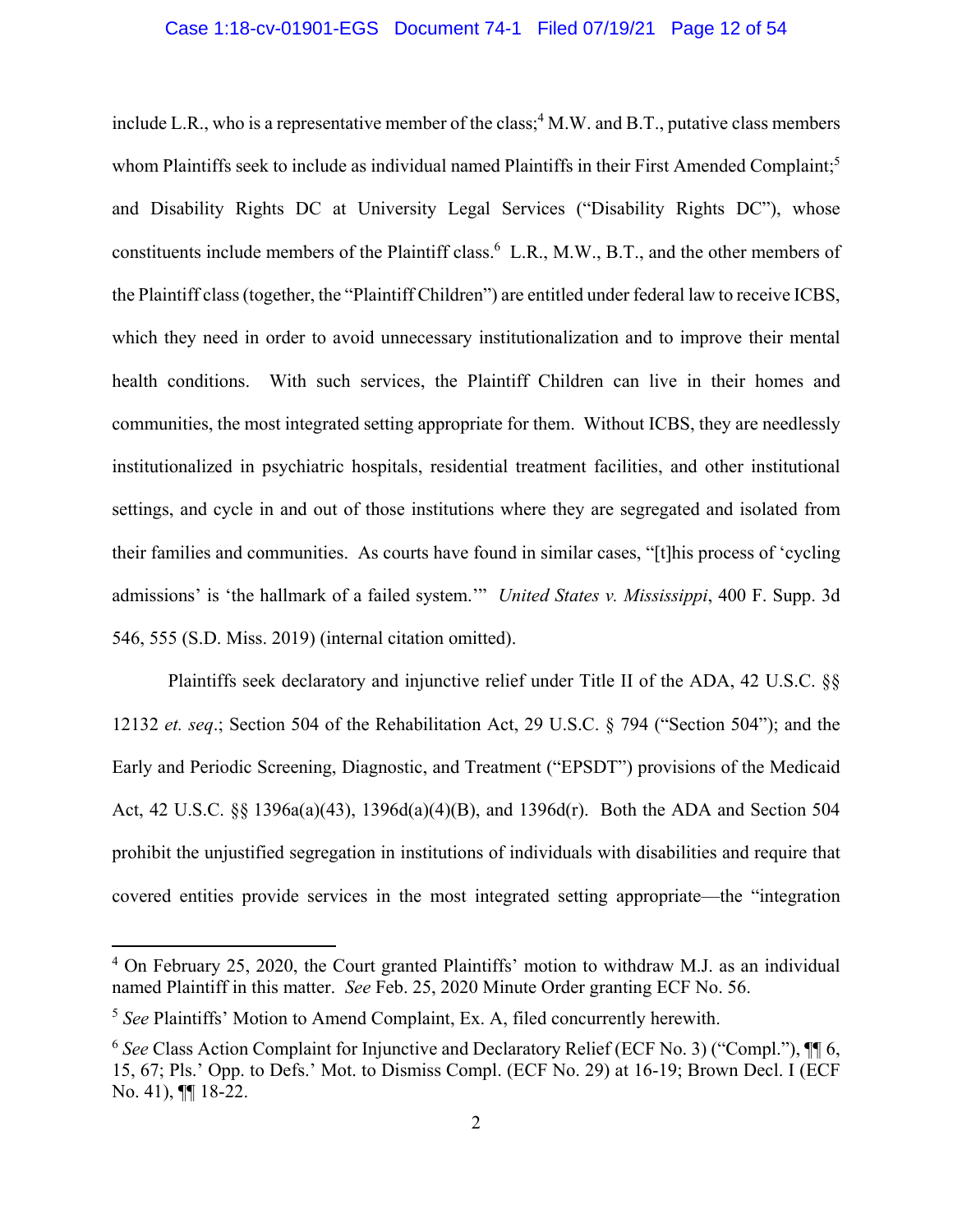#### Case 1:18-cv-01901-EGS Document 74-1 Filed 07/19/21 Page 13 of 54

regulation" or "integration mandate"—unless doing so would work a "fundamental alteration" in the nature of the services. *See Olmstead*, 527 U.S. at 592 (citing 28 C.F.R. §§ 35.130(b)(7), 35.130(d)). Moreover, Medicaid imposes on states the "extremely broad" obligation to provide eligible children with any services that are "medically necessary." *Katie A., ex rel. Ludin v. Los Angeles County*, 481 F.3d 1150, 1154 (9th Cir. 2007) (citing 42 U.S.C. § 1396d(r)(5)).

Plaintiffs seek a single, class-wide order enjoining Defendants from subjecting the Plaintiff Children to policies and practices that violate their rights under these laws. To achieve that end, Plaintiffs request certification of the following class:

All Medicaid-eligible District of Columbia children who now or in the future are under the age of 21, have a mental health disability, are not receiving medically necessary intensive community-based services, and are unnecessarily institutionalized or at serious risk of institutionalization.7

Such a class is ascertainable and satisfies the prerequisites of Rule  $23(a)$ : (1) the class is so numerous that joinder of all members is impracticable; (2) there are questions of law or fact common to the class; (3) the claims or defenses of Plaintiff L.R. (and proposed Plaintiffs M.W. and B.T.) are typical of the claims or defenses of the class; and (4) Plaintiffs will fairly and adequately protect the interests of the class. Further, Plaintiffs seek injunctive and declaratory relief that would benefit all members of the class, satisfying Rule 23(b)(2).

Courts have routinely certified similar classes in cases seeking to enforce the integration mandate of the ADA and Section 504, and the EPSDT mandate of the Medicaid Act. <sup>8</sup> Likewise, class certification is warranted here.

1

 $<sup>7</sup>$  For the sake of convenience, this memorandum refers to members of the putative class, including</sup> those aged between 18 and 21, as "children."

<sup>8</sup> *See, e.g.*, *Thorpe v. District of Columbia*, 303 F.R.D. 120, 144-52 (D.D.C. 2014) (certifying a class of individuals with physical disabilities institutionalized in nursing facilities or at risk thereof), *aff'd*, *In re District of Columbia*, 792 F.3d 96 (D.C. Cir. 2015), and *Brown,* 928 F.3d at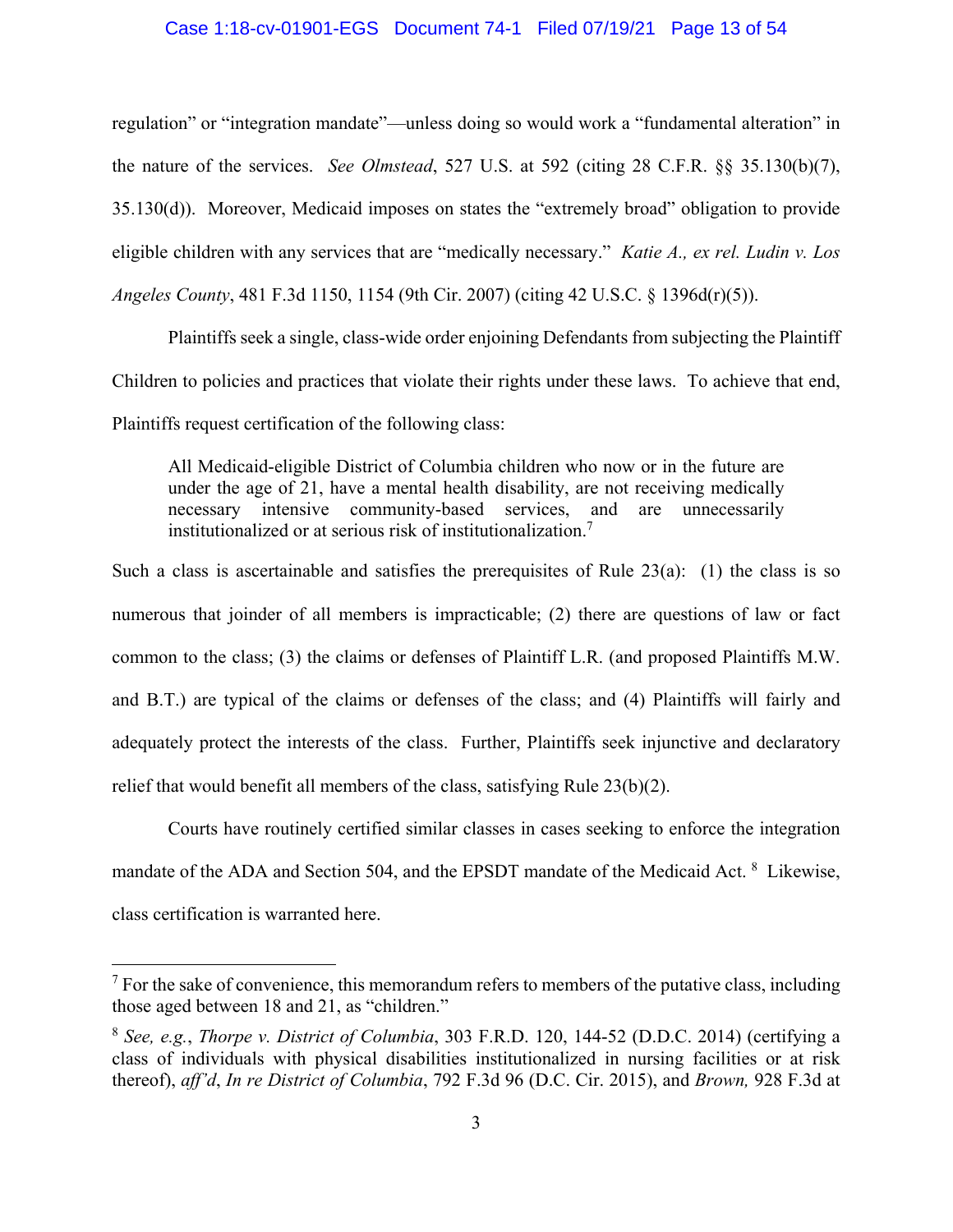## **II. BACKGROUND**

 $\overline{a}$ 

Plaintiff L.R., proposed Plaintiffs M.W. and B.T., and the members of the putative Plaintiff class are Medicaid-eligible children who have a mental health disability, by virtue of having a "serious emotional disturbance," and who are needlessly institutionalized or at serious risk of institutionalization because Defendants fail to provide them medically necessary ICBS as required by federal law. ICBS includes the following key components: intensive care coordination ("ICC"),<sup>9</sup> intensive behavior support services,<sup>10</sup> and mobile crisis services.<sup>11</sup> When these or other services<sup>12</sup> are medically necessary to correct or ameliorate a Medicaid-eligible child's mental health condition, the District must provide them. *See* 42 U.S.C. § 1396d(r)(5). Still, the District

<sup>1079-83;</sup> *S.R. ex rel. Rosenbauer v. Penn. Dep't of Hum. Servs.*, 325 F.R.D. 103, 107–12 (E.D. Pa. 2018) (certifying class of children with mental health disabilities alleging that state failed to provide them with services in the most integrated setting appropriate); *Dunakin v. Quigley*, 99 F. Supp. 3d 1297, 1324–35 (W.D. Wash. 2015) (certifying class of nursing home residents with intellectual and developmental disabilities); *N.B. v. Hamos*, 26 F. Supp. 3d 756, 762–75 (N.D. Ill. 2014) (certifying Title II class based on denial of community-based services to children); *Kenneth R. ex rel. Tri-County CAP, Inc./GS v. Hassan*, 293 F.R.D. 254, 263-71 (D.N.H. 2013) (certifying class of individuals with a mental health disability who had been, or were at serious risk of being, institutionalized); *Lane v. Kitzhaber*, 283 F.R.D. 587, 594–602 (D. Or. 2012) (certifying a class of persons with developmental disabilities in segregated employment workshops).

 $9$  ICC is an intensive form of case management in which a provider convenes a "child and family team," including the child, the child's family, service providers, and other individuals identified by the family, to design and supervise a plan that provides and coordinates services for children with mental health disabilities. *See* Compl. 1 39 & n.6 (citing judicial opinion and agency guidance explaining ICBS).

 $10$  Intensive behavior support services are individualized therapeutic interventions provided on a frequent and consistent basis that are designed to improve behavior and delivered to children and families in any setting where the child is naturally located. *See id.* 

 $11$  Mobile crisis services are a mobile, onsite, in-person response, available at any time or place to a child experiencing a crisis, for the purpose of identifying, assessing, and stabilizing the situation and reducing any immediate risk of harm. These services may be delivered in the child's home, school, or community. *See id.*

<sup>&</sup>lt;sup>12</sup> To benefit from ICBS, children may also need therapeutic foster care, a short-term, intensive, therapeutic placement. *Id.* ¶ 40.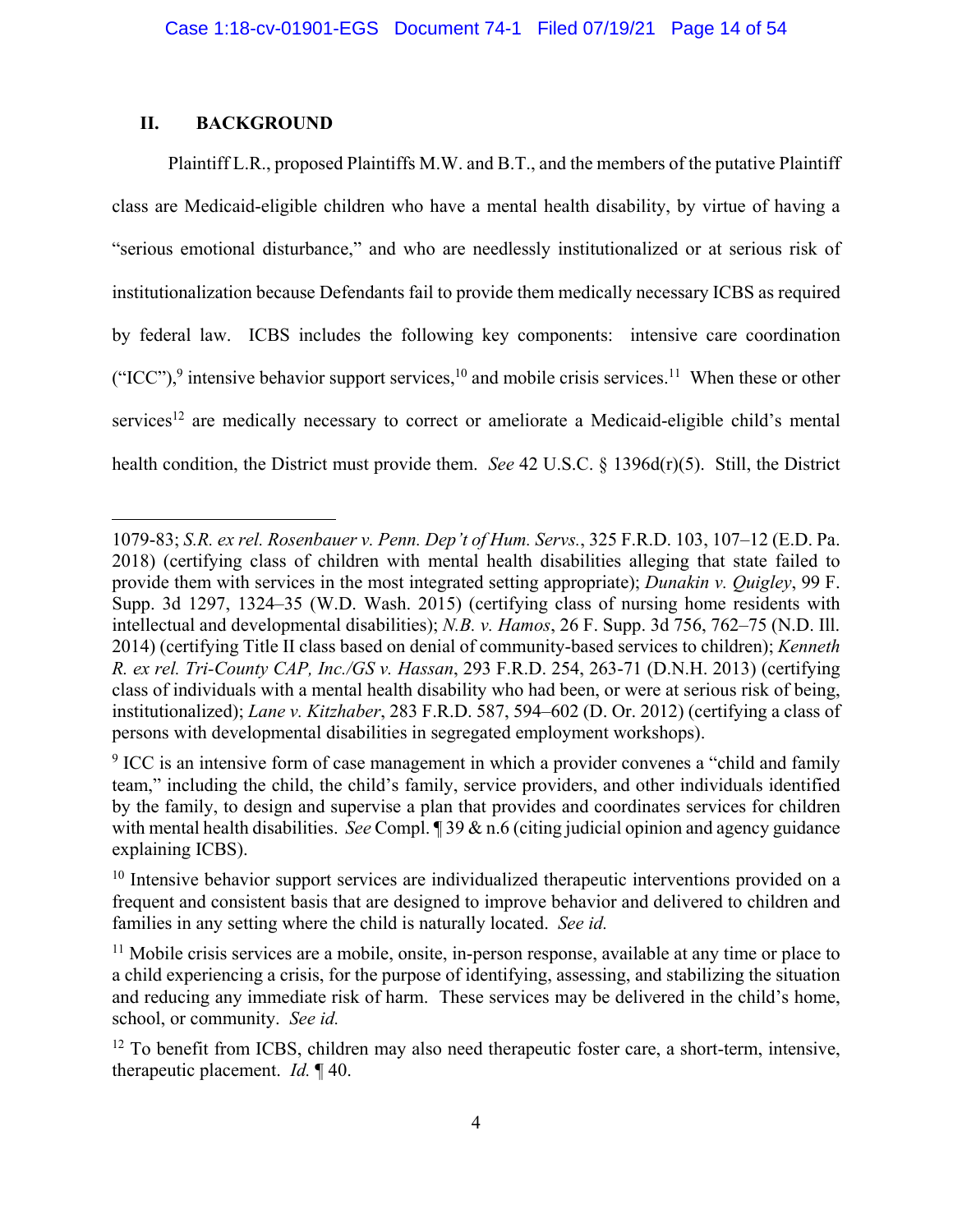#### Case 1:18-cv-01901-EGS Document 74-1 Filed 07/19/21 Page 15 of 54

does not offer the Plaintiff Children all of the components of ICBS, which are collectively necessary to improve their mental health conditions and help them avoid harmful separation from their homes, families, and communities. Compl. ¶ 41.

In the absence of needed ICBS, hundreds of Medicaid-eligible children in the District with serious emotional disturbance have been unnecessarily institutionalized or are at serious risk of institutionalization. For example, from September 1, 2016, to September 27, 2019, 98 of these children were placed in a psychiatric residential treatment facility ("PRTF"). Kamradt Decl., ¶ 33. Over 200 of these children had multiple psychiatric hospital admissions. Because there are no PRTFs in the District, all children admitted to PRTFs were sent out of the District—in some cases hundreds or thousands of miles away.<sup>13</sup> Most of those institutional placements were avoidable. *See* Friedman Decl.,  $\P$  19 (discussing national study of 76 "system of care" communities that found children receiving ICBS were less likely to be hospitalized for inpatient psychiatric services), 22 (over five years of Massachusetts' statewide implementation of ICBS, there was reduction of almost 32% in youth hospitalized for behavioral health conditions, and a 30%

<sup>&</sup>lt;sup>13</sup> *See* Campbell Decl.,  $\P$  45-46, 64, 67 (describing youth with placements in Florida, Tennessee, and Virginia); Bird Decl., Ex. 1 (Report), at 21, 29 (describing youth with placements in Maryland, Georgia, and Pennsylvania); Boyd Decl., Ex. A (Report), ¶¶ 35, 111 (describing youth with placements in Iowa, Pennsylvania, and Maryland); Sargent Decl., ¶ 71 (describing youth placed over 18 months in Nebraska following placement in Virginia for about 1 year); Biben Decl., ¶ 15 (describing placement of clients as far away as Arizona); Cass Decl., ¶¶ 7a, 8c, 8e (describing clients placed in Georgia, Florida, and Indiana); B.T. Decl., ¶ 23 (institutionalized in Pennsylvania); Brown Decl. II,  $\P$  14, 15 (describing clients placed in Tennessee, South Carolina, and Virginia); Avent Decl., ¶ 11 (describing clients placed in residential treatment facilities in South Carolina, Georgia, Florida, Arkansas, Texas, Utah, and Massachusetts); L.R. Decl., ¶ 34 (describing institutionalization in Maryland, Virginia, and Florida); Russo Decl., ¶ 12 (describing clients placed in facilities in New Jersey, Pennsylvania, Georgia, Florida, Arkansas, Michigan, and Arizona); Spain Decl., ¶ 10 (describing clients sent to Pennsylvania, Georgia, North Dakota, and Arizona); M.P. Decl., ¶¶ 18-22, 48-50 (describing placement of great-grandson in Virginia and Tennessee); L.M. Decl., ¶ 26 (describing placement of daughter in three separate facilities in Florida).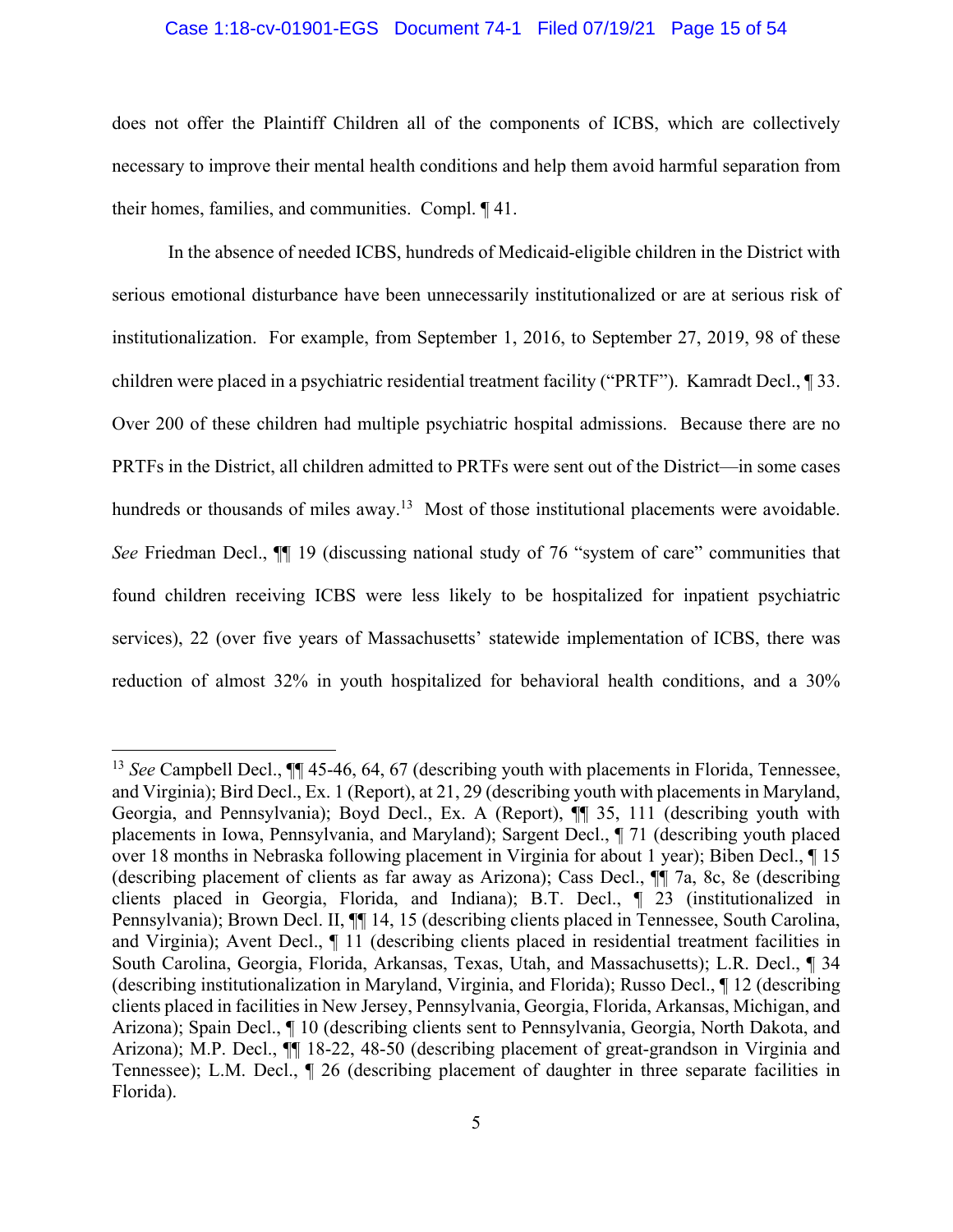#### Case 1:18-cv-01901-EGS Document 74-1 Filed 07/19/21 Page 16 of 54

decrease in the number of days spent in the hospital), 24 (after initiating "system of care/wraparound approach," New Jersey placed fewer children in out-of-state residential placements, and closed state children's psychiatric hospital and state-operated residential treatment centers), 31-32 (by 2014, 15 studies showed positive results of implementing intensive care coordination/wraparound; "[d]ays in residential placements were significantly reduced"), 82 (significant number of District children experiencing needless institutionalization and hospitalization because they are not receiving ICBS); Kamradt Decl., ¶ 32 (over 13 years, Wraparound Milwaukee reduced number of residential placements from 375 to 90, and over 17 years reduced the annual number of days in psychiatric hospital care from 5,000 to under 200); Missildine Decl., Ex. 1 (Report), at 71-72 (with ICBS, "the child can get the supports they need at home, or in another home-like setting where appropriate, and not in a residential placement or psychiatric hospital"); Joyner Decl., Ex. 1 (Report), at 52 (without needed ICBS, "the youth tended to cycle among providers, and often among institutional settings (including carceral settings)"); Boyd Decl., Ex. A, ¶ 191 ("If the youth [who I reviewed] had been provided ICBS, they would not have been needlessly placed in . . . "residential facilities" that "failed to provide a benefit," "remov[ed] the natural supports they had," and "subjected [them] to seclusion and restraint").<sup>14</sup>

Had Defendants timely provided the children with ICBS, they could have lived in their homes and communities, thereby increasing their chances of improved school performance and attendance, increased behavioral and emotional strengths, improved clinical and functional

1

<sup>14</sup> *See also, e.g.*, *United States v. Mississippi*, 400 F. Supp. 3d 546, 569 (S.D. Miss. 2019) (noting that experts found that "nearly all, if not all, of the 154 patients [interviewed in a sample of putative class members] would have spent less time or avoided hospitalization if they had had reasonable services in the community"); *Kenneth R.*, 293 F.R.D. at 261 (noting that experts found that "80- 96% of [individuals reviewed] would have avoided institutionalization . . . if they were fully informed of and had access to community-based treatment services.").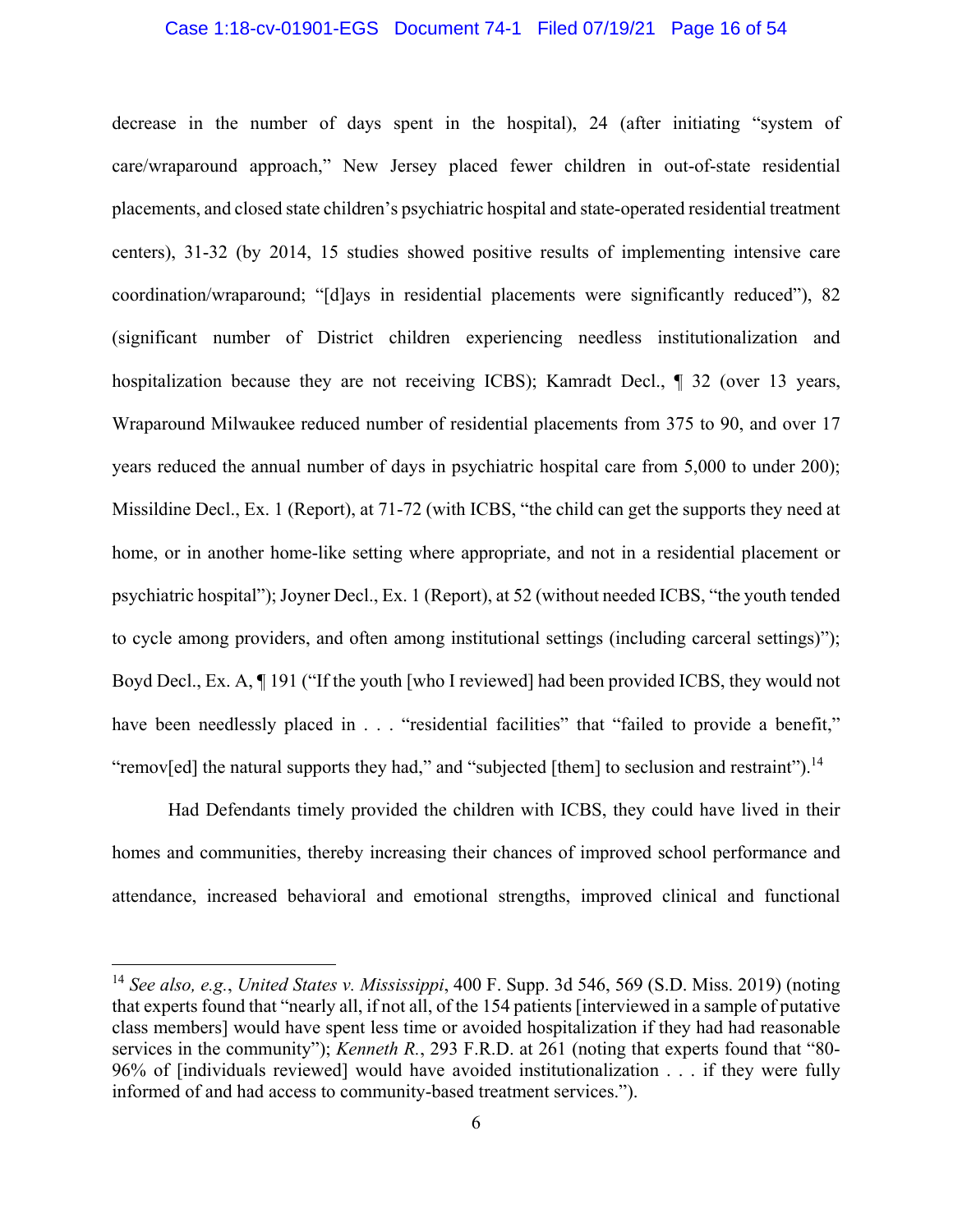#### Case 1:18-cv-01901-EGS Document 74-1 Filed 07/19/21 Page 17 of 54

outcomes, reduced suicide attempts, and decreased contact with law enforcement. *See* Compl. ¶¶ 23, 48; *see also* U.S. Dep't of Just., *West Virginia Children's Mental Health System Findings Letter*, 9 (June 1, 2015), https://tinyurl.com/7jn3a56t); Friedman Decl., ¶¶ 15-18 (discussing findings that a competitive grant program that provided funding for jurisdictions to develop and implement ICBS resulted in "decreased behavioral and emotional problems, suicide rates, substance use, and juvenile justice involvement, as well as increased strengths, school attendance and grades, and stability of living situations"), 79 (quoting federal agency's view that ICBS "enable children with complex mental health needs—many of whom have traditionally been served in restrictive settings like residential treatment centers, group homes, and psychiatric hospitals—to live in community settings and participate fully in family and community life").<sup>15</sup>

In short, Defendants' failure to provide ICBS has deprived the Plaintiff Children of the services that they medically need and to which they are legally entitled. Accordingly, on August 14, 2018, Plaintiffs L.R. and Disability Rights  $DC^{16}$  filed their Complaint on behalf of themselves and the putative class seeking declarative and injunctive relief to vindicate these federal civil

<sup>&</sup>lt;sup>15</sup> See also Kamradt Decl.,  $\P$  28-30 (among positive outcomes for youth receiving services through Wraparound Milwaukee, in 2018, 79% of youth returned to permanent living situation, rather than staying in out-of-home placement; youth attend school "approximately 87 percent of the time"; and their reoffending rates were significantly reduced); Sargent Decl., ¶ 51 (with ICBS, youth studied "could re-enroll and advance in higher education, develop skills in an area of professional interest, and have an adult life in which she can be successful"); Spain Decl., ¶ 26 (describing success resulting from ICBS); Bloch Decl., ¶ 19 (clients receiving coordinated community-based services diverted from incarceration).

<sup>&</sup>lt;sup>16</sup> At the time of that filing, Plaintiffs also included another youth, M.J. M.J. subsequently withdrew from this action after her inability to obtain adequate care in the District resulted in her relocation to live with her godmother in another state to access different services. *See* ECF No. 56-1 at 2; J.J. Decl. (ECF No. 60), ¶¶ 8-12. In the words of her mother, "if M.J. had been provided necessary [ICBS] here in the [District], [I believe] these steps could have been avoided and that M.J. could have remained at home while being successful." J.J. Decl., ¶ 12.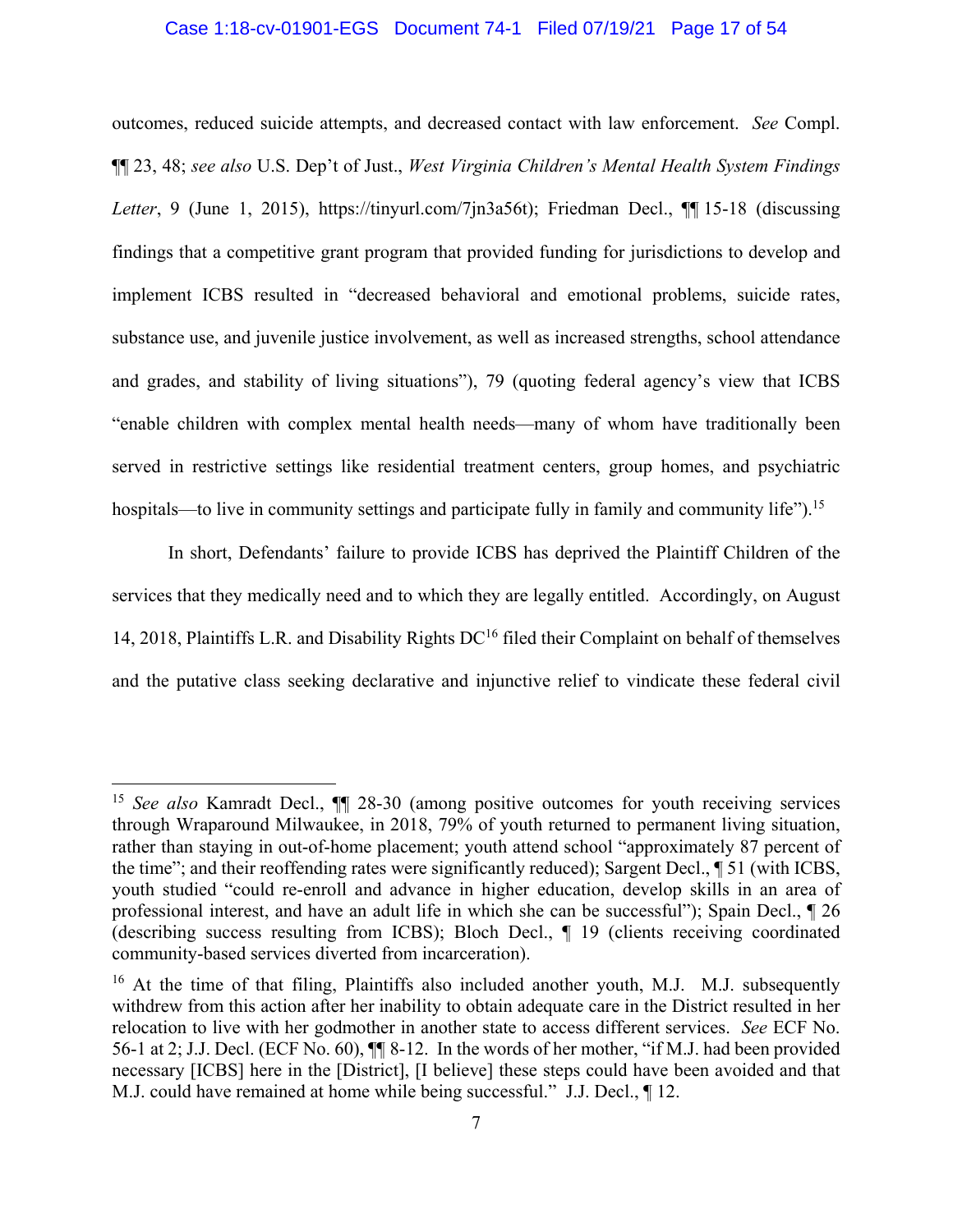#### Case 1:18-cv-01901-EGS Document 74-1 Filed 07/19/21 Page 18 of 54

rights. On October 3, 2018, Defendants filed a motion to dismiss the Complaint. Defs.' Mot.

Dismiss, ECF No. 21. On July 25, 2019, the Court denied Defendants' motion, concluding in part:

*Olmstead* stands for the proposition that it is a violation of the ADA, the Rehabilitation Act, and their implementing regulations to require disabled individuals to obtain treatment in residential institutions when such individuals have the ability and desire to receive treatment in more integrated community settings. This is exactly what the plaintiffs allege—that the failure of the State to provide required services forces them to reside in institutions even though they are able and willing to engage in community-based treatment. At this stage of the litigation, allegations that defendants failed to provide mandated services, which has the effect of segregating plaintiffs, are sufficient to state a claim of discrimination under *Olmstead*.

Memorandum Opinion at 20, ECF No. 45 (citation omitted).

Subsequently, on November 4, 2019, the Court entered a scheduling order that bifurcated discovery concerning class certification and discovery concerning the merits of the suit, and set a March 9, 2020 deadline for Plaintiffs' Motion for Class Certification. Min. Order, Nov. 4, 2019. Two months later, Plaintiffs filed a motion to compel discovery, after Defendants' refused to produce names and contact information for certain members of the putative class that had been identified through random sampling. Pls.' Mot. Compel, ECF No. 55. Plaintiffs sought this information to engage in a study of those randomly selected Medicaid-eligible District children and youth known to Defendants who had received services indicating that they might be members of the putative class. Through this study, Plaintiffs (and the Court) could better understand how many children and youth (out of a total of 1,900 such children and youth that Defendants had anonymously identified) had been denied medically necessary ICBS and were either institutionalized or at serious risk of avoidable institutionalization, like the named Plaintiffs and other constituents of Disability Rights DC. *See* ECF No. 55-1 at 3-8; *see also* Rogers Decl., ¶¶ 17-23 (describing process). While the Motion to Compel was pending, the deadline for this Motion was extended in response to Plaintiffs' unopposed motion and later stayed *sua sponte* by the Court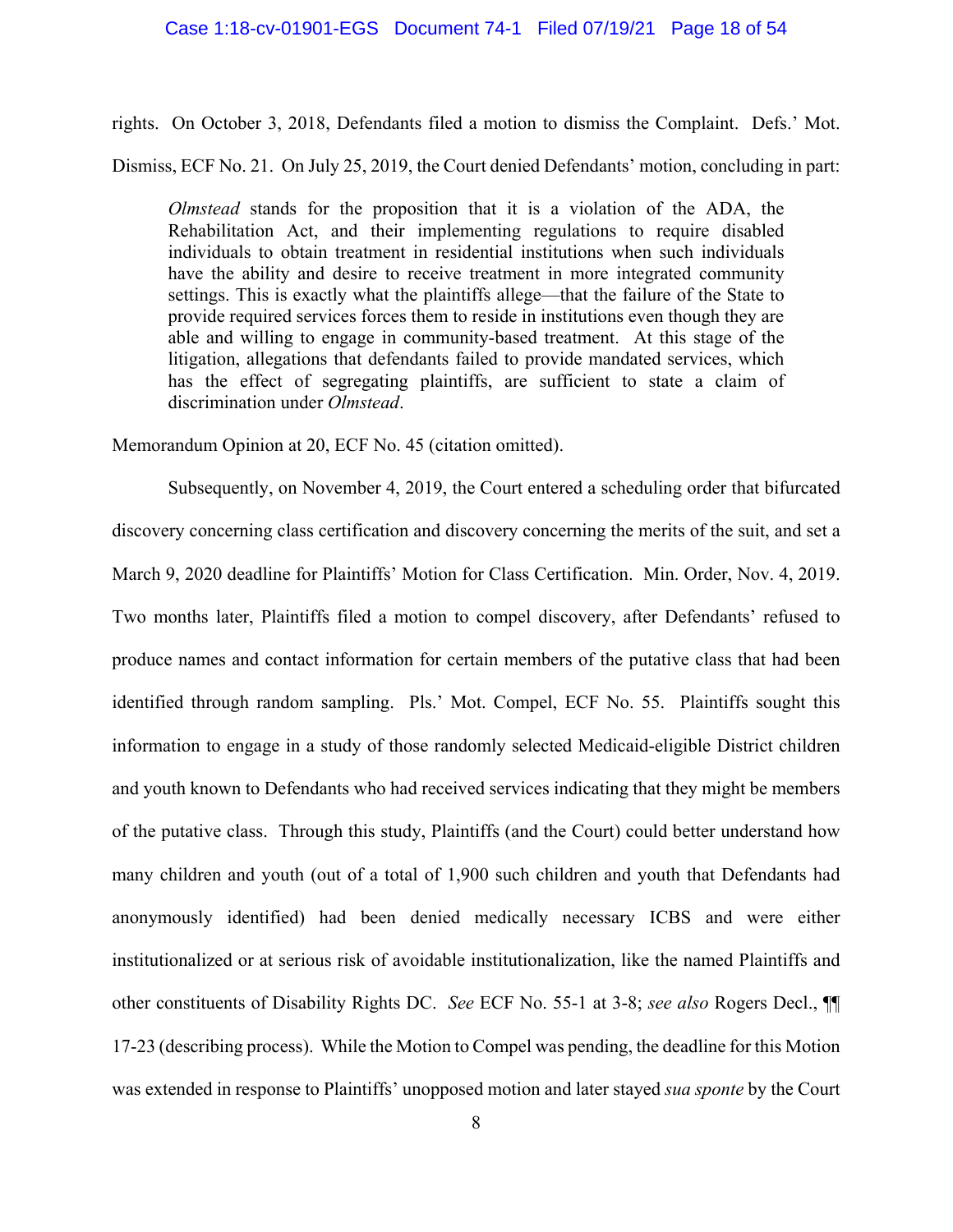#### Case 1:18-cv-01901-EGS Document 74-1 Filed 07/19/21 Page 19 of 54

pending resolution of the Motion to Compel. Min. Order Granting Pls.' Mot. Extension of Time, Feb. 21, 2020; Min. Order Staying Briefing Schedule, Apr. 6, 2020.

On July 1, 2020, Magistrate Judge Harvey issued a Memorandum Opinion and Order granting Plaintiffs' Motion to Compel in part and requiring Defendants to produce contact information regarding 198 children and youth randomly selected by Plaintiffs. ECF No. 66 at 8- 16. Over the next six months, Defendants provided contact information in their possession concerning those 198 children and youth, as well as a supplemental group of 128 children and youth whose information Plaintiffs requested after they determined that the contact information Defendants had provided was no longer current and/or was unusable. *See* Rogers Decl., ¶¶ 25-32. Although Plaintiffs were unable to make contact with the majority of the children and youth using the contact information provided by Defendants (*see id.* ¶ 34), they were able to obtain agreements and authorizations for records from 29 such children and youth—and 32 in total—to participate in a study by expert consultants to evaluate whether those children and youth did in fact fall within the putative class identified by Plaintiffs.17 *See id. ¶* 38. The deadline for this Motion was further extended during that process, in part due to challenges presented by the COVID-19 pandemic. *See, e.g.,* Joint Status Report, ECF No. 70; Min. Order, Feb. 16, 2021.

#### **III. STANDARD OF REVIEW**

 $\overline{a}$ 

Federal Rule of Civil Procedure 23, which governs class certification, requires a party moving for class certification to first satisfy four prerequisites:

- (1) the class must be so numerous that joinder of all the members is impracticable;
- (2) there must be questions of law or fact common to the class;

 $17$  One of those 29 youths was already a client of Disability Rights DC at the time he was identified by Defendants as part of the random sampling process. *See* Campbell Decl., ¶ 17. Another youth who originally agreed to participate subsequently withdrew his authorization. Rogers Decl.,  $\P$  44.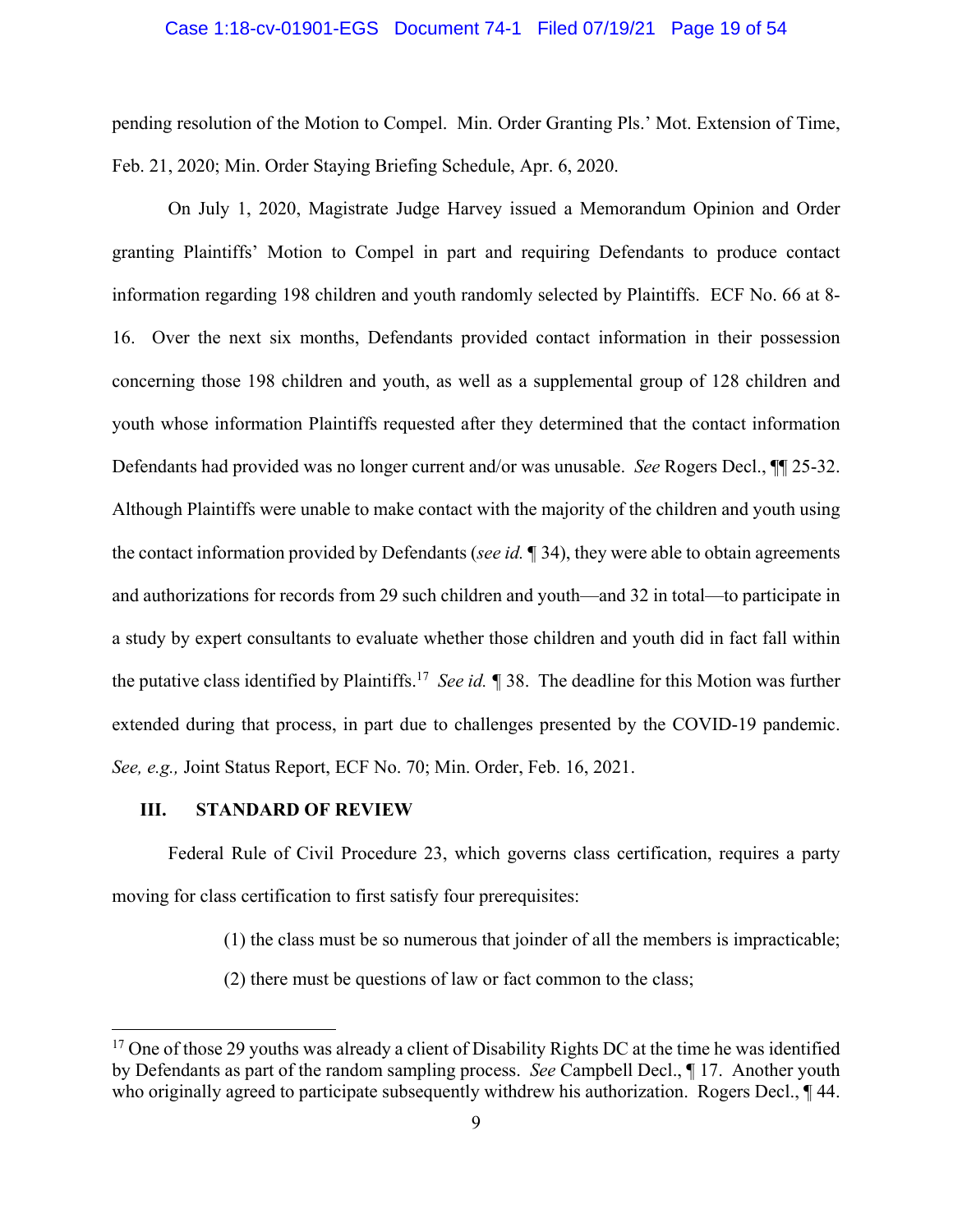(3) the claims or defenses of the representative parties must be typical of the claims or defenses of the class; and

(4) the representative parties must fairly and adequately protect the interests of the class.

Fed. R. Civ. P. 23(a)(1)-(4); *see Brown v. District of Columbia*, 928 F.3d 1070, 1079 (D.C. Cir. 2019). These four Rule 23(a) elements are respectively known as "numerosity," "commonality," "typicality," and "adequate representation." *Huashan Zhang v. U.S. Citizenship & Immigr. Servs*., 344 F. Supp. 3d 32, 61 (D.D.C. 2018), *aff'd*, 978 F.3d 1314 (D.C. Cir. 2020). Plaintiffs must also satisfy one of Rule 23(b)'s sub-provisions. Here, Plaintiffs seek certification under Rule 23(b)(2), which requires that "the party opposing the class has acted or refused to act on grounds that apply generally to the class, so that final injunctive or declaratory relief is appropriate respecting the class as a whole." Fed. R. Civ. P. 23(b)(2); *Brown,* 928 F.3d at 1082. As the D.C. Circuit has explained, Rule 23(b)(2) "was intended for civil rights cases" such as this one. *In re District of Columbia*, 792 F.3d 96, 102 (D.C. Cir. 2015); *see also Brown*, 928 F.3d at 1083.

In addition to the Rule 23 requirements, some courts, including this one, have considered whether the class is "clearly defined" and "sufficiently ascertainable"—in other words, that the class exists, and that it is "administratively feasible for the Court to determine whether a particular individual is a member" of the class. *Huashan Zhang*, 344 F. Supp. 3d at 61-62 (quoting *Pigford v. Glickman*, 182 F.R.D. 341, 346 (D.D.C. 1998)).

Although Plaintiffs must "'affirmatively demonstrate compliance with'" Rule 23 by "'demonstrating compliance in fact,'" the Court "*may not* consider merits questions that do not overlap with Rule 23's requirements," *Coleman through Bunn v. District of Columbia*, 306 F.R.D. 68, 75, 77 (D.D.C. 2015) (quoting *Wal-Mart Stores, Inc. v. Dukes*, 564 U.S. 338, 350 (2011) (emphasis in original)). "[C]ourts in this Circuit have routinely applied a preponderance of the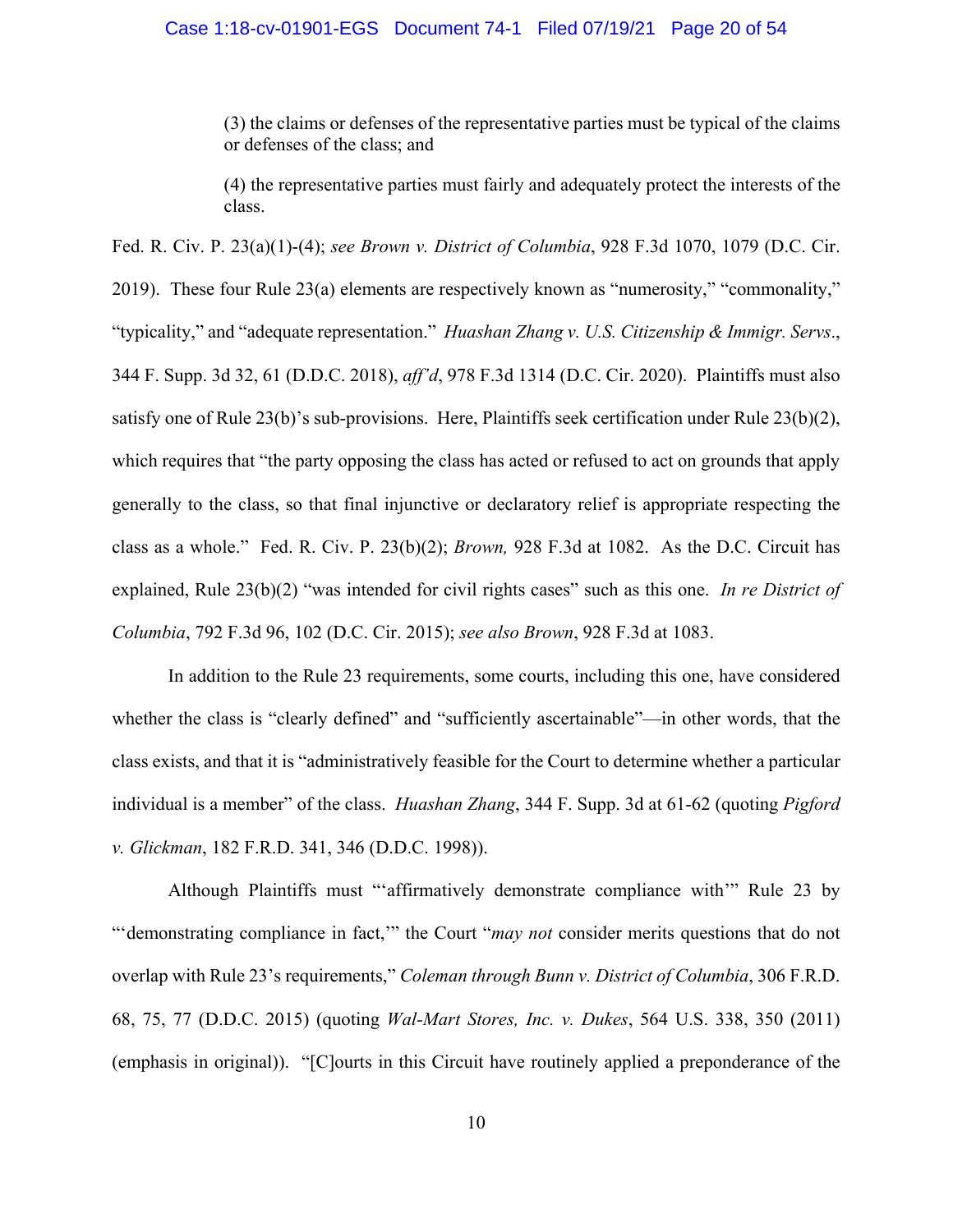#### Case 1:18-cv-01901-EGS Document 74-1 Filed 07/19/21 Page 21 of 54

evidence standard" in evaluating whether plaintiffs have met the Rule 23 requirements. *Ramirez v. U.S. Immigr. and Customs Enf't,* 338 F. Supp. 3d 1, 43 (D.D.C. 2018) (internal quotation marks and citations omitted); *see also Healthy Futures of Tex. v. Dep't. of Health and Human Servs.,* 326 F.R.D. 1, 5 (D.D.C. 2018).

#### **IV. ARGUMENT**

Plaintiffs' putative class—all Medicaid-eligible children in the District who are under the age of 21, have a mental health disability, are not receiving medically necessary intensive community-based services, and are unnecessarily institutionalized or at serious risk of institutionalization—satisfies each of Rule 23's requirements.

First, the class is sufficiently numerous, composed of hundreds of children with disabilities, making joinder impracticable. Second, the class members share common questions of law and fact that lead to common answers that will drive the resolution of the litigation: namely, Plaintiffs raise questions about whether Defendants have satisfied their legal obligations by providing required mental health services to the class and whether the District's "*Olmstead* Plan" is adequate and effective. The answers to these common questions will be crucial for the entire class's claims. Third, Plaintiff L.R.'s claims, and those of proposed additional named Plaintiffs M.W. and B.T., are typical of those of the class; they are based on the same legal theory and stem from the same systemic failures perpetuated by Defendants against all of the class members. Fourth, the named and proposed representatives will fairly and adequately represent the class because their interests align with those of all class members and Plaintiffs' counsel are well-qualified in class-action litigation addressing the civil rights of individuals with disabilities. Furthermore, the proposed class falls squarely within the purview of Rule 23(b)(2), which "was designed for exactly this sort of suit," namely, civil rights actions in which "common claims arise from systemic harms that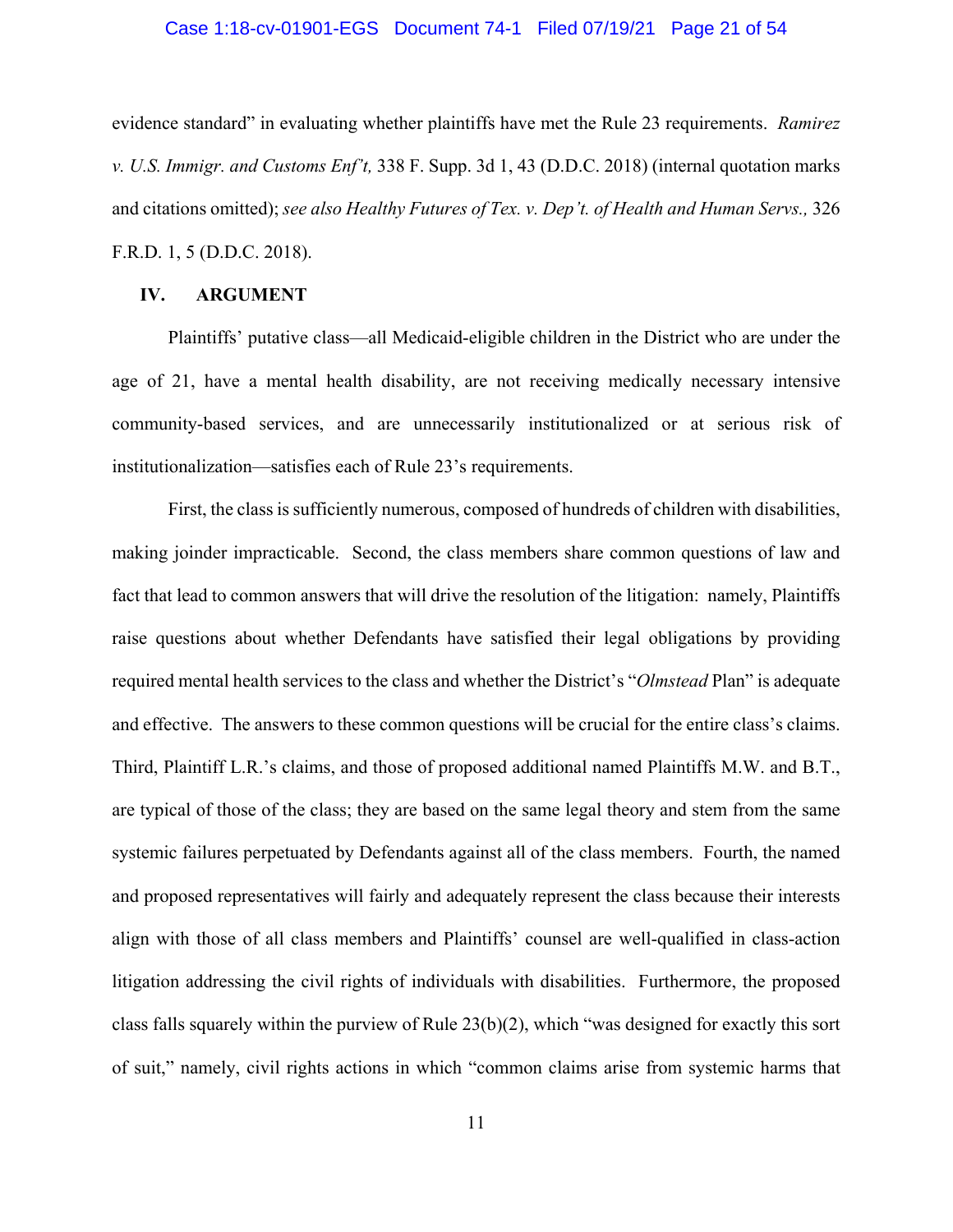demand injunctive relief." *D.L. v. District of Columbia*, 860 F.3d 713, 726 (D.C. Cir. 2017). Finally, in addition to those express requirements under Rule 23, the class is also sufficiently definite and ascertainable such that Defendants and the class members themselves will be able to determine whether they are members. Accordingly, the class should be certified, and Plaintiffs' counsel should be appointed pursuant to Rule 23(g).

### **A. The Class Consists of Hundreds of Vulnerable Children, Thus Satisfying the Numerosity Requirement.**

A proposed class must be "so numerous that joinder of all members is impracticable." Fed. R. Civ. P. 23(a)(1). "Impracticability of joinder means only that it is difficult or inconvenient to join all class members, not that it is impossible to do so." *Coleman*, 306 F.R.D. at 76 (citing *Bond v. Fleet Bank (RI), N.A.*, No. 1-177, 2002 WL 31500393, at \*4 (D.R.I. Oct. 10, 2002)).There is no minimum threshold number of members making joinder impracticable, but "'[i]n this district, courts have found that numerosity is satisfied when a proposed class has at least forty members.'" *Charles H. v. District of Columbia*, No. 21-cv-00997-CJN, 2021 WL 2946127, at \*13 (D.D.C. June 16, 2021)*.* (quoting *Richardson v. L'Oreal USA, Inc.*, 991 F. Supp. 2d 181, 196 (D.D.C. 2013)); *see also Coleman*, 306 F.R.D. at 76 (same). Still, the inquiry is fact-specific, and this Court has held that "as few as 25–30 class members should raise a presumption that joinder would be impracticable," *Coleman*, 306 F.R.D. at 76, n.2 (internal citations omitted).

Further, "the Court need only find an approximation of the size of the class, not an exact number of putative class members." *Id.* at 76 (internal quotation marks and citations omitted). Plaintiffs must provide "some evidentiary basis beyond a bare allegation"<sup>18</sup> of a sufficiently

 $18$  Plaintiffs may satisfy this evidentiary basis by relying upon a government agency's own records, as well as any expert affidavits. *See Garza v. Hargan*, 304 F. Supp. 3d 145, 155 (D.D.C. 2018), *aff'd in part, vacated in part on other grounds sub nom., J.D. v. Azar*, 925 F.3d 1291 (D.C. Cir. 2019); *Hoyte v. District of Columbia,* 325 F.R.D. 485, 492, 495-96 (D.D.C. 2017).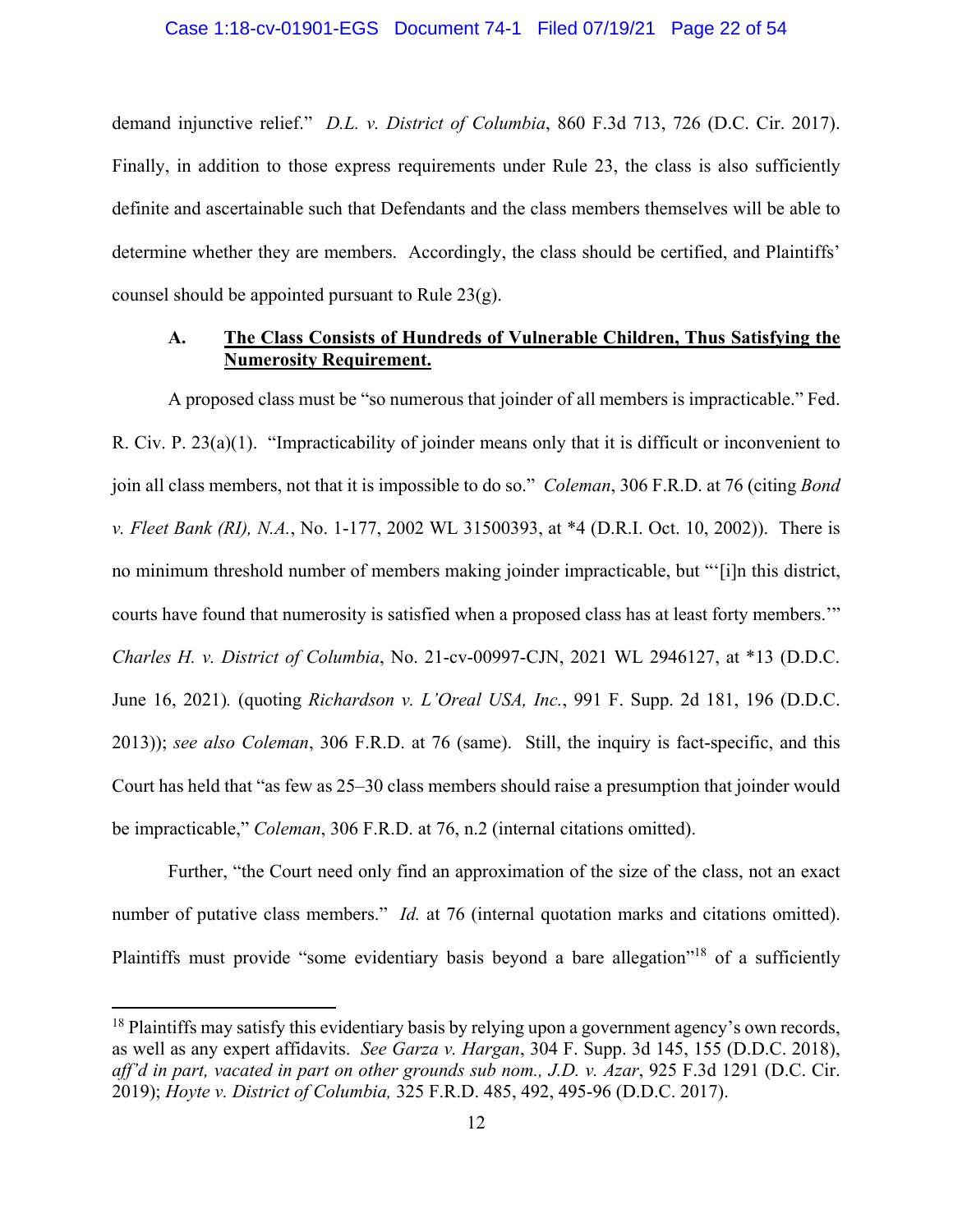#### Case 1:18-cv-01901-EGS Document 74-1 Filed 07/19/21 Page 23 of 54

numerous class, but the court may draw "reasonable inferences from the facts presented to find the requisite numerosity." *Id.* (citing *McCuin v. Sec'y of Health & Hum. Servs.*, 817 F.2d 161, 167 (1st Cir. 1987)). Moreover, the numerosity determination "does not entail an assessment of how many putative class members ultimately will have meritorious claims." *Id.* at 77 (quoting McLaughlin on Class Actions § 4:5 (11th ed. 2014)); *see also Parko v. Shell Oil Co.*, 739 F.3d 1083, 1085 (7th Cir. 2014) ("How many (if any) of the class members have a valid claim is the issue to be determined *after* the class is certified." (emphasis in original)).

Although the precise size of Plaintiffs' proposed class is unknown, it plainly satisfies the numerosity requirement. In June 2021, the District reported that in fiscal year 2020, it had served over 2,500 District children with mental health disabilities through its public mental health system. *See* Friedman Decl., ¶ 53. Almost all of these children are Medicaid-eligible. *Id.* Between September 1, 2016, and September 27, 2019, at least 98 unique District children eligible for Medicaid were admitted to PRTFs—facilities serving only children with mental health disabilities. *See id.* ¶ 62; Kamradt Decl., ¶ 33. During the same time period, over 200 unique District children were admitted on more than one occasion to one of the District's two psychiatric hospitals, Children's National Hospital and the Psychiatric Institute of Washington. Friedman Decl., ¶ 62; Kamradt Decl., ¶ 33. Additionally, during that time period, hundreds of Medicaid-eligible District children were institutionalized in other residential treatment centers while under the custody of the Department of Youth Rehabilitation Services ("DYRS"), the District's agency responsible for the custody of youth in the delinquency system. *See* Friedman Decl., ¶ 62; Kamradt Decl., ¶ 33. A February 2019 independent report commissioned by the District to assess its children's behavioral health system found that the District "currently supports about 100-125 young people in (congregate) out-of-home care placements." Mitchell Aff., ¶ 3, Ex. 1 at 40.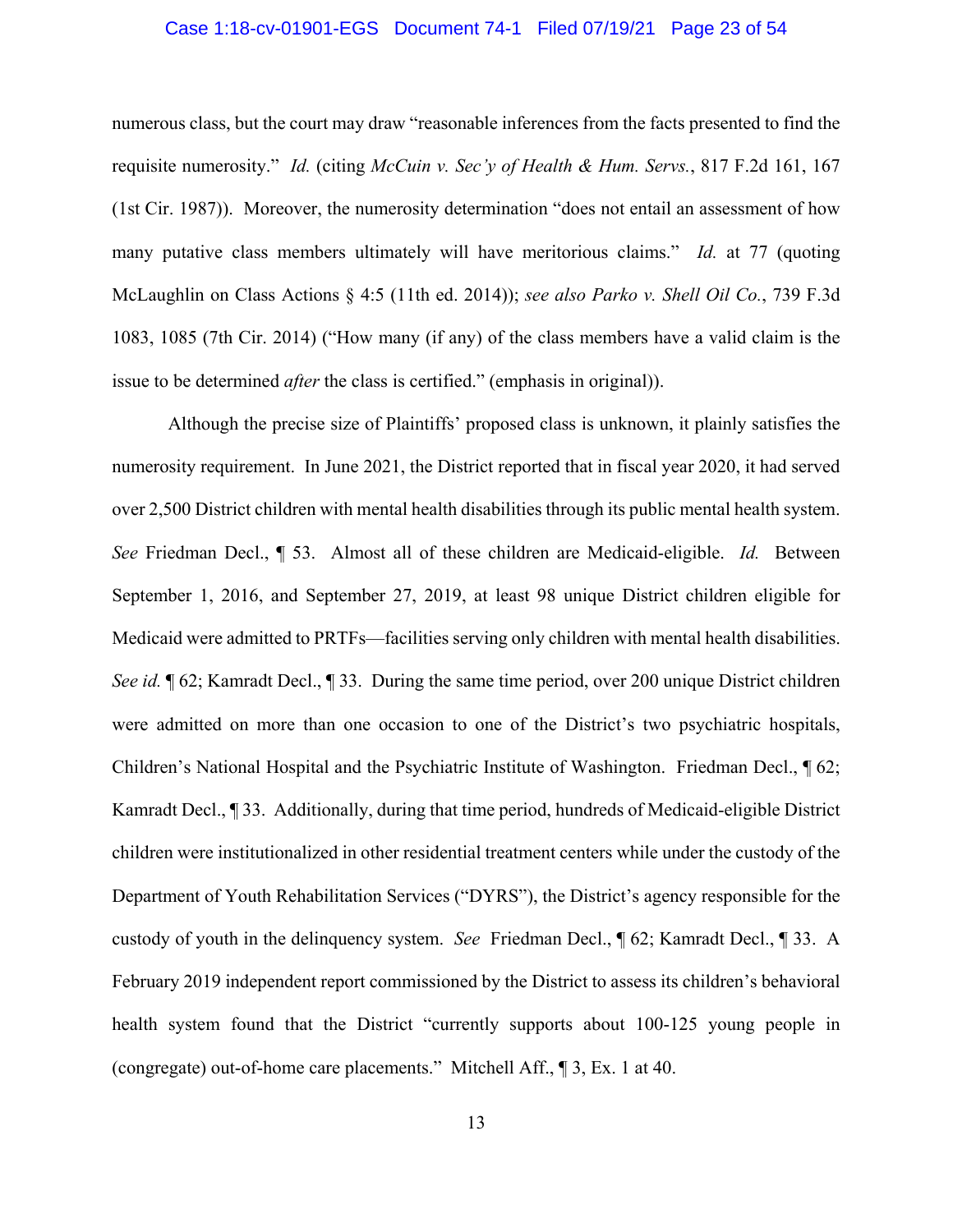#### Case 1:18-cv-01901-EGS Document 74-1 Filed 07/19/21 Page 24 of 54

In addition to the estimated hundreds who have already been institutionalized, the Plaintiff Children are *all* at serious risk of future institutionalization. *See* Friedman Decl., ¶¶ 82 ("[T]here is a significant number of District children who need but are not receiving effective [ICBS] and who are experiencing needless institutionalization and hospitalization as a result."), 67 (noting that of youth reviewed by panel of experts, "just a few youth . . . were not considered at risk for institutionalization"); Rogers Decl., ¶¶ 39 (reports of expert reviewers suggest "significant unmet current and past needs" for ICBS, placing them "at greater risk for institutionalization"), 5 (experts' findings "can be generalized to the larger universe of" 1,900 children with similar placement and service histories); Sargent Decl., ¶ 5 (children reviewed by Plaintiffs' experts and found to be at risk of institutionalization "are representative of other children in the District of Columbia with serious emotional disturbance. . . . These children and youth would likely qualify for and receive ICBS if they lived in Massachusetts"); Kamradt Decl., ¶ 37 (based on experience with Wraparound Milwaukee, "in a city of a similar size and socioeconomic strata, I would expect that there are at least 1,000 children in the District" who need ICBS). Among others, factors that place the Plaintiff Children "at risk" for institutionalization include whether the children: "(1) had multiple hospitalizations; (2) used crisis or emergency room services for psychiatric reasons; (3) had criminal justice involvement as a result of their mental illness, or (4) were unable to access needed community services." *Kenneth R. ex rel. Tri-County CAP, Inc./GS v. Hassan*, 293 F.R.D. 254, 265 (D.N.H. 2013); *cf.* Rogers Decl., ¶ 17 (factors identified by Plaintiffs for use in study of putative class are "logical and appropriate. These criteria have been the subject of significant research in their ability to predict future outcomes"). Plaintiffs allege that because the Plaintiff Children are unable to receive the ICBS they need, they instead have needlessly cycled in and out of psychiatric hospitals, residential placements, detention facilities, and other institutional settings.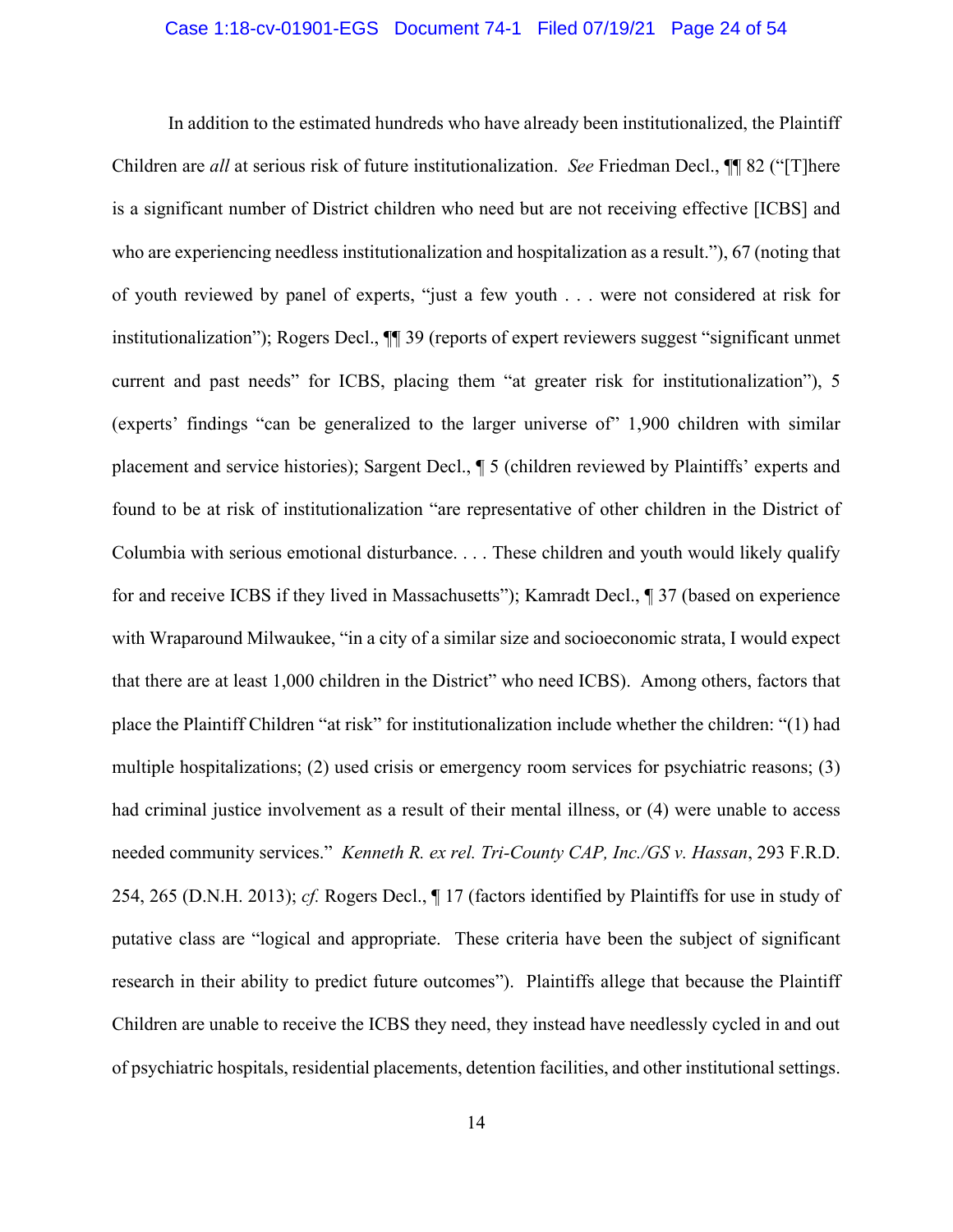Compl. ¶¶, 3-5, 10, 48, 59–61. The District's own data (*see* Kamradt Decl., ¶¶, 33-35; Friedman Decl.,  $\P$  54-62) and the reports of local advocates<sup>19</sup> reveal as much, demonstrating that the Plaintiff Children are at serious risk of institutionalization.

Although the above evidence regarding the number of putative class members alone is sufficient to establish numerosity, other factors exist that make joinder impracticable—namely, the unique vulnerability of the class members that affects their financial resources and their ability to institute individual lawsuits. Here, *Coleman* is instructive. In *Coleman*, the plaintiffs sought to certify a class of individuals who failed to pay District property taxes and were thus subject to foreclosure proceedings. *Coleman*, 306 F.R.D. at 81. Despite the proposed class consisting of fewer than 40 people who were easy to identify and geographically concentrated, this Court

1

<sup>&</sup>lt;sup>19</sup> *See* Biben Decl.,  $\P\P$  15 (describing many Public Defender Service ("PDS") clients sent to outof-District residential placements), 16 (when agencies contracting with District determine they cannot provide community-based services they end them; youth ends up in DYRS custody, DYRS places youth in residential facilities, and "[i]n many cases, the residential placement is unequipped to provide the young people the treatment they need . . . . They are sent back to YSC, and the cycle begins all over again"); Avent Decl., ¶¶ 3, 11 (about 60% of Total Family Care Coalition ("TFCC") clients have experienced at least one residential placement; TFCC serves as many as 600 children annually), 19 (some TFCC clients spend years in residential placements), 21-22 (TFCC clients may be admitted to psychiatric hospitalization for as long as six months, and some have been hospitalized as many as ten times); Brown Decl. II,  $\P$  13 (Disability Rights DC represents children "who have experienced numerous and/or lengthy stays" in residential treatment centers); Blaeuer Decl., ¶¶ 13-17 (many Advocates for Justice and Education ("AJE") clients have been hospitalized in District's psychiatric hospitals for children, some several times), 19 (some AJE clients have been sent to out-of-District residential placements); Spain Decl.,  $\P$  10 (Open City Advocates ("OCA") has had many clients sent to residential placements outside the District), 22 (some clients experience multiple psychiatric hospitalizations); Russo Decl., ¶¶ 11-12 (approximately 75% of School Justice Project ("SJP") clients have experienced episodes of institutionalization; many have histories of multiple residential placements), 14, 17 (many SJP clients have been hospitalized on multiple occasions, including at St. Elizabeths Hospital for adults), 13 (discussing SJP clients being sent to DYRS detention facilities); Cass Decl., ¶¶ 7-8 (describing Children's Law Center ("CLC") clients with histories of out-of-District residential placements, group home placements, and hospitalizations); Perry Decl., ¶¶ 26-32 (describing how youth served by District's Youth Homeless Advocacy Coalition ("YHAC") members experience .multiple or longer hospitalizations at Children's National Hospital or Psychiatric Institute of Washington).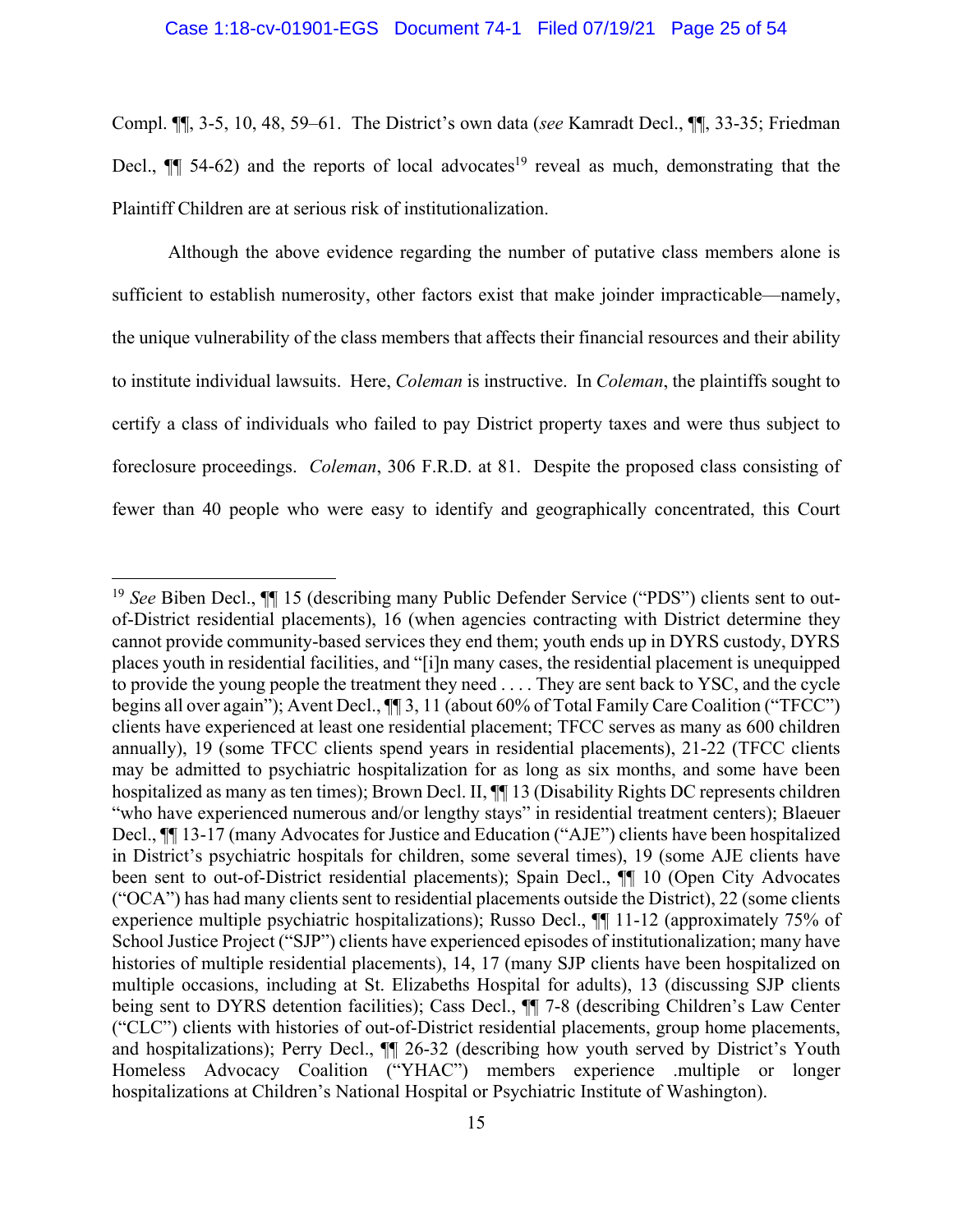#### Case 1:18-cv-01901-EGS Document 74-1 Filed 07/19/21 Page 26 of 54

certified the class in large part because of the vulnerability of some of the class members. *See id.*  at 80–82 ("Rule 23, in permitting the aggregation of claims, embodies a 'principle of protection of weaker plaintiffs.'" (quoting *Primavera Familienstiftung v. Askin*, 178 F.R.D. 405, 411 (S.D.N.Y. 1998)). In analyzing the proposed class's vulnerabilities, the Court inferred from the class definition and supporting facts that at least some members of the class lacked financial resources and the ability to manage their legal affairs. *Id.* at 81–82; *see also D.L. v. District of Columbia*, 302 F.R.D. 1, 11 (D.D.C. 2013) , *vacated on other grounds*, 713 F.3d 120 (D.C. Cir. 2013) (putative class of "the District's youngest and most vulnerable pupils, many of whom are 'indigent and unable to obtain legal services'" was "an example of the economic reality . . . that petitioner's suit [must] proceed as a class action or not at all" (internal citations omitted)).

Just as in *Coleman* and *D.L.*, the putative class members here are uniquely vulnerable: by definition, they are minor children with disabilities who have been institutionalized or are at serious risk thereof, and many of the class members—all of whom are Medicaid-eligible—lack the financial resources or ability to pursue litigation on their own.<sup>20</sup> Some are in institutions

<sup>20</sup> *See* Cass Decl., ¶¶ 6-9 (describing CLC clients enrolled in Medicaid); Biben Decl., ¶ 12 (about 80% of PDS clients are Medicaid-eligible District residents); Avent Decl., ¶ 9 (95% of TFCC clients are Medicaid-eligible or enrolled); Brown Decl. II, ¶¶ 14-16 (describing Disability Rights DC clients enrolled in Medicaid); Blaeuer Decl.,  $\P$  9 (many AJE clients are Medicaid-eligible); Spain Decl., ¶ 8 (almost all OCA clients enrolled in Medicaid); Russo Decl., ¶ 7 (many SJP clients are Medicaid-eligible); Bloch Decl., ¶ 7 (clients with histories of residential placements are all indigent and Medicaid-eligible); *see also* L.R. Decl., ¶ 3 (named Plaintiff is enrolled in Medicaid); M.W. Decl., ¶ 3 (proposed named Plaintiff enrolled in Medicaid); B.T. Decl., ¶ 2 (same); L.M. Decl., ¶ 3 (describing putative class member with mental health disability and history of institutionalization who is enrolled in Medicaid); K.R. Decl., ¶ 3 (putative class member with mental health disability and history of hospitalizations is enrolled in Medicaid).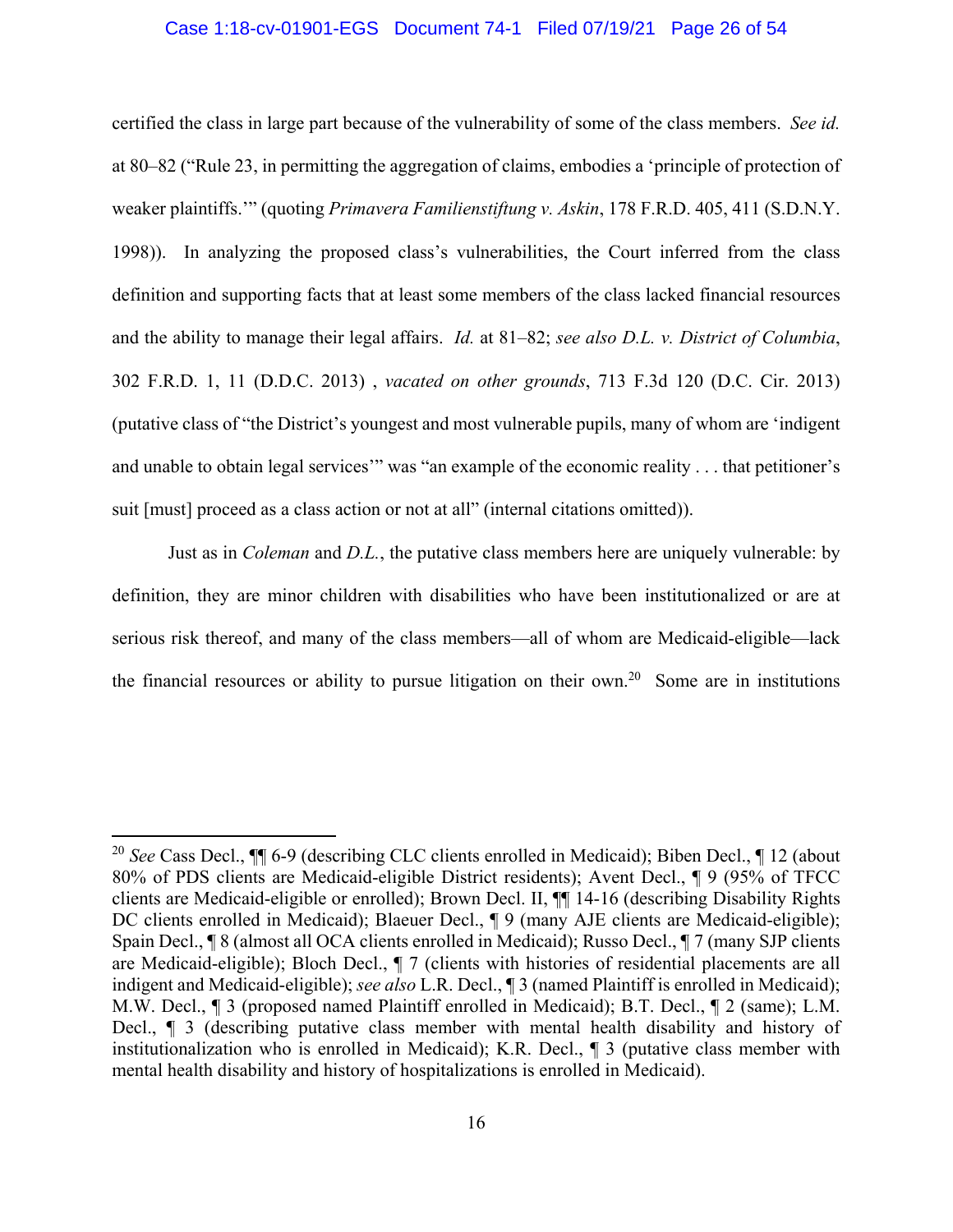#### Case 1:18-cv-01901-EGS Document 74-1 Filed 07/19/21 Page 27 of 54

located throughout the country, also making individual litigation of their cases in the District difficult. *See* note 11, *supra*. These vulnerabilities further establish that joinder is impracticable.<sup>21</sup>

### **B. Plaintiffs' Allegations Revolve Around Defendants' Uniform Policies and Practices That Affect All Class Members and Lend Themselves to Common Answers That Will Drive Resolution of the Litigation.**

 Plaintiffs also must establish that "there are questions of law or fact common to the class," or commonality. Fed. R. Civ. P.  $23(a)(2)$ . To establish commonality, class members must have "suffered the same injury," and the class claims must "depend on a common contention" that "is capable of classwide resolution—which means that determination of its truth or falsity will resolve an issue that is central to the validity of each one of the claims in one stroke." *Wal-Mart,* 564 U.S. at 350. "The touchstone of the commonality inquiry is 'the capacity of a classwide proceeding to generate common *answers* apt to drive the resolution of the litigation.'" *Coleman*, 306 F.R.D. at 82 (quoting *Wal-Mart*, 564 U.S. at 390 (internal citations omitted) (emphasis in original)); *see also Brown*, 928 F.3d at 1080 ("*Wal-Mart* establishes that Rule 23(a)(2) is satisfied if resolution of each plaintiff's claim turns on a common question (or questions) and if common proof leads to a common answer (or answers) to that question for each plaintiff." (emphasis omitted)). "[E]ven a single common question will do." *Wal-Mart*, 564 U.S. at 359 (internal quotation marks, alterations, and citations omitted).

A class may satisfy commonality "even if factual distinctions exist among the claims of putative class members." *Coleman*, 306 F.R.D. at 83. In particular, commonality often exists,

 $21$  Another factor demonstrating the impracticability of joinder here is that "the class seeks prospective relief for future class members, whose identities are currently unknown and who are therefore impossible to join." *D.L. v. District of Columbia*, 302 F.R.D. 1, 11 (D.D.C. 2013) ("[F]uture members make joinder inherently impracticable because there is no way to know who they will be.") (citing *Olson v. Brown*, 284 F.R.D. 398, 408 (N.D. Ind. 2012)).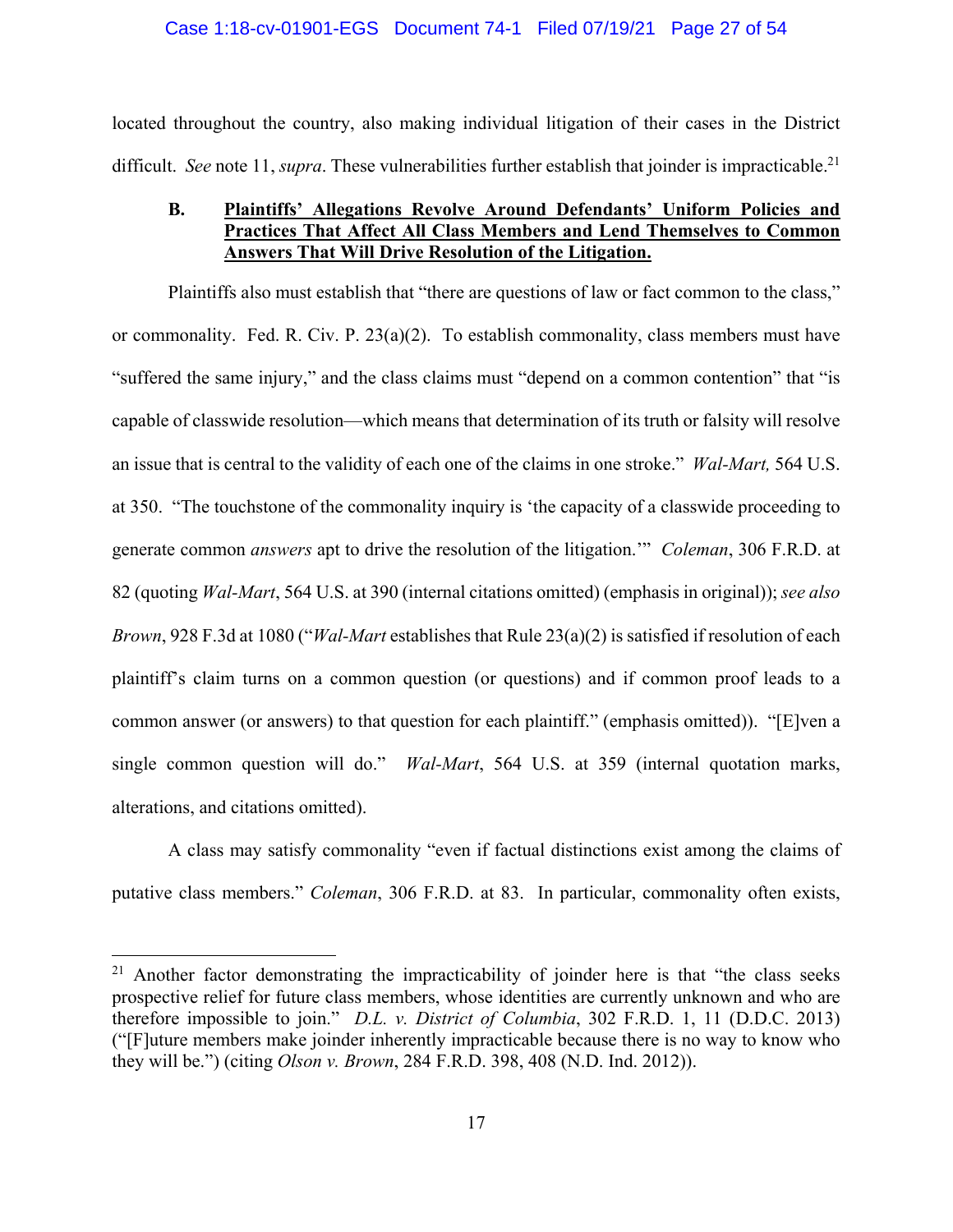#### Case 1:18-cv-01901-EGS Document 74-1 Filed 07/19/21 Page 28 of 54

notwithstanding factual distinctions among individual claims, where plaintiffs allege harm due to a generally applicable or uniform policy or practice. *D.L.,* 860 F.3d at 724 (holding that commonality is satisfied if there is "a uniform policy or practice" that affects all class members, causing "common harm[s] . . . susceptible to common proof, and curable by a 'single injunction'") (citing *Wal-Mart*); *Coleman*, 306 F.R.D. at 82; *Thorpe v. District of Columbia*, 303 F.R.D. 120, 145 (D.D.C. 2014), *aff'd*, *In re District of Columbia*, 792 F.3d 96 (D.C. Cir. 2015); *see also* 1 Newberg on Class Actions § 3:20 (5th ed. 2021) ("When the party opposing the class has engaged in some course of conduct that affects a group of persons and gives rise to a cause of action, one or more of the elements of that cause of action will be common to all of the persons affected."). Moreover, the Supreme Court's analysis of commonality in *Wal-Mart* has "limited relevance" in cases where, as here, "liability does not depend on the reason for a defendant's failure and plaintiffs need not show why their rights were denied to establish that they were." *D.L.*, 860 F.3d at 725.

Consistent with the principles articulated above, the D.C. Circuit recently found that Rule 23's commonality requirement was satisfied in an *Olmstead* action challenging systemic policies and procedures alleged to have resulted in unnecessary institutionalization and segregation in violation of the ADA and Section 504. In *Brown v. District of Columbia*, the D.C. Circuit affirmed the district court's certification of a class of individuals with physical disabilities who sought community-based care to help them transition out of District nursing homes. 928 F.3d at 1073. The panel in *Brown* emphasized the need for "common *proof* leading to a common *answer* to the common *question at the heart of each plaintiff's claim*." *Id.* at 1080 (emphasis in original). With respect to the District's defense that it had an adequate "*Olmstead* Plan" for transitioning putative class members out of the nursing homes and into the community, the court held that "common proof will establish whether the District's plan is 'comprehensive' and 'effectively working' and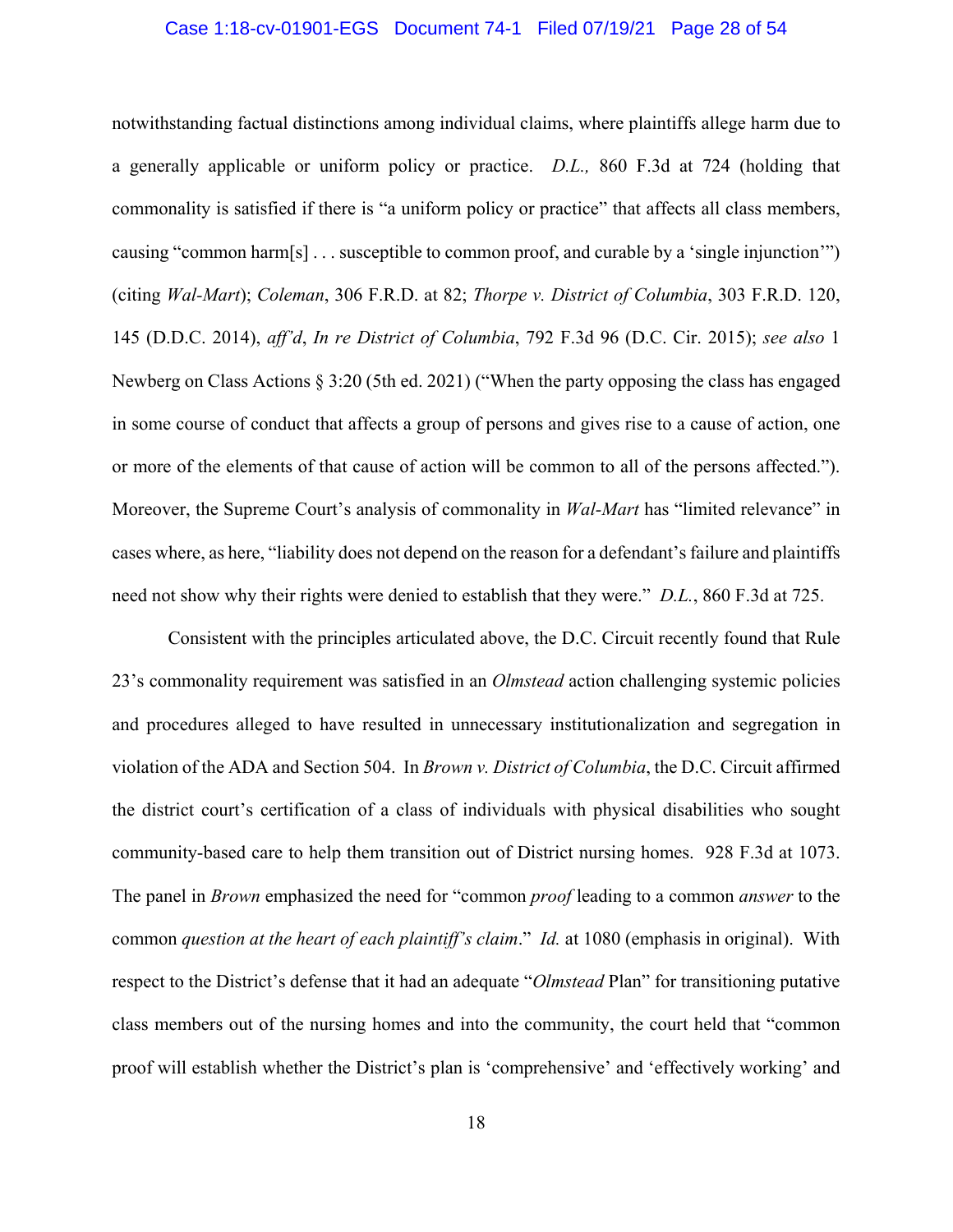#### Case 1:18-cv-01901-EGS Document 74-1 Filed 07/19/21 Page 29 of 54

whether its waiting list for transition to the community 'moves at a reasonable pace.'"<sup>22</sup> *Id.* at 1082.With respect to the requested remedies, including services to help the nursing home residents transition, the court, considering the District's "fundamental alteration" defense, held that "[c]ommon proof will establish, first, how costly it would be to provide all class members with these services and, second, whether it is reasonable to require the District to use its limited resources to pay this cost, considering the District's obligations to other disabled individuals." *Id.* (emphasis omitted). On the trial record, the panel concluded, "there does not appear to be a Rule 23(a)(2) deficiency." *Id.*

Here, as in *Brown*, Plaintiffs' class *Olmstead* claims satisfy commonality because common proof will establish whether the District's "*Olmstead* Plan" comprehensively and effectively ensures class members are not unnecessarily institutionalized, the cost of providing all class members with ICBS they need to avoid unnecessary institutionalization, and whether it is reasonable to require the District to use its resources to pay that cost. Similarly, Plaintiffs' Medicaid claim satisfies commonality because common proof establishes whether all class members who need ICBS—which under the Medicaid Act must be provided to all child enrollees for whom it is "medically necessary"—have received it. *See*, *e.g.*, Friedman Decl., ¶ 82 (based on findings from multiple studies, "significant number" of District children need ICBS); Kamradt Decl., ¶ 37 (based on experience administering ICBS system in Milwaukee, "at least 1,000"

<sup>&</sup>lt;sup>22</sup> See Olmstead v. L.C., 527 U.S. 581, 584 (1999) ("If ... the State were to demonstrate that it had a comprehensive, effectively working plan for placing qualified persons with mental disabilities in less restrictive settings, and a waiting list that moved at a reasonable pace not controlled by the State's endeavors to keep its populations fully populated," state's *Olmstead* obligations would be met). Plaintiffs are not aware that Defendants have any plan for providing the ICBS needed to prevent the unnecessary institutionalization of District children with mental health disabilities at serious risk of such institutionalization, but submit that this question likely will be litigated as part of Defendants' "fundamental alteration" defense to class liability.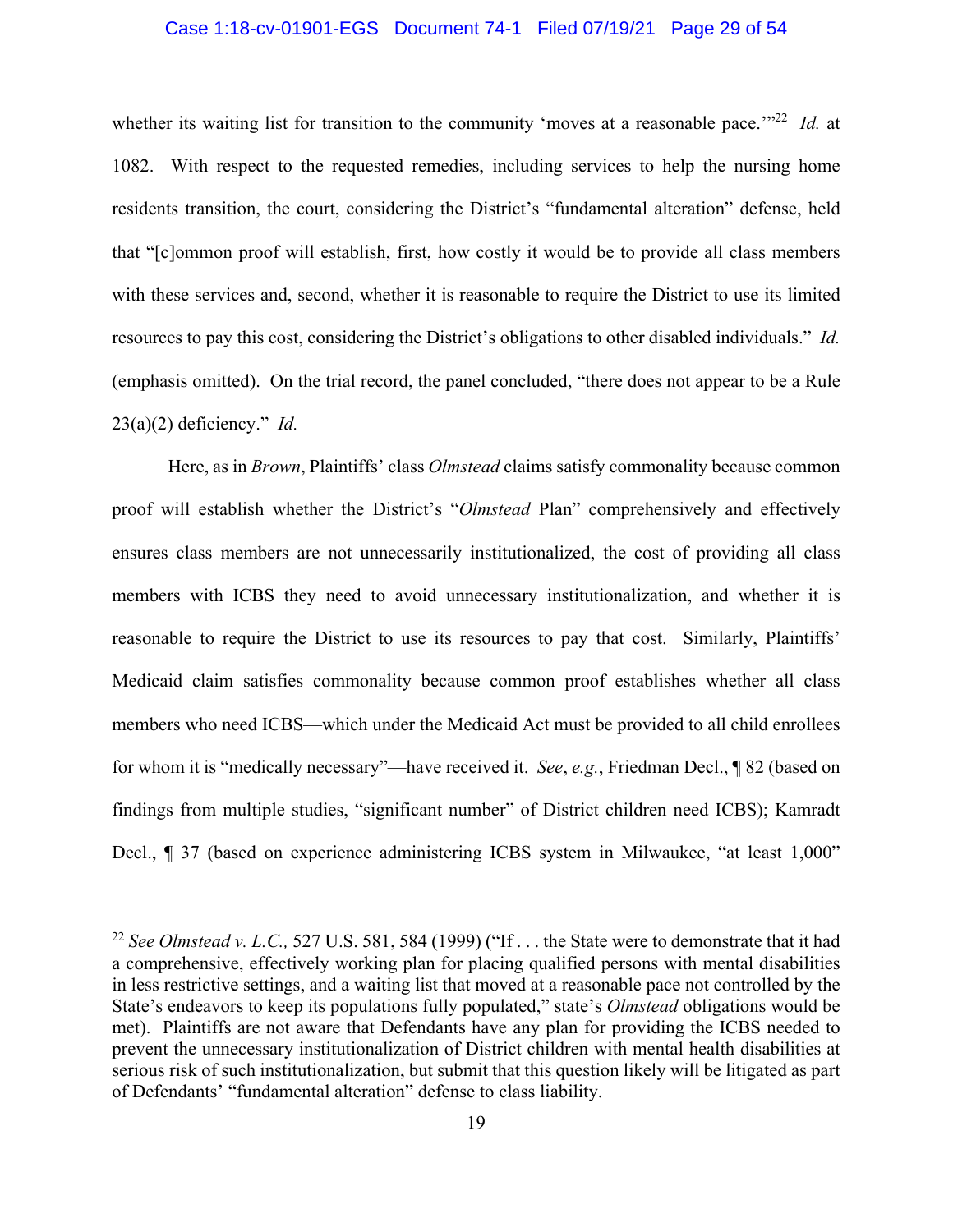#### Case 1:18-cv-01901-EGS Document 74-1 Filed 07/19/21 Page 30 of 54

District children need ICBS); *see also* Campbell Decl., ¶ 179 (of six children reviewed for whom opinions were developed, all need but have not received ICBS); Bird Decl., Ex. 1, at 55 (all five youth reviewed have needed and still need ICBS); Missildine Decl., Ex. 1, at 67 (all seven youth reviewed needed and continue to need ICBS, but have not received it); Joyner Decl., Ex. 1, at 53 (five youth reviewed need and have not received ICBS); Boyd Decl., Ex. A, ¶ 194 (all five youth with mental health disabilities reviewed for whom conclusions were provided "needed and continue to need ICBS or else they will suffer dramatically curtailed life opportunities" $)^{23}$  At their core, Plaintiffs' allegations involve a single overarching question: whether Defendants systematically fail to provide medically necessary ICBS to the Plaintiff Children in violation of the ADA, Section 504, and the EPSDT provision of the Medicaid Act.  $24$  "Plaintiffs and the

<sup>23</sup> *See also* Sargent Decl., ¶¶ 4 (agreeing with experts Campbell, Bird, Missildine, Joyner, and Boyd that five youth reviewed all need ICBS), 88 ("These are not the only youth with [mental health disabilities] in the District of Columbia. My impression is that the 32 children that the other experts reviewed, including the five whose records I reviewed, are the tip of the iceberg."); Rogers Decl., ¶ 41 (youth reviewed by other experts "are representative of the larger universe of Medicaideligible children and youth with mental health disabilities under the age of 21 in the District").

<sup>&</sup>lt;sup>24</sup> Since *Wal-Mart* was decided, other federal courts have certified classes asserting systematic ADA and Medicaid violations on the basis of similar common questions. *See S.R.*, 325 F.R.D. at 108-09 (finding common questions satisfied Rule 23(a)(2), including "whether DHS's Medicaid program fails to provide putative class members with medically necessary mental health services . . . to which they are entitled and do so with reasonable promptness" and "whether DHS's policies and/or practices discriminate against dependent youth with mental health disabilities by failing to provide them with mental health services through the Child Welfare and/or Medicaid systems in the most integrated settings appropriate to meet their needs"); *O.B. v. Norwood*, No. 15 C 10463, 2016 WL 2866132, at \*4 (N.D. Ill. May 17, 2016) (certifying a class of Medicaid-eligible children with disabilities seeking in-home shift nursing services and finding question of whether Director of Illinois Department of Healthcare and Family Services "violated the Medicaid Act or discriminated against [plaintiffs] on the basis of their disabilities" satisfied commonality requirement by raising "a 'systematic failure' to comply with the Medicaid Act's EPSDT component that has harmed all putative plaintiffs"); *N.B.*, 26 F. Supp. 3d at 772 (certifying class and noting that the common questions proposed by plaintiffs, including "[w]hether the Defendant's failure to provide medically necessary home and community-based services to children with behavioral and emotional disorders violates the EPSDT mandate" of the Medicaid Act and "[w]hether the Defendant violated the [ADA] and Rehabilitation Act by failing to provide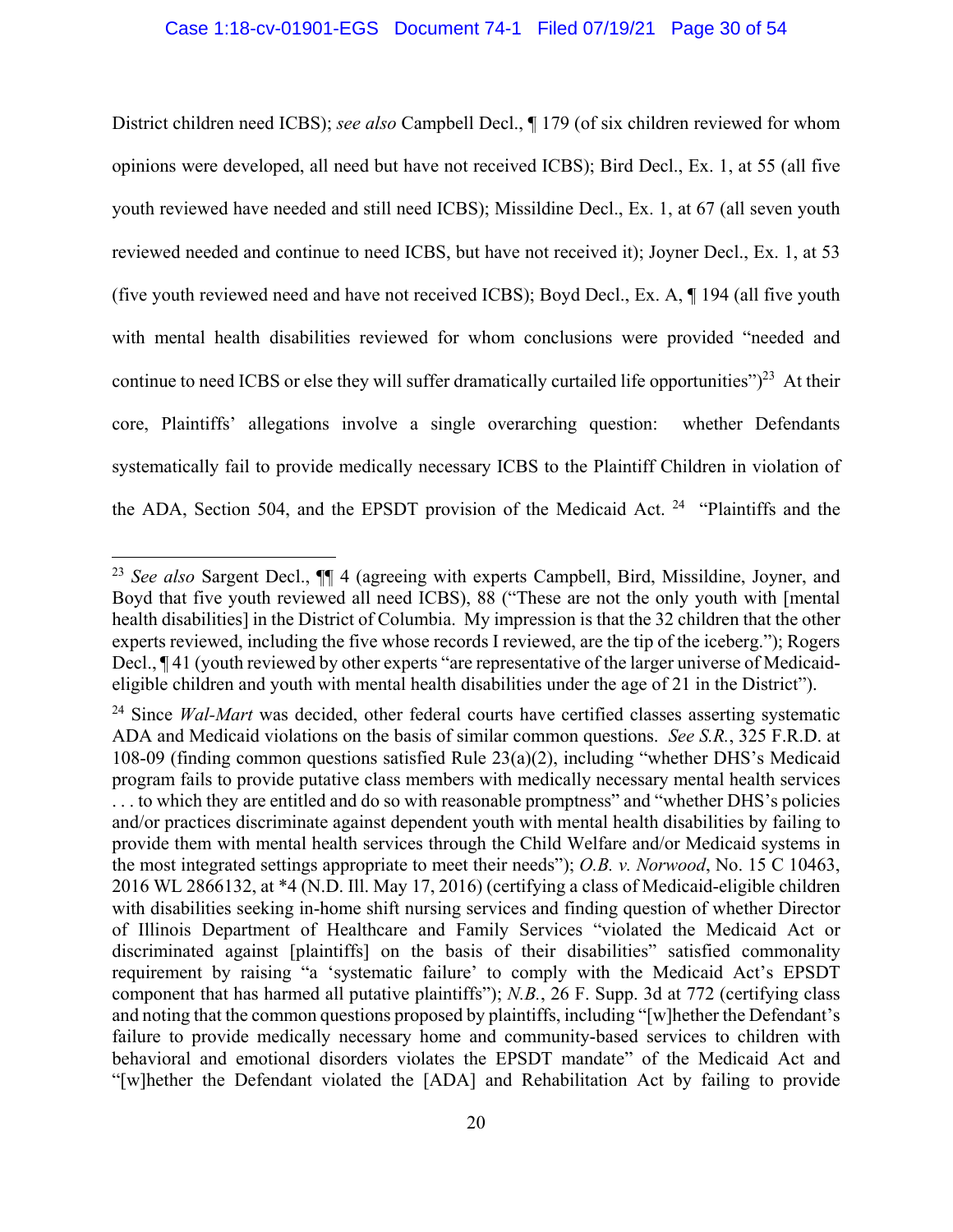#### Case 1:18-cv-01901-EGS Document 74-1 Filed 07/19/21 Page 31 of 54

putative class allege that systemic deficiencies in the availability of [community-based] placements and services cause each violation of [the Medicaid Act], and that the policies and practices for allocating placements and services in general cause discrimination under the ADA and Section 504." *S.R. ex rel. Rosenbauer v. Penn. Dep't of Hum. Servs.*, 325 F.R.D. 103, 110 (E.D. Pa. 2018). As such, "[t]his is exactly the type of 'common mode' or practice predicating each alleged violation that was noticeably absent from [*Wal-Mart v. Dukes*]." *Id.*

The proof necessary to reach common answers to the common questions will be the same because Plaintiffs allege injury from a systemic violation; specifically, a common harm due to a generally applicable or "uniform policy or practice" that affects all class members. *D.L.*, 860 F.3d at 724. Whether Defendants provide ICBS or have a policy or practice of not providing ICBS is not a unique question with unique underlying facts that will result in different answers for each member of the class. Rather, the question applies universally to the class, and the underlying evidence—and ultimate answer—will be the same. Similarly, because Plaintiffs allege a systemic violation based on a generally applicable policy or practice, it does not matter why Defendants failed to provide ICBS in a given circumstance, nor does it matter why Plaintiffs' rights were denied; it only matters that ICBS was not provided on a systemic level, and Plaintiffs' rights accordingly were denied. *See id.* at 725.

medically necessary services in the most integrated setting"—did more than "simply ask whether the class members all 'suffered a violation of the same provision of law'" in that the questions "ask whether home and community-based treatment found to be 'medically necessary,' and therefore mandatory for the state to provide, is nevertheless unavailable"); *see also Brown*, 928 F.3d at 1081- 82 (holding that Rule 23(a)(2) is satisfied by questions of (1) whether the District has an adequate "*Olmstead* Plan" in place and (2) whether the plan is "comprehensive" and "effectively working" or that "the District's waiting list does not 'move at a reasonable pace"); *D.L.*, 860 F.3d at 725 (holding common questions of whether the District failed to identify certain children as disabled or provide them required "smooth and effective transition" to preschool satisfied Rule 23(a)(2)).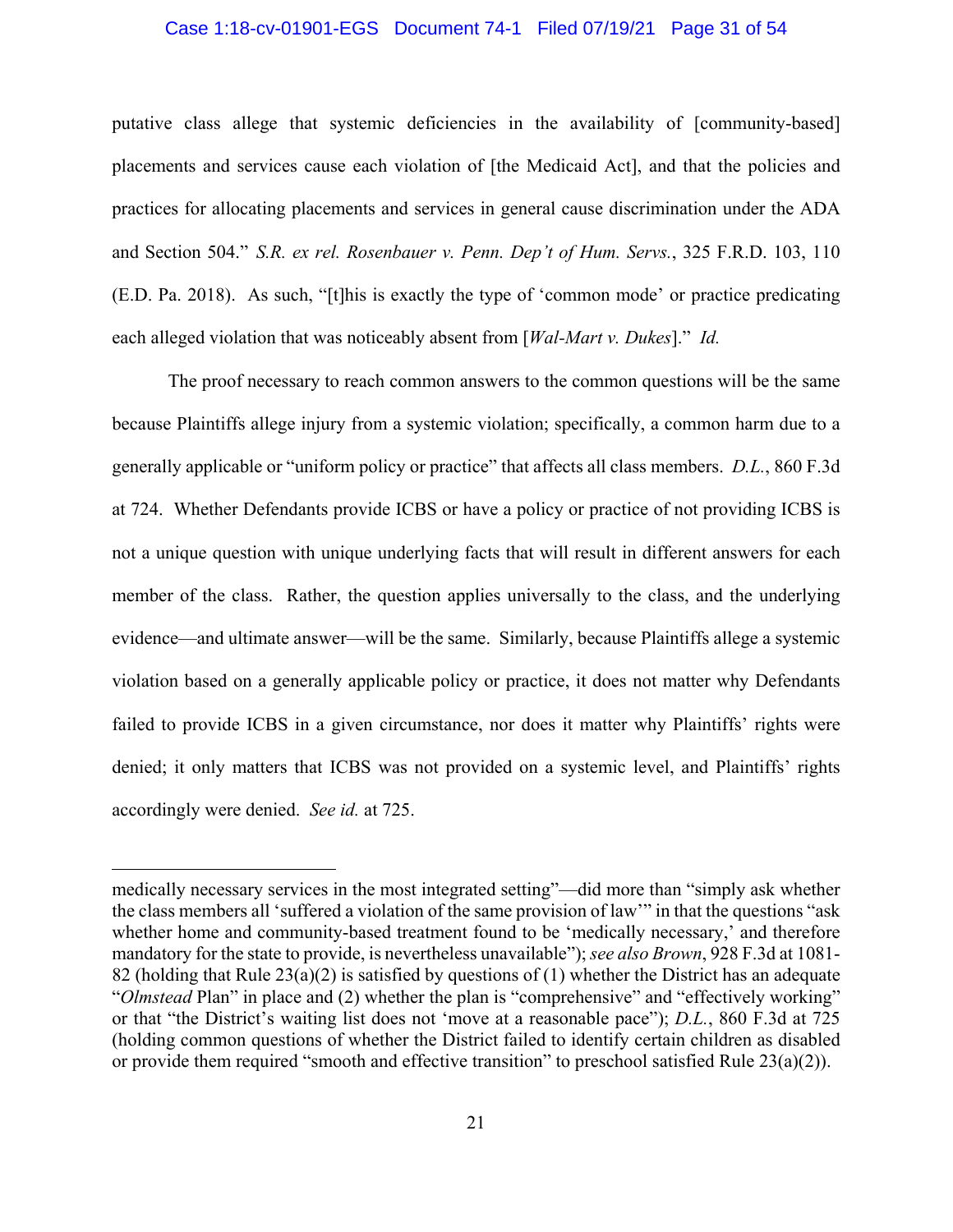#### Case 1:18-cv-01901-EGS Document 74-1 Filed 07/19/21 Page 32 of 54

As other courts have held, the existence of factual differences among the class members' disabilities does not mean that remedying their common harms requires individualized determinations. *See, e.g.*, *Afghan & Iraqi Allies v. Pompeo*, 334 F.R.D. 449, 459 (D.D.C. 2020) (noting that "courts regularly certify classes where individual members have different factual circumstances" (internal citations omitted)). Rather, if, as Plaintiffs allege, Defendants' failure to provide ICBS results in unnecessary institutionalization for the Plaintiff Children, "then every plaintiff is suffering the same injury as a result of a general policy of the State—even if the services recommended for each patient vary among the class members." *N.B. v. Hamos*, 26 F. Supp. 3d 756, 773 (N.D. Ill. 2014).25

 Simply put, either Defendants provide ICBS in accordance with their legal obligations or they do not. Common proof will provide a common answer to that question, which lies at the bottom of this case and will drive its outcome. This common question—along with its common answer and common proof—satisfies the commonality requirement of Rule 23(a)(2) as interpreted

<sup>&</sup>lt;sup>25</sup> Federal courts in this District and elsewhere have repeatedly certified classes despite factual distinctions existing among class members. *See, e.g.*, *Afghan & Iraqi Allies v. Pompeo*, 334 F.R.D. 449, 459 (D.D.C. 2020) ("Here, the factual variations among the class members . . . are not fatal to commonality because they do not undermine the class's common characteristics. . . ."); *McKinney v. U.S. Postal Serv.,* No. 11–cv–631 (RLW), 2013 WL 164283, at \*6 (D.D.C. Jan. 16, 2013) (holding that factual variations among class members do not defeat certification "so long as a single aspect or feature of the claim is common to all proposed class members."); *see also S.R.* 325 F.R.D. at 108-09 (rejecting argument that the "individualized nature of placement and service decisions for each child in the dependency and delinquency systems makes classwide resolution' impossible" because the "putative class seeks declaratory and injunctive relief to address systemic deficiencies with the Pennsylvania child welfare program that will not require individualized determinations regarding the putative class members' placements"); *Brooklyn Ctr. for Indep. of the Disabled v. Bloomberg*, 290 F.R.D. 409, 418 (S.D.N.Y. 2012) (finding that the proposed class met commonality for class of individuals with disabilities challenging city's emergency and disaster plan even though "the class members have diverse disabilities and will not all be affected by the alleged omissions in the City's plan the same way."); *Lane v. Kitzhaber*, 283 F.R.D. 587, 598 (D. Or. 2012) (concluding that the commonality requirement was met even where the class members, individuals with disabilities, "are not identically situated").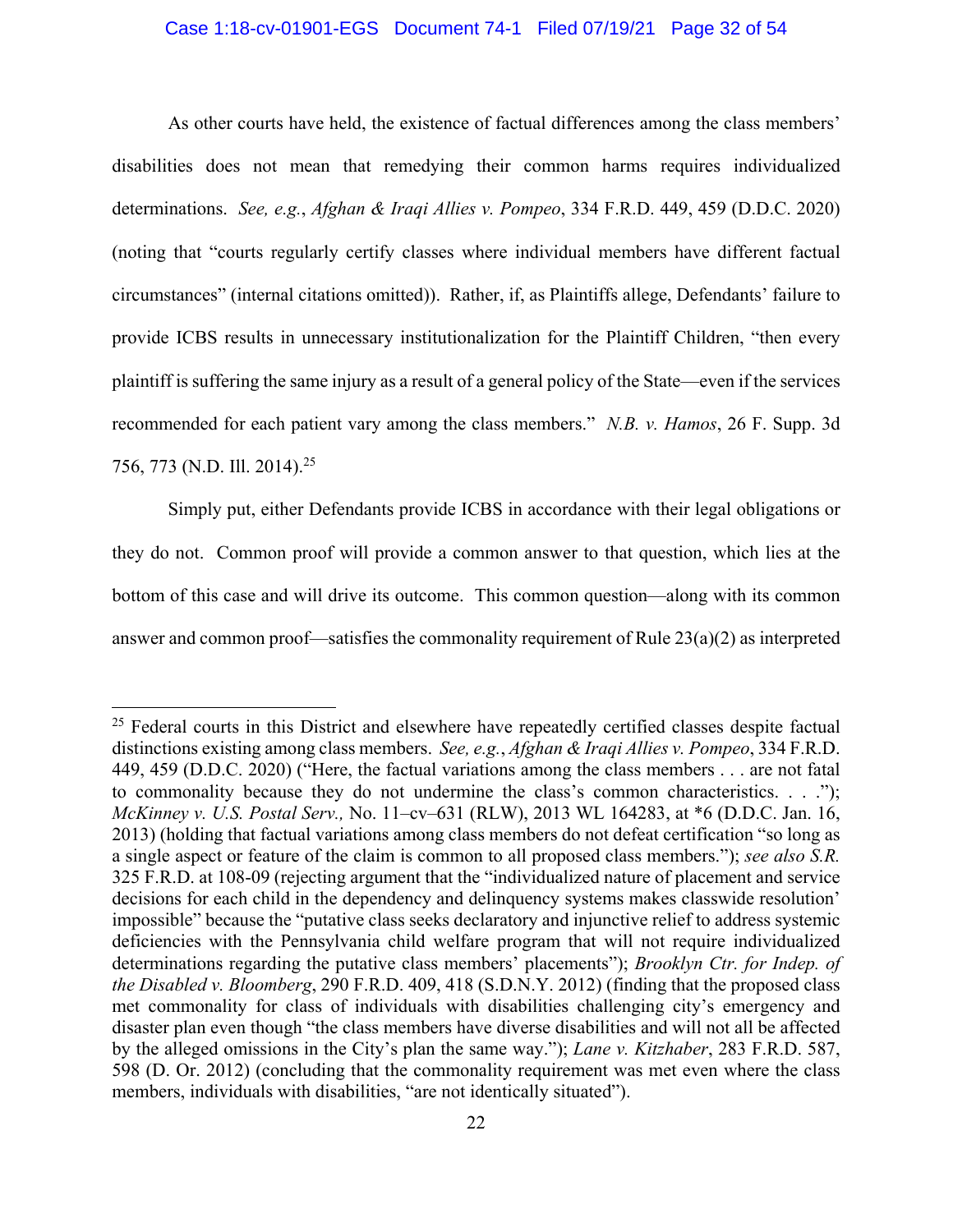#### Case 1:18-cv-01901-EGS Document 74-1 Filed 07/19/21 Page 33 of 54

by the Supreme Court and the D.C. Circuit, and by other courts certifying similar classes of children with disabilities.

## **C. The Named and Proposed Plaintiff Children's Claims Are Typical of the Claims of the Class Members Because They Are Based on the Same Legal Theory and Stem from the Same Systemic Failure Perpetuated by Defendants.**

Typicality exists when "the claims or defenses of the representative parties are typical of the claims or defenses of the class." Fed. R. Civ. P. 23(a)(3). Plaintiffs' claims must be "based on the same legal theory" and their injuries must "arise from the same course of conduct . . . . " *Coleman*, 306 F.R.D. at 83 (quoting *Bynum v. District of Columbia*, 214 F.R.D. 27, 35 (D.D.C. 2003)). This alignment of legal theory and course of conduct occurs when, as here, "the plaintiffs' claims all arise from a common statutory background and raise identical legal questions." *Id.*

Neither the claims nor the relevant facts need to be identical across class members to maintain typicality, which "refers to the nature of the claims of the representative, not the individual characteristics of the plaintiff." *Garnett v. Zeilinger*, 301 F. Supp. 3d 199, 209 (D.D.C. 2018) (quoting *Hoyte v. District of Columbia*, 325 F.R.D. 485, 490 (D.D.C. 2017)); *see Wagner v. Taylor*, 836 F.2d 578, 591 (D.C. Cir. 1987) ("Courts have held that typicality is not destroyed by factual variations."); *Shenk v. Mallinckrodt PLC*, 300 F. Supp. 3d 279, 282 (D.D.C. 2018) ("[A] movant's claims need not be identical with the absent class members . . . ."). Typicality only requires "sufficient factual and legal similarity" so that "the representative's interests are in fact aligned with those of the absent class members." *Garnett*, 301 F. Supp. at 209 (internal citations omitted).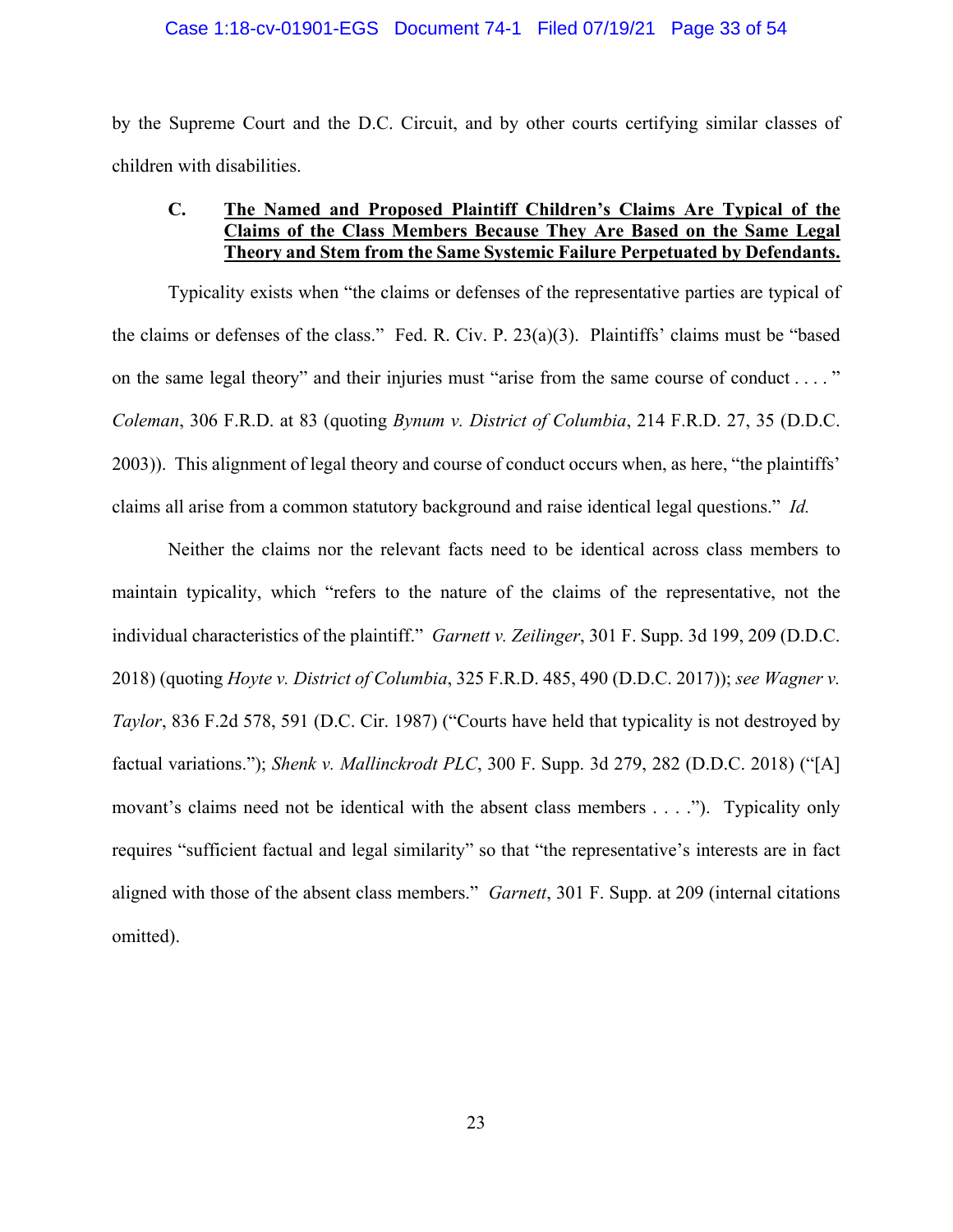#### Case 1:18-cv-01901-EGS Document 74-1 Filed 07/19/21 Page 34 of 54

Typicality exists here for many of the same reasons that support commonality.<sup>26</sup> First, named Plaintiff L.R., and proposed additional Plaintiffs M.W. and B.T., allege that Defendants harmed both them and the absent class members by violating common statutory schemes—the ADA, Section 504, and the Medicaid Act—in the same way. The violation of each of these statutory schemes and the related legal questions are common to Plaintiff L.R., to M.W. and B.T., and to each absentee plaintiff. *See supra* Section IV.B. Analyzing Defendants' alleged violations of the statutory schemes involves identical legal questions for each class member, and does not depend on individual facts, circumstances, or allegations. Rather, by failing to provide ICBS in contravention of those statutes and failing to ensure the District's "*Olmstead* Plan" is effective and comprehensive, Defendants violated each class member's rights in the exact same way.

Second, the injury to L.R., as well as to M.W., B.T., and to the absent class members unnecessary institutionalization and the serious risk of same—is based on "the same course of conduct by the District" in creating and maintaining a system that provides services to the Plaintiffs in institutional settings, instead of providing them ICBS in the community. *Coleman*, 306 F.R.D. at 83. Like the putative class members, L.R., as well as M.W. and B.T., have not received the ICBS they need to improve their mental health conditions, despite their desire for such services. *See* Campbell Decl., ¶ 50 (finding L.R. needs but has not received ICBS); L.R. Decl., ¶¶ 52-73 (describing insufficient services provided and desire to receive ICBS); Campbell Decl., ¶¶ 141-43 (finding M.W. has needed but did not receive ICBS; still needs "extensive supports" through "teaming approach"); M.W. Decl., ¶ 39 (stating desire to receive ICBS); Boyd Decl., Ex. A, ¶ 135

 $26$  "The commonality and typicality requirements often overlap because both serve as guideposts to determine whether a class action is practical and whether the representative plaintiffs' claims are sufficiently interrelated with the class claims to protect absent class members." *Huashan Zhang v. U.S. Citizenship & Immigr. Servs*., 344 F. Supp. 3d 32, 63 (D.D.C. 2018) (quoting *R.I.L.- R. v. Johnson*, 80 F. Supp. 3d 164, 181 (D.D.C. 2015)), *aff'd*, 978 F.3d 1314 (D.C. Cir. 2020).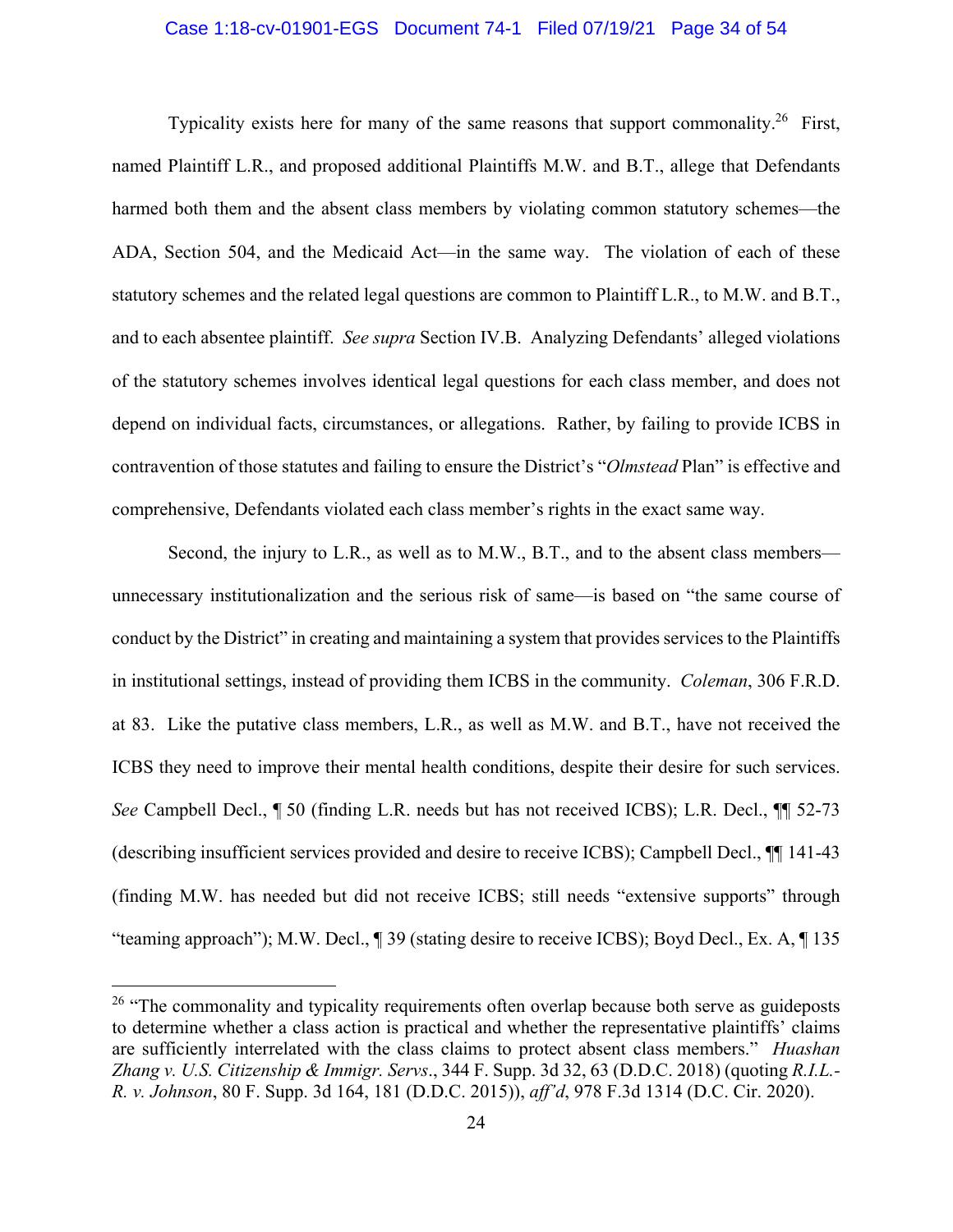#### Case 1:18-cv-01901-EGS Document 74-1 Filed 07/19/21 Page 35 of 54

(finding B.T. needed and continues to need ICBS); B.T. Decl., *¶*¶ 30-31 (stating desire for ICBS); *see also* L.M. Decl., ¶ 47 (stating desire for daughter to receive ICBS); M.P. Decl., ¶ 57 (indicating desire for great-grandson to receive ICBS). That is consistent with the views of experts that have studied members of the putative class and the District's service system and concluded that those children did not receive ICBS, which the District does not provide. *See, e.g.,* Joyner Decl., Ex. 1, at 53 (five youth reviewed need ICBS); Bird Decl., Ex. 1, at 55 (same); Missildine Decl., Ex. 1, at 67 ("All seven youth [I reviewed] have needed and continue to need ICBS."); Sargent Decl., ¶ 84 (agreeing with other experts that youth reviewed need ICBS); Rogers Decl., ¶ 48 (other experts' opinions "can be extended to the universe of children with similar service and placement histories in the District"); *see also* Brown Decl., II, ¶ 12 (District does not provide ICBS); Blaeuer Decl., ¶ 28 (District schools not "viable option" for intensive services for children due to limited capacity and family mobility; District children need "community-based option for receiving intensive services"); Russo Decl., ¶ 23 ("My clients tell us, and their records indicate, that they have not received the individualized planning and services in their own homes, schools, and neighborhoods that Plaintiffs are seeking in the Complaint. . . . They did not receive the services described in the Complaint before they became court-involved and/or were placed in DYRS or DOC custody.").

The named and proposed plaintiffs are at serious risk of institutionalization due to the District's failure to provide ICBS, as reflected by their histories of cycling in and out of institutions. *See* Campbell Decl., ¶¶ 57 ("L.R. remains at high risk of further institutionalization, including incarceration in a jail or prison setting."); L.R. Decl., ¶¶ 20, 25, 27, 32-35, 39-40 (discussing history of cycling through institutions); Campbell Decl.,  $\P$  148 (finding M.W. at "high risk of future engagement" with criminal system, and also at risk for future hospitalization); M.W. Decl., ¶¶ 25, 30-31 (describing history of institutionalization); Boyd Decl., Ex. A, ¶ 141 (finding B.T. at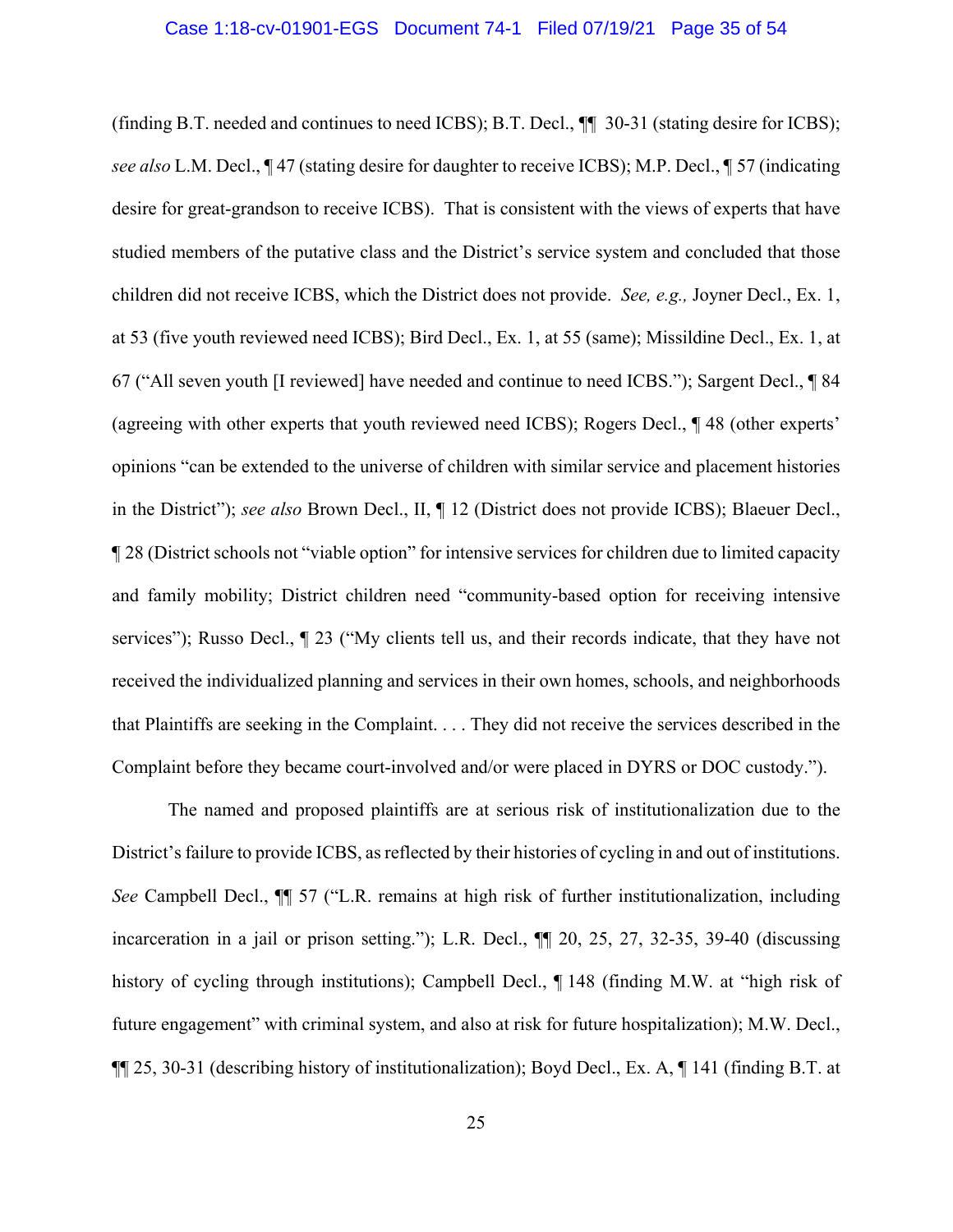#### Case 1:18-cv-01901-EGS Document 74-1 Filed 07/19/21 Page 36 of 54

risk of continued institutionalization, including incarceration); B.T. Decl., ¶¶ 15-28 (describing history of institutionalization). The same is true of the putative class members. *See* Joyner Decl., Ex. 1, at 53 (four of five youth fully reviewed are currently institutionalized or at risk of same); Bird Decl., Ex. 1, at 58 (four of five youth reviewed are at risk of institutionalization; three are or have been incarcerated); Missildine Decl., Ex. 1, at 71 (five of six youth reviewed are at risk of institutionalization; three have been hospitalized for psychiatric treatment, and two others were taken to psychiatric hospital for evaluation but not admitted); Rogers Decl., ¶ 43 (youth identified as "at risk" by other experts representative of larger universe of Medicaid-eligible District youth with mental health disabilities); *see also* Biben Decl., ¶ 16 (discussing cycle of institutionalization for PDS clients); Cass Decl., ¶ 8 (describing history of institutionalization of client); Avent Decl.,  $\llbracket$  22 (describing "frequent flyer" clients with frequent hospitalizations).<sup>27</sup>

None of the Plaintiff Children have received needed services in the most integrated setting appropriate, which for all of them is in their own homes and communities or in another family or foster home with ICBS. *See* Kamradt Decl., ¶ 52 ("The community-based nature of [ICBS] . . . enables children to receive them in the least restrictive environment."); Friedman Decl.,  $\P$ 9 (ICBS "allow many children to live and function in the community, instead of being placed in restrictive

<u>.</u>

<sup>27</sup> *See also* Brown Decl. II, ¶¶ 14-16 (discussing two Disability Rights DC clients with histories of out-of-district placements); K.R. Decl., ¶¶ 15, 20, 23 (declarant was admitted 12 times to Children's National Hospital and twice to PIW); L.M. Decl., ¶¶ 21-22, 26 (describing daughter's history of institutionalization); M.P. Decl.,  $\P$  18-53 (describing great-grandson's history of institutionalizations in residential treatment centers and group homes); Blaeuer Decl., ¶¶ 17-18 (clients with more serious needs "end up hospitalized and then, after another crisis, rehospitalized"); Spain Decl.,  $\parallel$  22 (clients with repeated hospitalizations); Perry Decl.,  $\parallel$  32 (describing experiences of homeless youth, and stating "[c]ycling in and out of the hospital . . . impacts a youth's ability to attend school on a consistent basis"); Russo Decl., ¶¶ 15-18 (describing SJP clients with multiple hospitalizations at Children's National, PIW, and St. Elizabeths; another client was placed in residential facilities in Arkansas, Michigan, and Florida after being placed under DYRS custody; on return to District, client was hospitalized several times before being charged with crimes and detained in jail in the District and in Prince George's County).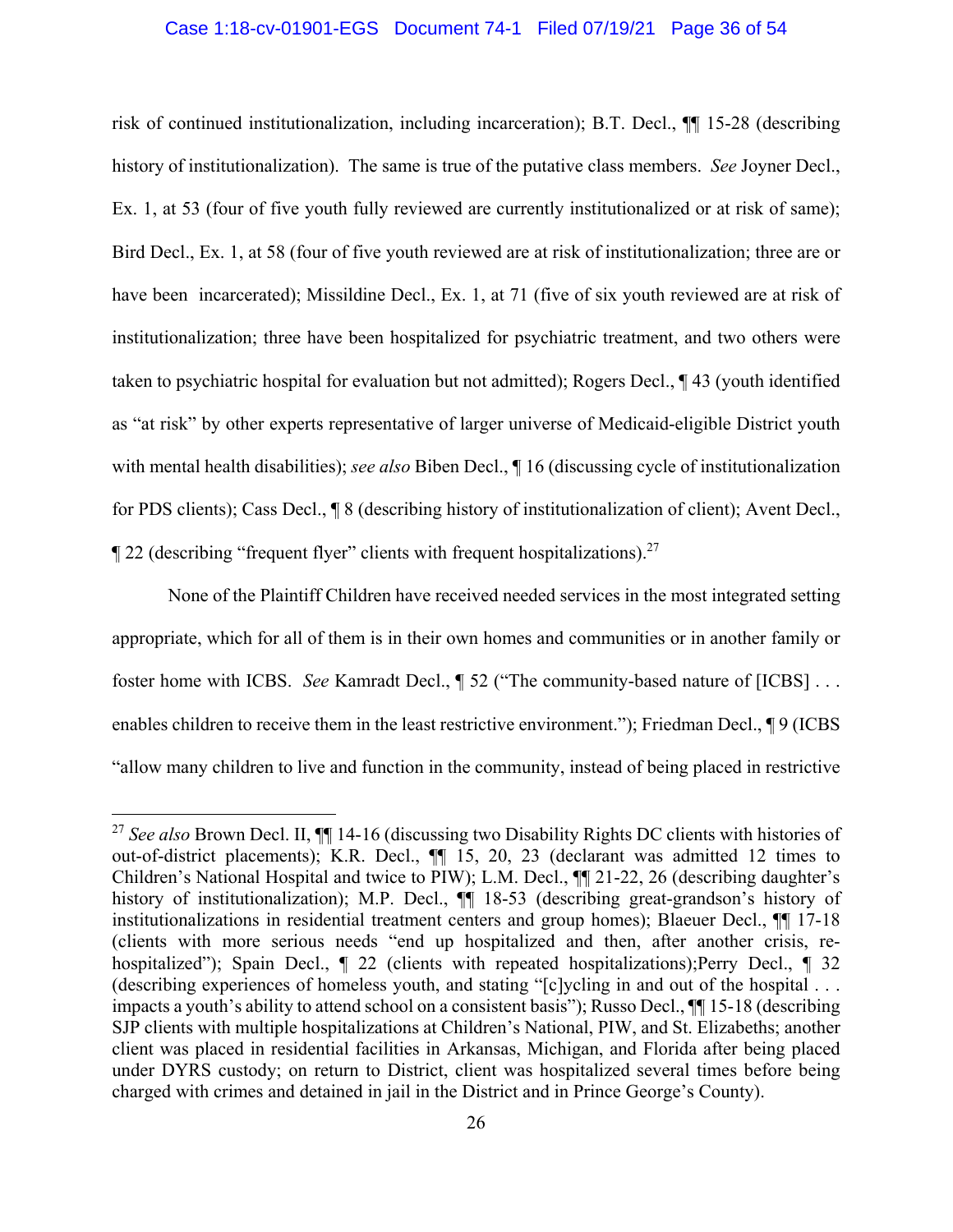#### Case 1:18-cv-01901-EGS Document 74-1 Filed 07/19/21 Page 37 of 54

residential placements or cycling in and out of psychiatric hospitals"); Boyd Decl., Ex. A, ¶ 192 ("[M]ultiple youths could have avoided detention at YSC  $\dots$  and incarceration at the DOC  $\dots$ had they received ICBS, which would have addressed their psychiatric needs . . . . With appropriate ICBS, such unnecessarily institutionalization could have been avoided and allowed the youth to remain in their homes and communities."); Bird Decl., Ex. 1, at 55 ("Through ICBS and the 'wraparound' approach, services can be organized by a child and family team so that they are available to the youth within the home and the community."); Missildine Decl., Ex. 1, at 71-72 (with ICBS, "the child can get the supports they need at home, or in another home-like setting where appropriate, and not in a residential placement or psychiatric hospital"); Joyner Decl., Ex. 1, at 53 (District "must do more" to ensure that youth receive "the ICBS that they need, where they are naturally located, in their family or foster homes, in their schools, and elsewhere in the community"); Sargent Decl., ¶ 85 (youth reviewed "are children that my hospital and I would refer for" intensive community-based services provided to Medicaid-eligible children in Massachusetts).

As a result, Plaintiffs allege they have all been harmed in the same manner, *compare*  Compl. ¶¶ 2-3, 5, 44-48 (describing harms experienced by all class members) *with id.* ¶¶ 57 (describing harms experienced by L.R.), and that the provision of ICBS can remedy their harms, *see id.*  $\mathbb{I}$  4, 38, 48<sup>28</sup> Experts who have studied members of the putative class and the District's

1

<sup>28</sup> *See also* L.R. Decl., ¶¶ 35-37, 73 (discussing harms from institutionalization, including, among other things, preventing visits with her family and disrupting her education; she wants ICBS to "feel stable and healthy, finish school, get permanent housing, and have a career"). The same is true of the proposed named Plaintiffs. *See* M.W. Decl., ¶¶ 29-30, 39 (M.W. was restrained in school and detained at YSC; ICBS could help him "understand what life is like and what I need to do to be independent"); B.T. Decl., ¶¶ 23-24, 31 (B.T. missed daughter's birth while in out-of-District residential treatment center; he wants ICBS "so that I can transition into the community and be a good dad to my baby girl"). It is also true for other putative class members. *See* L.M.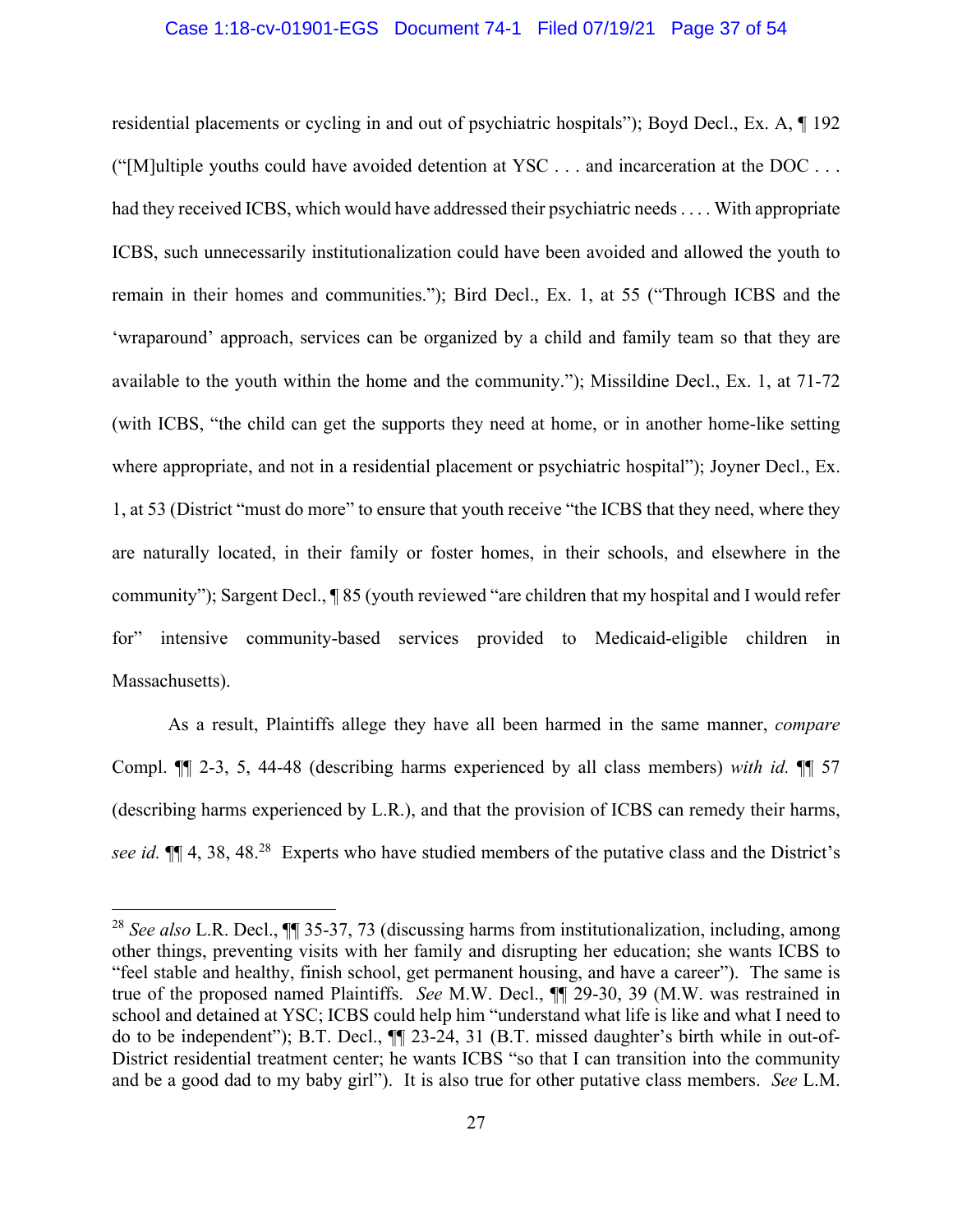services agree. *See* Friedman Decl., ¶¶ 10 ("ICBS is both necessary and effective for a significant number of Medicaid-eligible children with mental disabilities. There is no reason to think that children in the [District] are different from children studied elsewhere for whom these services have been found necessary and effective."), 75 (youth reviewed by other experts "ha[d] a number of strengths to build on. . . . [but] failed to receive the [ICBS] that they needed").<sup>29</sup> So too do local services providers for youth in the putative class who have experience with the District's mental health and juvenile systems. *See* Spain Decl., ¶¶ 13, 21, 31 (describing how clients' experiences of frustration and abandonment in out-of-District placements lead to new charges in other jurisdictions, and how clients who turn 18 while institutionalized face homelessness upon return to the District because their families are no longer required to take them in; concluding that ICBS would benefit youth, including "increased collaboration among DBH, DYRS, CSS, CFSA, and other youth serving agencies").30

1

Decl., ¶¶ 30-32, 48 (daughter experienced physical and sexual assaults while in congregate placements; she needs ICBS "that will create a safety net for her that is more than just a social worker dropping in to check on her. She needs a team of people she trusts to help her.").

<sup>&</sup>lt;sup>29</sup> See also Campbell Decl., ¶ 177 ("Some youth [I reviewed] have criminal charges that they could have avoided if the mental health system had provided appropriate services and supports at the right intensity for their needs. For children involved in the child welfare system . . . intensive support [was needed] at an early age, but was not provided."); Missildine Decl., Ex. A, at 70 ("For a number of the youth I reviewed, their relationships with their parents or caregivers have been significantly damaged. . . . a child and family team with [ICC] could . . . give parents and caregivers support in managing their child's services [and] give these exhausted and overwhelmed parents and caregivers respite when they need it."); Boyd Decl., Ex. A,  $\P$  194("If the youths had been provided ICBS, they would not have been needlessly placed in . . . residential facilities.").

<sup>&</sup>lt;sup>30</sup> See also Avent Decl., **[14** 15-16, 22 (youth get in trouble when they transition from institutions without community-based services, and their education is interrupted while institutionalized; clients want a team "to solve problems, help families communicate, and be there when there are emergencies"); Blaeuer Decl.,  $\P$  23-24, 28 (youth experience trauma in institutions, and institutionalization disrupts existing treatment when youth cannot timely access treatment afterward; ICBS needed); Russo Decl., ¶¶ 23, 29-30 (SJP clients did not receive ICBS before becoming court-involved and/or placed in DYRS or DOC custody; although they feel "beaten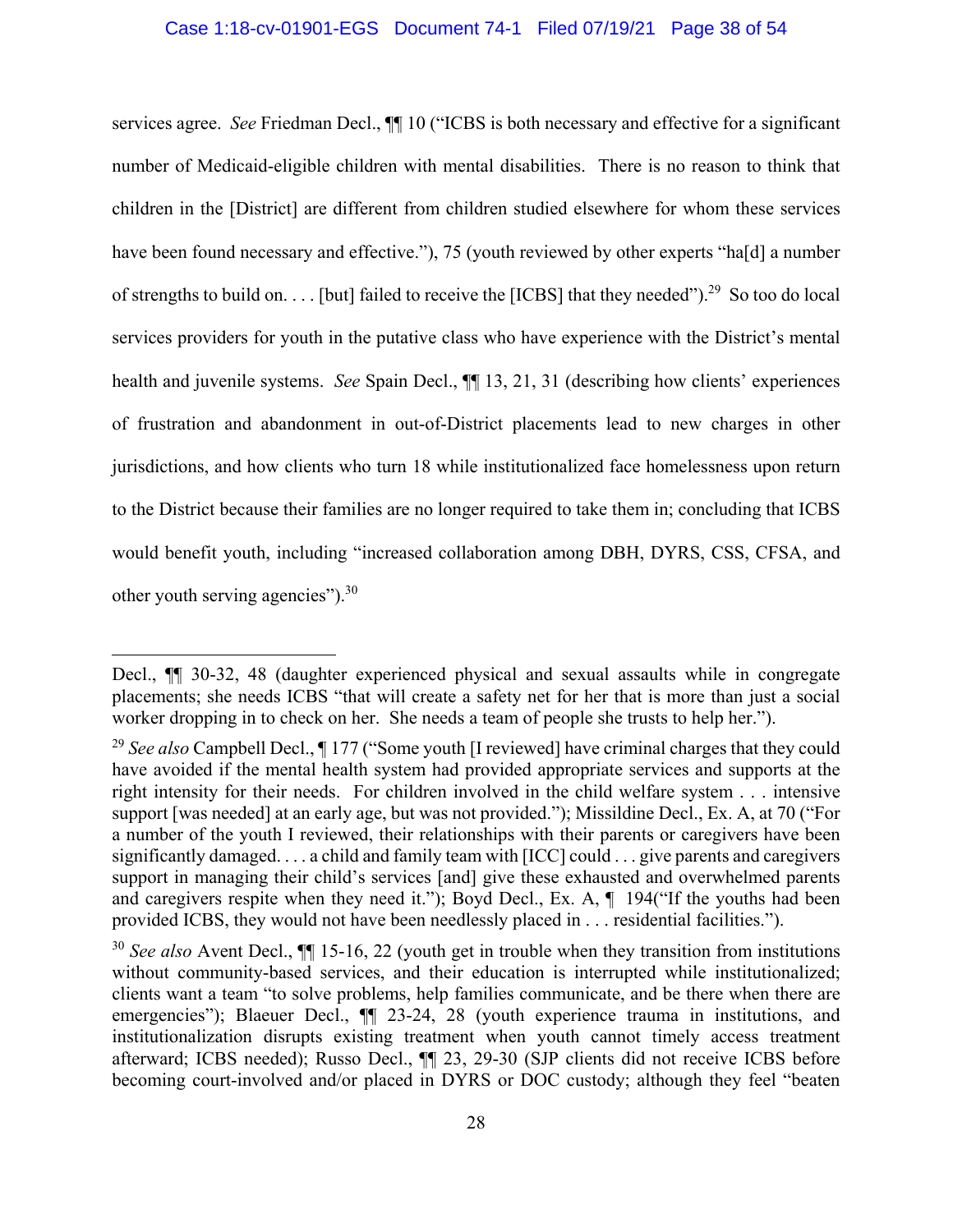#### Case 1:18-cv-01901-EGS Document 74-1 Filed 07/19/21 Page 39 of 54

Finally, there are no differences in facts or defenses here that destroy typicality. As with any class action, individual circumstances will exist amongst class members, including differences in their disabilities and the individualized services that each class member would receive if the Defendants' systemic failure to provide ICBS were cured. But federal courts across the country nonetheless have continued to conclude typicality exists in *Olmstead* class actions notwithstanding differences in class members' individual circumstances.<sup>31</sup>

A court in this district has recently reached a similar conclusion: In *Thorpe v. District of Columbia*, Plaintiffs brought an *Olmstead* action concerning the District's failure to provide adequate transition assistance services for nursing facilities. 303 F.R.D. at 124. The court granted Plaintiffs' motion for class certification, rejecting the District's arguments against typicality, including its assertions that the contested services would vary based on each individual's particular circumstances and that the named plaintiffs failed to meet the class definition due to unique factual

down by the system in the District," they want "to take ownership of their lives and want services and additional education that will help them get jobs and either stay with their families or move into their own apartments"); Biben Decl., ¶ 46 ("I am not aware of any juveniles in the [District's] delinquency system who have received [ICBS], but I know of a number of such juveniles for whom ICBS would be useful."); Perry Decl., ¶ 20 (ICBS would help coordinate mental health services with other services for homeless youth).

<sup>31</sup> *See*. *e.g.*, *O.B.*, 2016 WL 2866132, at \*4 (finding typicality despite differences in individual disabilities and required services among the class members, because plaintiffs there "challenge[d] the same alleged systemic failure to provide 'medically necessary' EPSDT services that harms every other class member"); *N.B.*, 26 F. Supp. 3d at 771 (typicality existed where "named plaintiffs") all suffer from mental illness and/or behavioral or emotional disorders . . . [and] all of them are alleged to have been denied to [ICBS] based on the failure of [the state] to make them available, in violation of EPSDT and the integration mandate"); *Kenneth R.*, 293 F.R.D. at 270 (typicality existed, notwithstanding individual factual differences among class members, because each class member had "an abiding interest in securing the availability of community-based services options sufficient to preclude unnecessary institutionalization" because each class member "continues to experience unnecessary institutionalization, has experienced unnecessary institutionalization in the past, or although currently not institutionalized, is otherwise at serious risk of being unnecessarily institutionalized").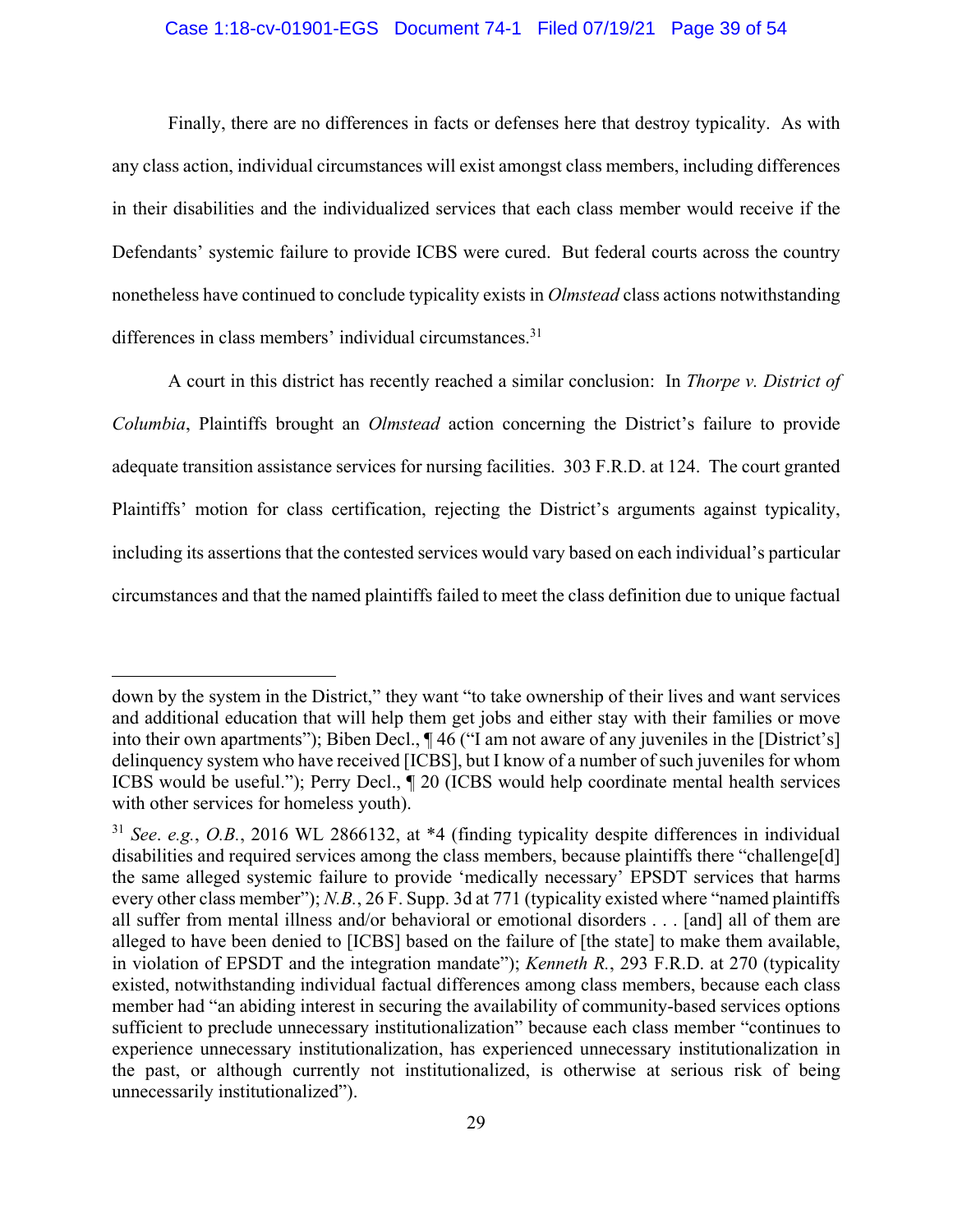#### Case 1:18-cv-01901-EGS Document 74-1 Filed 07/19/21 Page 40 of 54

differences. *Id.* at 147–49 ("the concept of a system of transition assistance is sufficiently definite" to be a practice which violates *Olmstead*'s integration mandate and injures class members in the same way, if it contributes to failure to provide community-based services). Here, Plaintiffs allege, and substantiate, that Defendants are causing the Plaintiff Children to suffer unnecessary institutionalization and serious risk thereof by failing to provide medically necessary and legally required community-based services. Any factual differences that exist amongst class members concerning their conditions do not prevent typicality: "[i]f the services are 'medically necessary,' the origin of the condition is irrelevant." *N.B.*, 26 F. Supp. 3d at 771.

## **D. Plaintiffs Will Adequately Represent the Class Because They Seek Identical Relief for All Class Members, and Plaintiffs' Counsel Are Well Qualified with Extensive Class-Action Litigation Experience.**

 Finally, Rule 23(a) requires that the representative parties must "fairly and adequately protect the interests of the class." Fed. R. Civ. P. 23(a)(4). To satisfy this requirement, "the named representative must not have antagonistic or conflicting interests with the unnamed members of the class" and "must appear able to vigorously prosecute the interests of the class through qualified counsel." *Coleman*, 306 F.R.D. at 84 (quoting *Twelve John Does v. District of Columbia*, 117 F.3d 571, 575 (D.C. Cir. 1997)); *Thorpe*, 303 F.R.D. at 150 (same). The court need only find one adequate class representative. *See Borum v. Brentwood Vill., LLC*, 324 F.R.D. 1, 1 (D.D.C. 2018); *Shulman v. Ritzenberg*, 47 F.R.D. 202, 206 (D.D.C. 1969) ("Even one member of a class can provide the kind of representation for all that is contemplated by the class suit" because "it is the *quality* of representation that is crucial in determining adequacy and fairness of representation.").

### 1. The named and proposed class representatives are adequate.

L.R. and the other Plaintiff Children share the same interests in pursuing their rights to receive ICBS in the most integrated setting appropriate in order to improve their mental health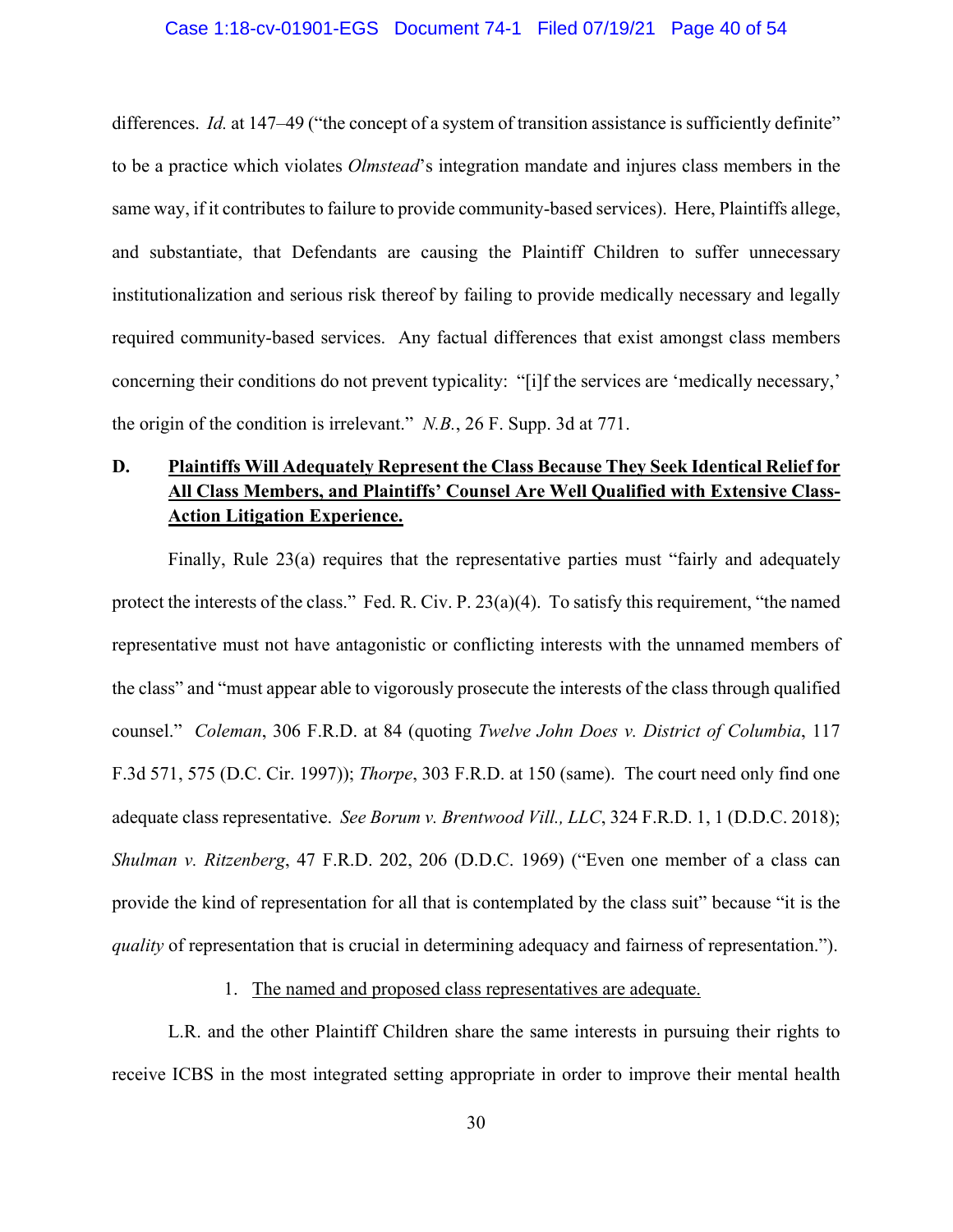#### Case 1:18-cv-01901-EGS Document 74-1 Filed 07/19/21 Page 41 of 54

conditions and help them avoid unnecessary institutionalization. *See* L.R. Decl., ¶¶ 7, 73. The remedies sought by L.R—injunctive and declaratory relief requiring that Defendants provide medically necessary ICBS to the Plaintiff Children—would equally benefit all of the putative class members. *See Coleman*, 306 F.R.D. at 84 (noting that where plaintiffs seek "identical" relief for all class members, "there are no conflicting interests that might derail certification on this prong"). Accordingly, L.R. is an adequate class representative.<sup>32</sup> Should Plaintiffs' unopposed Motion to Amend their Complaint be granted, M.W. and B.T. would also be adequate class representatives. *See* M.W. Decl., ¶¶ 8, 39-40; B.T. Decl., ¶¶ 9, 32.33

## 2. Class counsel are adequate.

1

Class counsel are qualified and able to vigorously prosecute the interests of the class. Class counsel are not conflicted and have extensive experience with mental health law, disability law, youth law, and with litigating class actions in those fields and more generally. *See Coleman*, 306

<sup>32</sup> That L.R. does not seek damages does not defeat L.R.'s adequacy as a class representative. *See Thorpe*, 303 F.R.D. at 150 (holding that there is no conflict of interest when the claim is a systemic challenge that does not preclude an individual *Olmstead* action for damages).

<sup>&</sup>lt;sup>33</sup> Plaintiff Disability Rights DC—which has associational standing to prosecute this action for the reasons explained in Plaintiffs' Opposition to Defendants' Motion to Dismiss (*see* Dkt. No. 29 at 16-19)—also would adequately represent the interests of the Plaintiff children, all of whom are its constituents as the protection and advocacy program for people with disabilities in the District. *See* Brown Decl. I, ¶¶ 18-22. Similar organizations have been found adequate class representatives when they act in that capacity to protect their constituents. *See R.P.-K. ex rel. C.K. v. Dep't of Educ., Hawaii*, 272 F.R.D. 541, 543 (D. Haw. 2011) (certifying class with a Protection and Advocacy organization as class representative); *see also, e.g., Nat'l Veterans Legal Servs. Program v. United States*, 235 F. Supp. 3d 32, 36-37, 41-43 (D.D.C. 2017) (holding nonprofit legal service organization adequate class representative); *Equal Emp. Opportunity Comm'n v. Printing Indus. of Metro. Wash., D.C., Inc.*, 92 F.R.D. 51, 54 (D.D.C. 1981) (finding plaintiff labor union adequate class representative on behalf of union's constituents).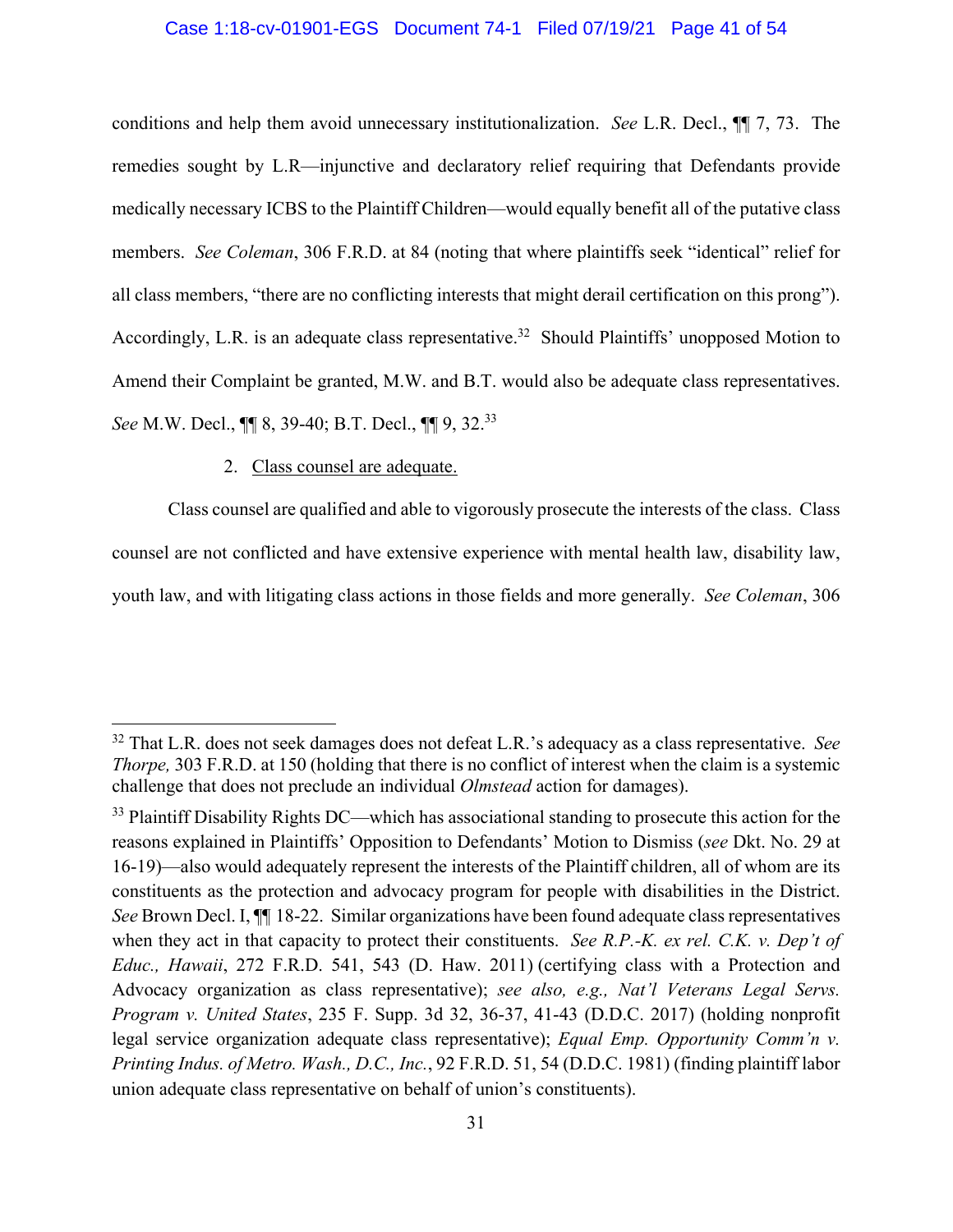#### Case 1:18-cv-01901-EGS Document 74-1 Filed 07/19/21 Page 42 of 54

F.R.D. at 84 (finding adequacy when class counsel has extensive experience litigating class actions); *Healthy Futures of Texas,* 326 F.R.D. at 7-8 (same).

 The Judge David L. Bazelon Center for Mental Health Law ("Bazelon Center") is nationally recognized for its expertise in disability law, including its advocacy for the rights of people with mental health disabilities to live in their own homes and communities. A primary focus of the Bazelon Center's work involves efforts to remedy disability-based discrimination through enforcement of the ADA and the Rehabilitation Act. Since its founding in 1972, the Bazelon Center has played a significant role in enforcement of these laws' integration mandate, including in the *Olmstead v. L.C.* litigation in the Supreme Court. The Bazelon Center has also served as class counsel in a number of actions in which plaintiffs sought medically necessary ICBS to avoid unnecessary institutionalization, including *Katie A. v. Bonta*, No. 02-056662 (AHM) (C.D. Cal., filed 2002), and *J.K. v. Eden*, No. CIV 91-261 TUC JMR (D. Ariz., filed 1991). In addition, the Bazelon Center has longstanding experience advocating on behalf of adults and children with disabilities in the District of Columbia, including as plaintiffs' counsel in two class actions: *Dixon v. Barry*, 967 F. Supp. 535 (D.D.C. 1997) and *Blackman v. District of Columbia*, 454 F. Supp. 2d 1 (D.D.C. 2006). *See* Burnim Decl., ¶¶ 3-6.

Disability Rights DC has been designated by the District as its protection and advocacy organization since 1996, though it was founded and started serving low-income residents of D.C. in 1967. Pursuant to federal and state law, Disability Rights DC has the statutory authority to pursue legal, administrative, and other appropriate remedies to advocate for the rights and interests of people with disabilities. Disability Rights DC's experience includes bringing class action lawsuits against the District on behalf of people with disabilities, including *Evans v. Washington*, 1:76-cv-00293 (D.D.C. filed 1976), and, recently, in *Brown v. District of Columbia*, in which the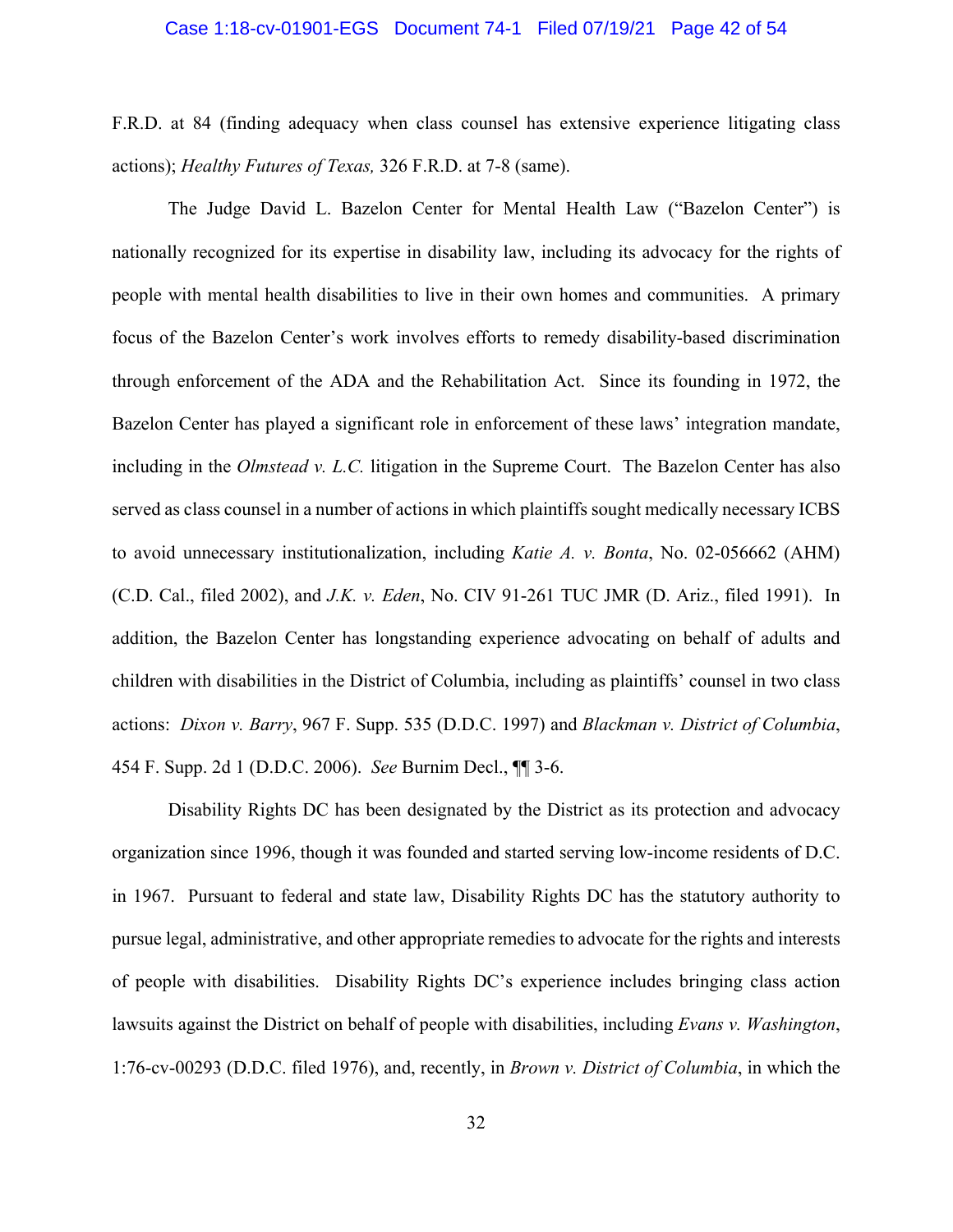#### Case 1:18-cv-01901-EGS Document 74-1 Filed 07/19/21 Page 43 of 54

District did not challenge the competency of Disability Rights DC as counsel. Disability Rights DC brings a deep knowledge of the District's mental health system to this case, including extensive experience working with people receiving both institutional and community services. *See*  Bernstein Decl., ¶¶ 5-14.

 The National Center for Youth Law ("NCYL") is nationally recognized for its expertise in legal issues affecting low-income children, including education, mental health, child welfare, juvenile justice, and immigration. A primary focus of NCYL's work is on impact litigation. Since its founding in 1970, NCYL has served as counsel in many class actions affecting the lives of children with disabilities, including alongside the Bazelon Center in *Katie A. v. Bonta*, No. 02- 056662 (AHM) (C.D. Cal., filed 2002). *See* Galanter Decl., ¶¶ 4-6.

 Schulte Roth & Zabel LLP ("SRZ") is a private law firm with over 250 attorneys in the United States, including an office in the District of Columbia. The firm has broad experience in complex litigation, including class actions. It has served as local and class counsel in numerous state and federal class matters, including matters related to the right to counsel for indigent criminal defendants and the eviction of families from FEMA-subsidized shelters following Hurricane Katrina. Schiffman Decl., ¶¶ 4-5. SRZ has worked with the Bazelon Center for the last ten years as a partner in litigation advancing the rights of children with disabilities, including through actions in Alabama and Mississippi, as well as advocacy before the United States Courts of Appeals for the First and Third Circuits. *See id.*, ¶ 7.

 Plaintiffs' counsel are adequate to represent the class competently, and they have no interests or commitments that are antagonistic to, or that would detract from, their efforts to seek a favorable decision for the Class. Accordingly, this aspect of Rule 23(a)(4) is also satisfied.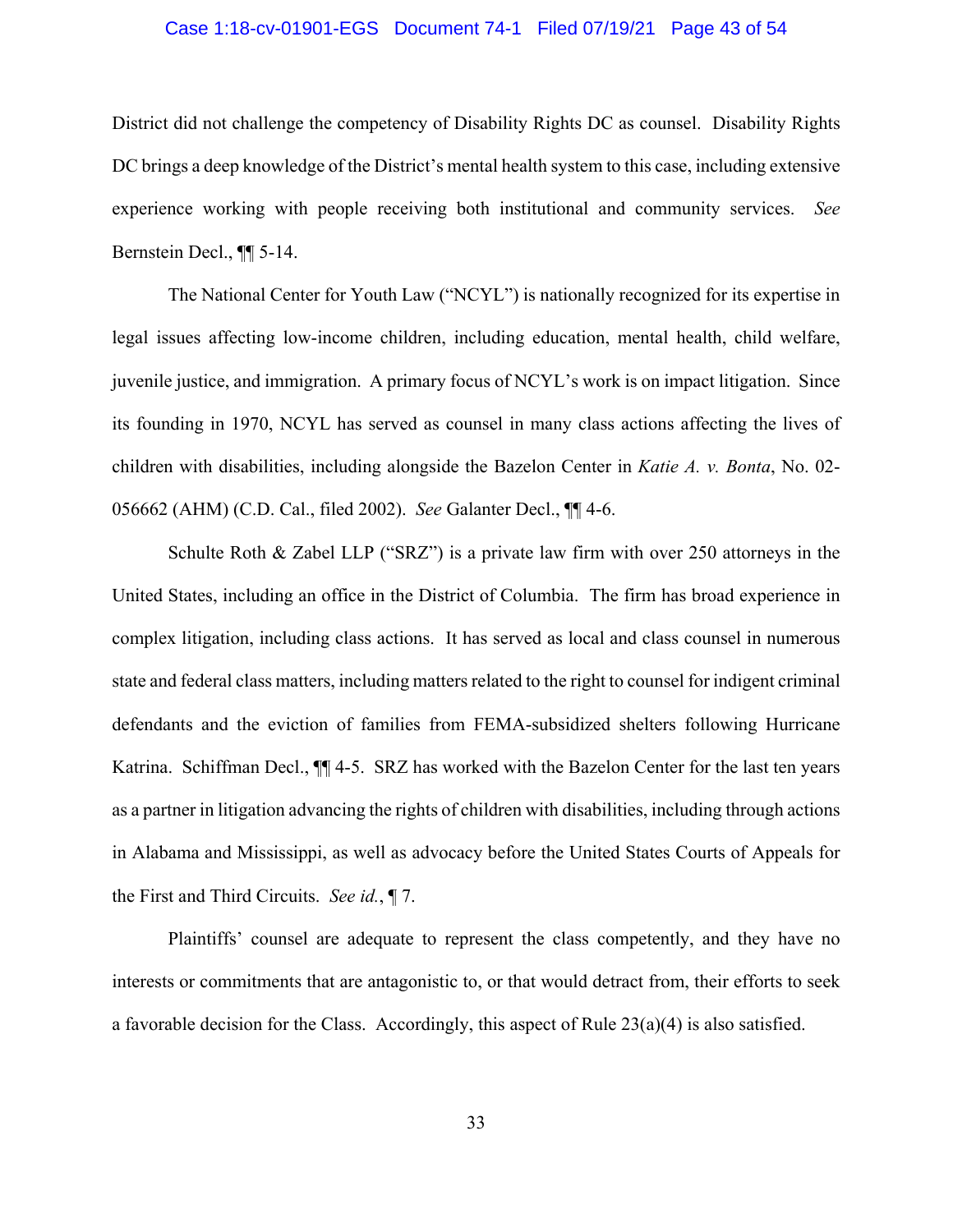## **E. Defendants Have Acted and Refused to Act on Grounds That Apply Generally to the Class; As Such, Class Certification under Rule 23(b)(2), as Well as Injunctive Relief for the Class, Is Appropriate.**

 Plaintiffs seek to certify this class under Rule 23(b)(2), which requires that defendants have "acted or refused to act on grounds that apply generally to the class, so that final injunctive relief or corresponding declaratory relief is appropriate respecting the class as a whole." Fed. R. Civ. P. 23(b)(2). As the Supreme Court noted in *Wal-Mart*, "'[c]ivil rights cases against parties charged with unlawful, class-based discrimination are prime examples' of what (b)(2) is meant to capture." 564 U.S. at 361 (quoting *Amchem Prods., Inc. v. Windsor*, 521 U.S. 591, 614 (1997)). Indeed, the D.C. Circuit has described a Rule 23(b)(2) action as an efficient and consolidated way to address systemic harms that are best remedied with an injunction, particularly in civil rights cases like this one. *See D.L.,* 860 F.3d at 726 ("Rule 23(b)(2) exists so that parties and courts, especially in civil rights cases like this, can avoid piecemeal litigation when common claims arise from systemic harms that demand injunctive relief."); *In re District of Columbia,* 792 F.3d at 102 ("*Olmstead* held there is a common civil right to non-segregation. . . . [a]nd Rule  $23(b)(2)$  was intended for civil rights cases."); *cf. N.B.*, 26 F. Supp. 3d at 774 (Rule 23(b)(2) satisfied where "success on the plaintiffs' claims will require policy modifications to properly implement EPSDT and the [*Olmstead*] integration mandate; by their very nature such policy changes are generally applicable, and therefore would benefit all class members").

"The key to the  $(b)(2)$  class is the indivisible nature of the injunctive or declaratory remedy warranted—the notion that the conduct is such that it can be enjoined or declared unlawful only as to all of the class members or as to none of them." *Coleman*, 306 F.R.D. at 84 (quoting *Wal-Mart*, 564 U.S. at 360). Although the injunction must provide relief to each class member, "[i]f a certain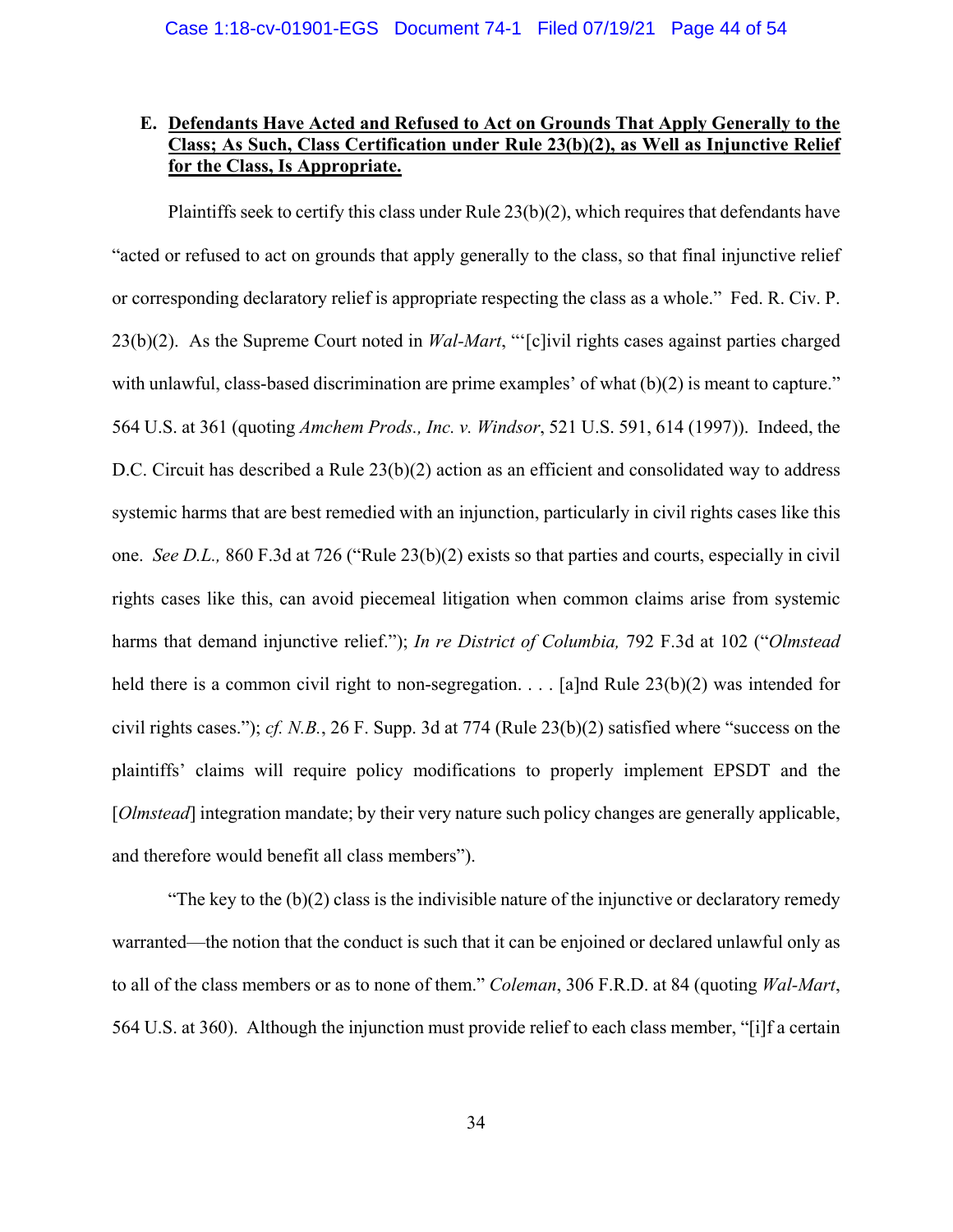#### Case 1:18-cv-01901-EGS Document 74-1 Filed 07/19/21 Page 45 of 54

outcome is legally mandated and an injunction provides each member of the class an increased opportunity to achieve that outcome, Rule 23(b)(2) is satisfied . . . ." *Brown*, 928 F.3d at 1082–83.

Regarding the first component of Rule 23(b)(2)—whether Defendants have "acted or refused to act on grounds that apply generally to the class"—Plaintiffs satisfy their burden. Plaintiffs allege violations of three federal statutes, each of which guarantee the same rights and protections to each putative class member in the same way. At this stage, Plaintiffs have provided ample evidence, including the District's own public records, showing that Defendants fail to provide the legally required ICBS. Kamradt Decl., ¶¶ 33-36 (summarizing Defendants' data, and stating that "[t]he number of residential and other out-of-home placements and hospitalizations taking place in the District suggests to me that the District is not providing [ICBS] to all of the District children who need them"), 37 (based on Defendants' data, and size of District's population, "I would expect that there are at least 1,000 children in the District who need [ICBS]"); Friedman Decl.,  $\P$  62-63 (and stating that "significant" number of District children have been removed from their homes), 75 (other experts' reports "present a picture of a group of youth, primarily Black or African-American, with multiple challenges, who were not able to receive the [ICBS] that they needed. . . . This clearly seems to be a group of young people with serious emotional disturbances who failed to receive the help that they needed"), 82 (based on quantitative and qualitative data describing District's children's mental health system, including other experts' reports, "significant number" of District children need but are not receiving ICBS); Rogers Decl., ¶ 44 (Plaintiffs' qualitative study of District youth is "relevant, instructive, and . . . provides useful information about the larger universe of children and youth"); Mitchell Aff., ¶ 3, Ex. 1 at 3, 6, 40 (DBH, CFSA, DYRS place hundreds of youth in congregate out-of-home placements; provider states that "many children and youth . . . are still needing services," and DBH agency partner states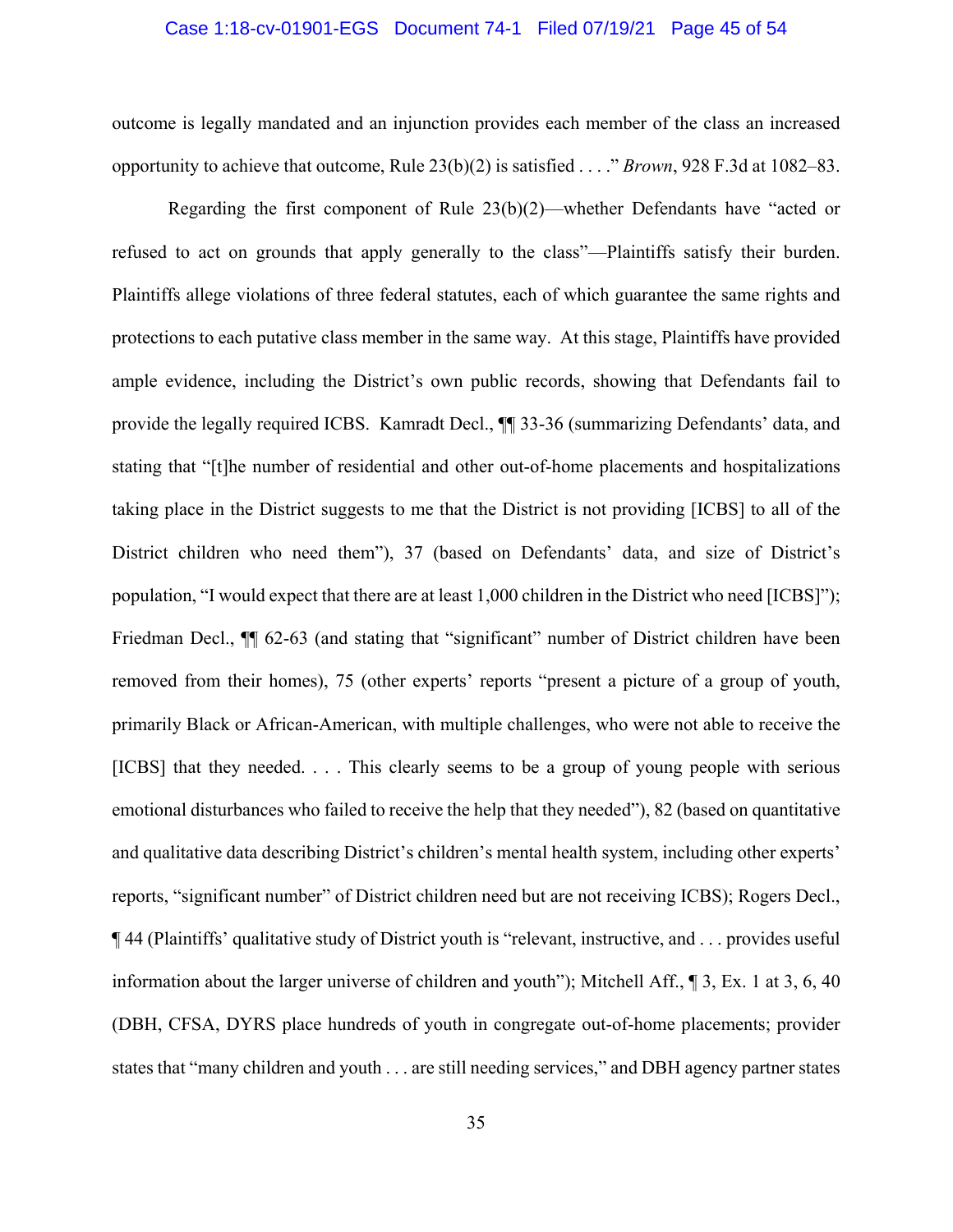#### Case 1:18-cv-01901-EGS Document 74-1 Filed 07/19/21 Page 46 of 54

that "[w]hat is going on with DBH system is frustrating. . . . By the time these children come to us they are bleeding. . . . Services need to support children to be in their home, back home, to receive treatment quickly").

Furthermore, Plaintiffs have proffered evidence indicating that Defendants' failure to provide legally mandated ICBS affects the Plaintiff Children in the same way: they are unnecessarily institutionalized or at serious risk of institutionalization. *See* Sections IV.B and IV.C, *supra*. Without ICBS, the Plaintiff Children cycle unnecessarily in and out of institutions to their detriment. *See* L.R. Decl., ¶¶ 13-42 (named Plaintiff cycled among hospitals, PRTFs, YSC, and New Beginnings); M.W. Decl., ¶¶ 25, 30-31 (proposed named Plaintiff spent four months at PIW, then went to YSC and group home); B.T. Decl., ¶¶ 15-27 (proposed named Plaintiff cycled from YSC to shelter home to YSC to shelter home to group home to PRTF, to group home, before returning to family home).<sup>34</sup> Moreover, the District does not have an effective and comprehensive

<sup>34</sup> *See also, e.g.,* Boyd Decl., Ex. A, ¶ 188 (two youth reviewed cycled between residential treatment placements, where they experienced restraint and/or seclusion, and District group homes); Bird Decl., Ex. 1, at 11 (youth who experienced about 15 different out-of-home placements while under DYRS custody), 21 (another youth was in at least 18 different out-ofhome placements while under DYRS custody between 2017-2020, and is currently at YSC awaiting sentencing to federal prison), 29-30 (another youth placed in residential treatment facilities in Georgia, Pennsylvania, and Maryland, along with several group homes; youth was recently released from DC Jail); Cass Decl., ¶¶ 7-9 (describing one client with two residential placements, another with one hospitalization and four out-of-district residential placements, and a third with hospitalization and group home placements); Brown Decl. II, ¶¶ 13-16 (describing Disability Rights DC clients "who have experienced numerous and/or lengthy stays in . . . [PRTFs] or other residential treatment facilities"); Biben Decl., ¶¶ 15-16 (discussing how youth are "warehoused in inadequate residential facilities where they do not receive the treatment they need"); Avent Decl., ¶ 14 (stating some children do not benefit from residential placements, which can be self-perpetuating: "[s]ometimes their behavior does not improve; as a result; they 'fail' the program and get sent to another residential placement"); Romero Decl., ¶ 14-24 (describing her 14 hospitalizations); L.M. Decl., ¶¶ 26-31 (daughter spent three years in three PRTFs in Georgia and Florida); M.P. Decl., ¶¶ 9-55 (detailing history of great-grandson's hospitalizations, detentions at YSC and New Beginnings, and out-of-District residential and group home placements); Blaeuer Decl., ¶¶ 19-24 (some clients "have histories of residential placements"); Spain Decl., ¶ 22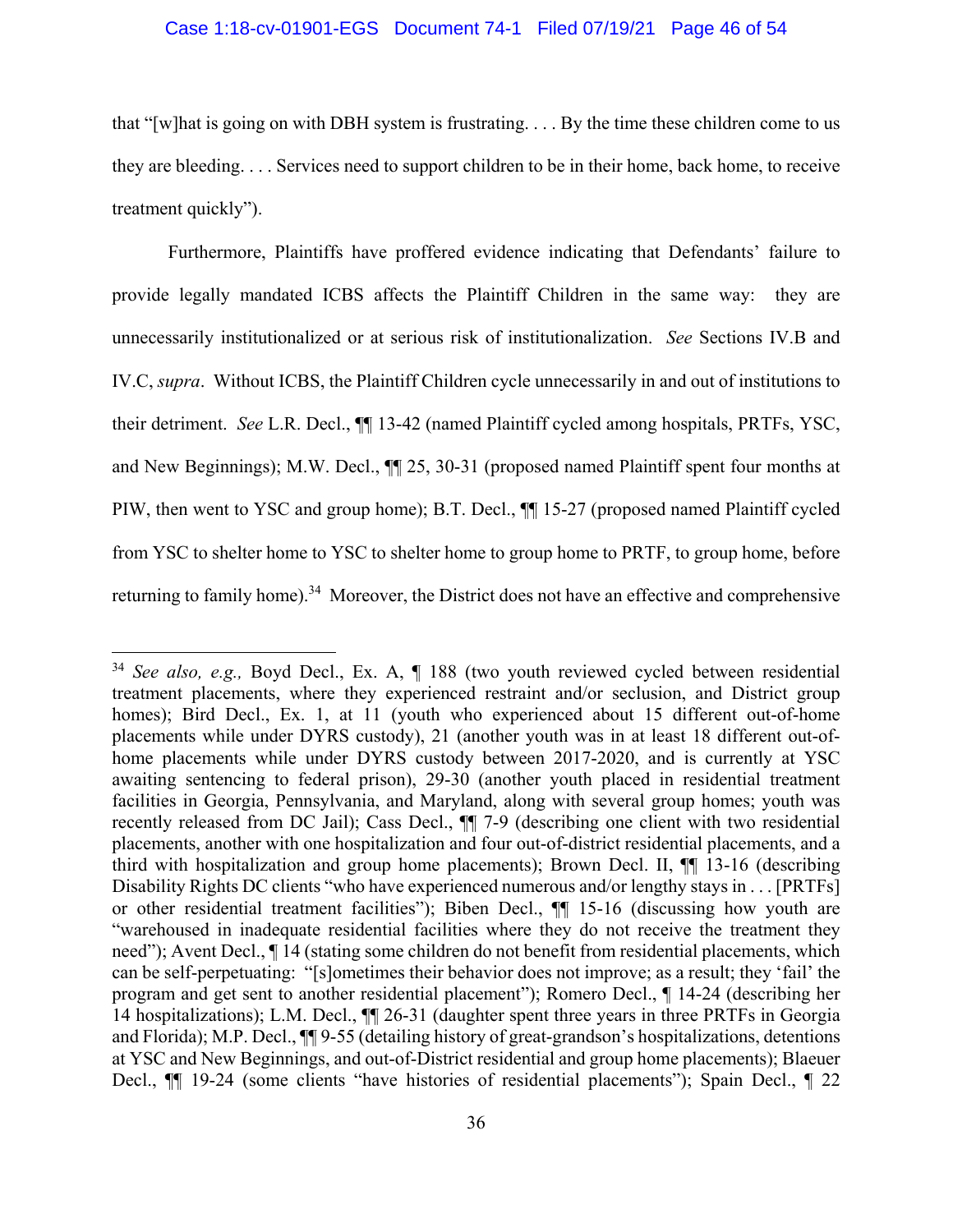#### Case 1:18-cv-01901-EGS Document 74-1 Filed 07/19/21 Page 47 of 54

"*Olmstead* Plan" to provide needed intensive mental health services to its children and youth in the most integrated setting appropriate. *See* Mitchell Aff., ¶¶ 4-5, Ex. 2, Ex. 3.

In addition to their institutionalization, the Plaintiff Children are at high risk of doing poorly in school, which further increases their chances of becoming involved in the delinquency and criminal systems and, as they transition to adulthood, being unable to obtain a job or live independently. *See* L.R. Decl., ¶¶ 9-32 (after therapy that "didn't do anything for" her, named Plaintiff had fights and suspensions at school and hospitalizations at PIW and Children's National, leading to placement under DYRS custody); M.W. Decl., ¶¶ 25-30 (after months-long hospitalization, proposed named Plaintiff was placed under DYRS custody and detained at YSC); B.T. Decl., ¶¶ 11-15 (proposed named Plaintiff was suspended and expelled without receiving counseling; he was placed under DYRS custody at age 14). Those experiences are typical based on what experts observed during their study of putative class members. *See* Campbell Decl., ¶ 177 (finding most youth fully reviewed "are functioning below grade level at school"; some have criminal charges); Bird Decl., Ex. 1, at 58 (youth reviewed "have not been successful in school"; three have been under DYRS supervision, with multiple out-of-home placements); Missildine Decl., Ex. 1, at 70 ("[M]ost of the youth [I reviewed have] experienced significant challenges in school, including issues relating to behavior, academics, attendance, suspension, and interactions with peers."); Boyd Decl., Ex. A,  $\P$  190-91 (discussing "unmet mental health needs and the school-to-prison pipeline"); Joyner Decl., Ex. A, at 53 (explaining how schools dis-enroll youth

<sup>(</sup>recounting experiences of clients with multiple hospitalizations); Russo Decl., ¶ 14 ("Many of our clients have a history of multiple out-of-District residential placements . . . . it is not uncommon for one of our clients to be placed in two or three facilities outside the District over the course of two years or more, for a stay of between two and nine months in each facility [and placement] at YSC for 30 days or more in between each residential placement.").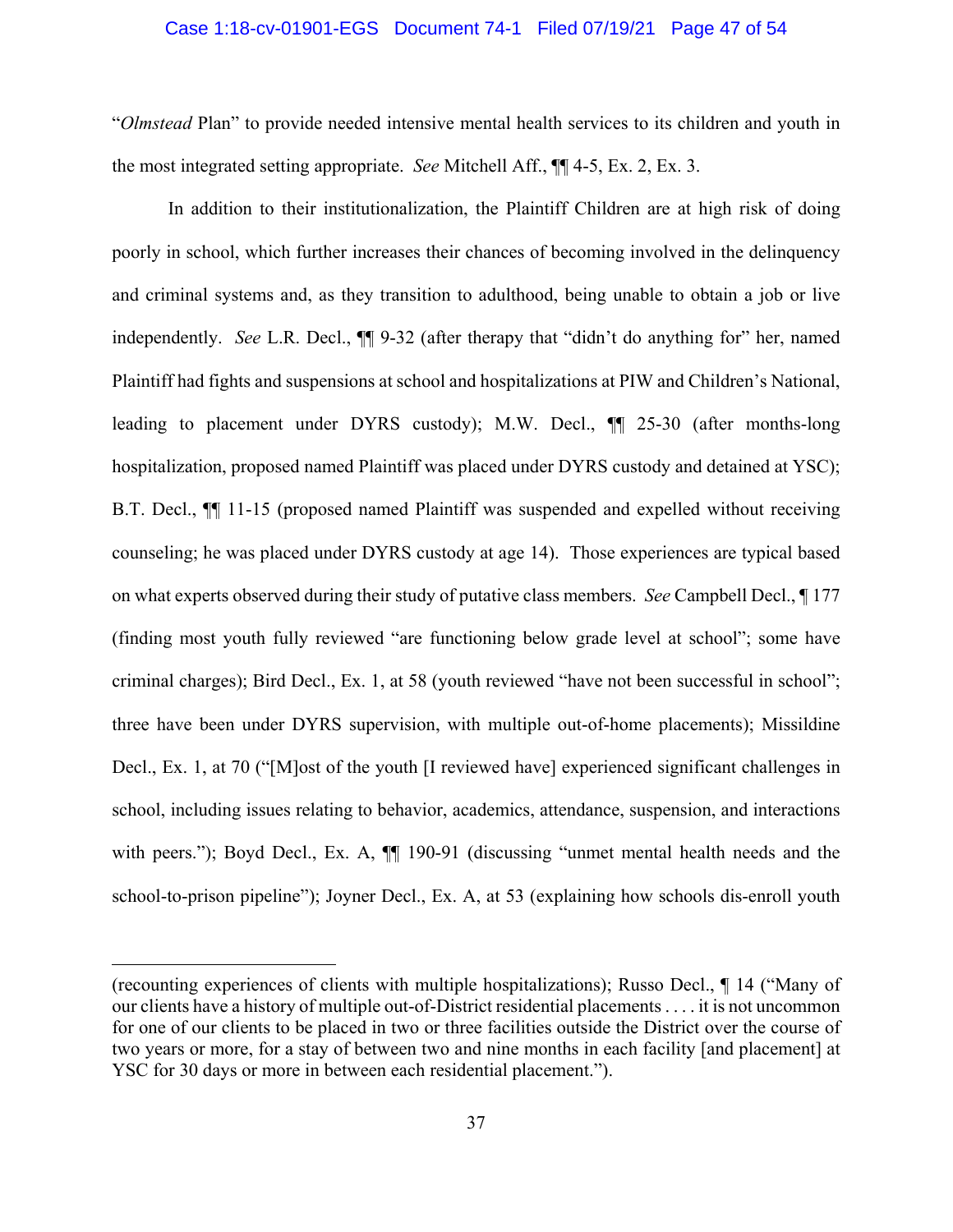#### Case 1:18-cv-01901-EGS Document 74-1 Filed 07/19/21 Page 48 of 54

due to mental health issues, re-enroll them later, but do nothing to ensure youth is linked to mental health services, including during transition from one educational placement to another).<sup>35</sup> Accordingly, as in *Thorpe*, "it is sufficient that plaintiffs have proffered evidence of systemic deficiencies in the District's system . . . and that those deficiencies appear to be affecting the class." 303 F.R.D. at 151.

In terms of the second component of Rule  $23(b)(2)$ —whether final injunctive relief is appropriate for the class as a whole—the answer is again yes. Defendants are already legally mandated to provide the Plaintiff Children with ICBS to treat their conditions and help them avoid unnecessary institutionalization. Plaintiffs seek injunctive and declaratory relief that settles the legality of the District's conduct and requires Defendants to provide the needed ICBS. *See Brown*, 928 F.3d at 1082 ("If a certain outcome is legally mandated and an injunction provides each member of the class an increased opportunity to achieve that outcome, Rule  $23(b)(2)$  is satisfied.").

Unlike cases where "each individual class member would be entitled to a *different*  injunction or declaratory judgment against the defendant," this Court can resolve Plaintiffs' claims "in one stroke" by issuing a single injunctive order requiring Defendants to modify their policies and practices to provide ICBS to the Plaintiff Children who need it. *Wal-Mart*, 564 U.S. at 350,

<sup>&</sup>lt;sup>35</sup> They also are consistent with the experience of service providers in the District and other members of the putative class. *See* Cass Decl., ¶ 9 (after client was not engaged in services, she ran away from group home and was placed under DYRS custody); Avent Decl., ¶ 16 (when youth are not connected to supports in community, "children end up getting in trouble, often by getting involved with other kids who are a bad influence, and sometimes committing crimes"); Brown Decl. II,  $\P$  14-15 (describing clients who experienced truancy from school and psychiatric hospitalizations before being placed under DYRS custody); Russo Decl., ¶ 23 (all SJP clients are court involved and many are in the custody of DYRS or Department of Corrections); Bloch Decl., ¶¶ 9, 12 (some of criminal attorney's 500 clients over past six years were placed in residential treatment centers when they were youth, one for at least nine months; one 20-year-old client currently at St. Elizabeths); L.M. Decl., ¶¶ 15-19 (after multiple school transfers and multiple suspensions, daughter referred to DYRS for fighting); M.P. Decl.,  $\P$ [9-53 (great-grandson had behavioral issues at school, leading to arrests and DYRS custody at YSC and New Beginnings).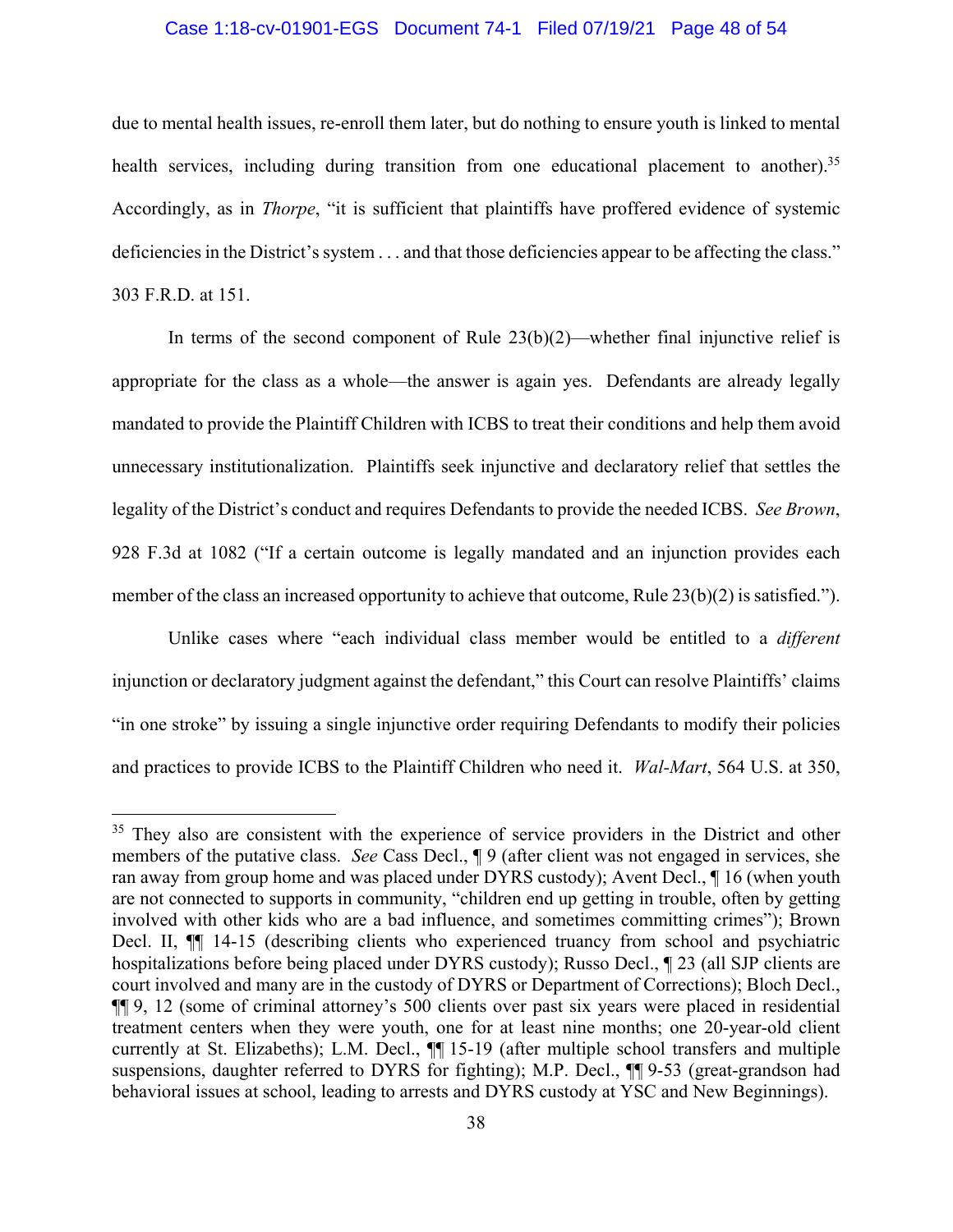#### Case 1:18-cv-01901-EGS Document 74-1 Filed 07/19/21 Page 49 of 54

360 (emphasis in original); *cf. Lane*, 283 F.R.D. at 602 (Rule 23(b)(2) satisfied where the "injunctive relief focuses on defendants' conduct, not on the treatment needs of each class member" and "is aimed at providing classwide alternatives to [segregation], regardless of a person's individualized support needs, by modifying the way defendants fund, plan, and administer the existing . . . service system"). Classwide relief to remedy the ongoing civil rights violation by Defendants against Plaintiff Children is not only an appropriate remedy—it is the only remedy that can sufficiently address Defendants' conduct. Thus, certification under Rule 23(b)(2) is warranted.

#### **F. The Class Is Sufficiently Definite and Ascertainable.**

In addition to the express requirements of Rule 23, this Court and others in this Circuit have also applied an implied requirement that a putative class be sufficiently definite before it can be certified. *Huashan Zhang*, 344 F. Supp. 3d at 61-62; *Thorpe*, 303 F.R.D. at 139. Although this prerequisite is not "particularly stringent," it typically requires a class to be "adequately defined" and "clearly ascertainable." *Thorpe*, 303 F.R.D. at 139 (citing *Pigford v. Glickman*, 182 F.R.D. 341, 346 (D.D.C. 1998)). Yet, in Rule 23(b)(2) classes such as this one where plaintiffs only seek an injunction and notice is not required, "precise ascertainability" is not required. *D.L.*, 302 F.R.D. at 17 (quoting Newberg § 3:7); *see also Ramirez*, 2018 WL 4178176, at \*48 ("it is far from clear that there exists in this district a requirement that a class certified under Rule 23(b)(2) must demonstrate ascertainability to merit certification"). Rule 23(b)(2) classes are sufficiently ascertainable "as long as plaintiffs can establish the existence of a class and propose a class definition that accurately articulates the general demarcations of the class of individuals who are being harmed by the alleged deficiencies." *Thorpe*, 303 F.R.D. at 139 (internal citations and quotation marks omitted). It must also be "administratively feasible" to determine who is in the proposed class—that is, counsel and putative class members should be able to determine who is in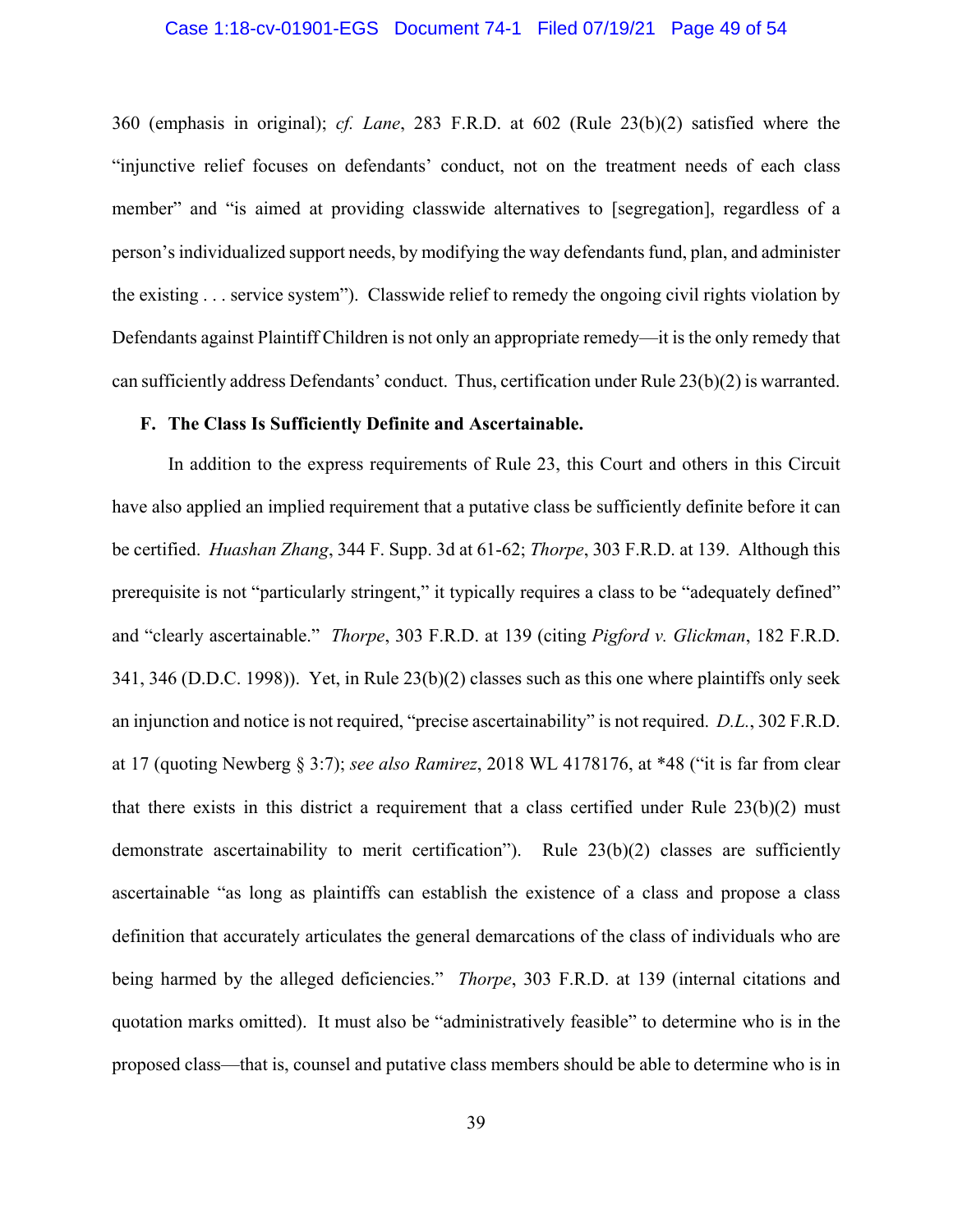#### Case 1:18-cv-01901-EGS Document 74-1 Filed 07/19/21 Page 50 of 54

the class "simply by reading the [class] definition." *Coleman*, 306 F.R.D. at 75 (internal citations omitted) (alteration in original).

The class here clearly exists and is well-defined; accordingly, it is sufficiently definite. A potential class member only needs to answer whether he or she: (1) is a Medicaid-eligible child (under the age of 21) who; (2) has a mental health disability.<sup>36</sup> Plaintiffs allege that Defendants do not provide—and, thus, no class members receive—medically necessary ICBS, and that the Plaintiff Children are therefore unnecessarily institutionalized or at serious risk thereof. In other words, the remaining elements of the proposed class definition (concerning the class member's non-receipt of needed ICBS and risk of institutionalization) are automatically satisfied by nature of being a Medicaid eligible child residing in the District who has a mental health disability. Thus, "simply by reading the [class] definition," children in the District (or their guardians) will be able to determine whether they are class members. *See, e.g., Coleman*, 306 F.R.D. at 75.

Furthermore, Defendants possess data that could be readily used to identify the Medicaideligible children residing in the District who are under the age of 21 and have a mental health disability. *See* Friedman Decl., ¶¶ 48-62; Kamradt Decl., ¶ 33. Because "absolute precision is not required" in Rule 23(b)(2) cases, the Court may find the class sufficiently ascertainable even if it concludes that "it is impossible to identify specifically who needs" ICBS "without individualized determinations." *Thorpe*, 303 F.R.D. at 140. As in *Thorpe*, "[i]f plaintiffs ultimately prevail, the District may have to implement a system that identifies which residents need [the sought after services] and what assistance they need, but, until then, there is no reason for the Court to insist on a more definitive class definition." *See id.* at 141.

<u>.</u>

<sup>36</sup> *See* Compl., ¶¶ 13-14 (defining "mental health disability" by reference to definition of "serious emotional disturbance" in District of Columbia regulation).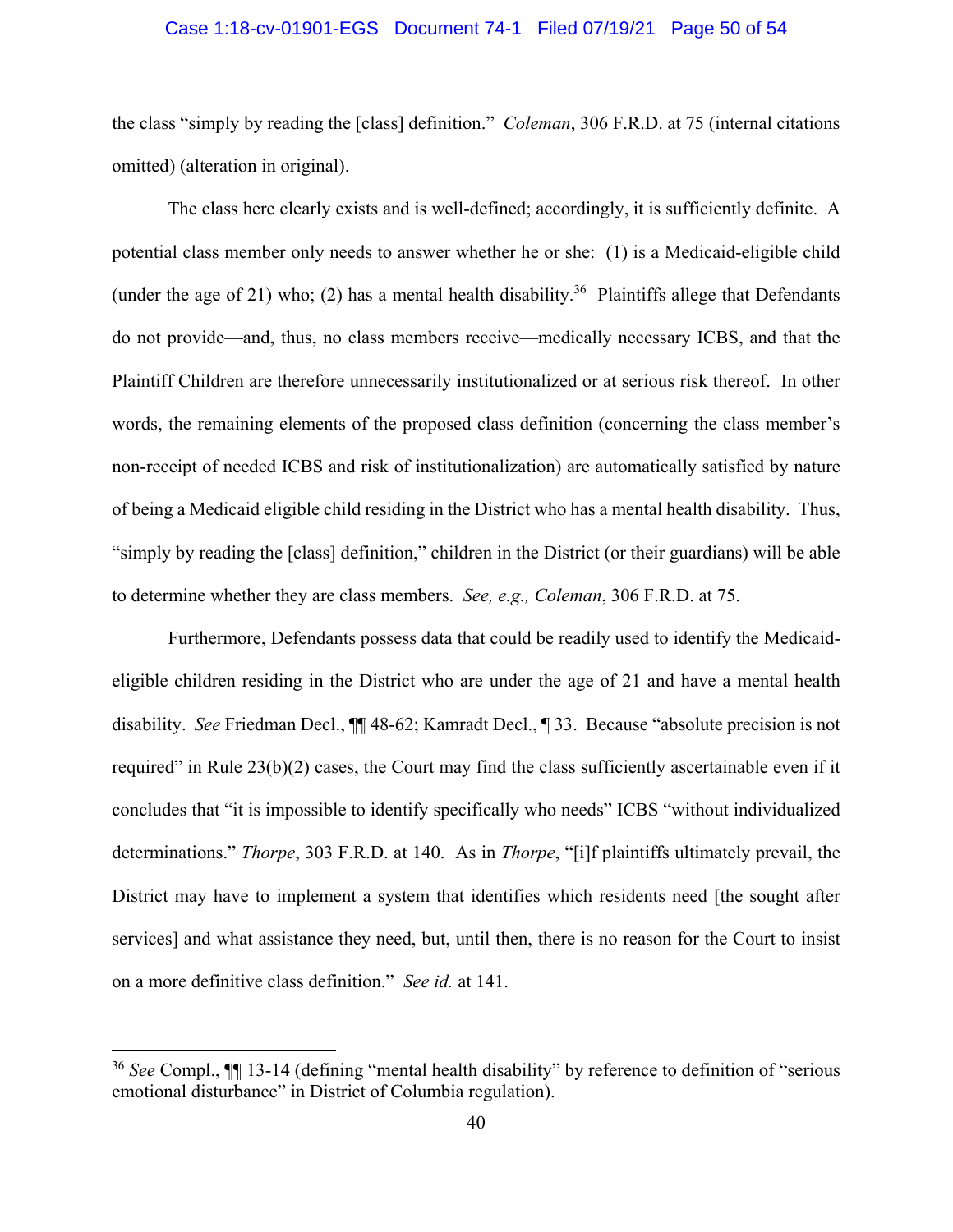#### **G. Class Counsel Should Be Appointed Pursuant to Fed. R. Civ. P. 23(g).**

 Plaintiffs are represented by the Bazelon Center, Disability Rights DC, NCYL, and SRZ, each of which brings unique resources, experience, and skills to this case. *See* Section IV.D.2, *supra*. Together these attorneys request appointment as co-class counsel pursuant to Federal Rule of Civil Procedure 23(g).

 Ira Burnim is the Legal Director at the Bazelon Center. Burnim Decl., ¶ 2. He joined the staff in 1988 and has served as legal director since 1990, litigating numerous class actions affecting the rights of individuals with mental disabilities. *See id.,* ¶¶ 2, 6, 12. Prior to joining the Bazelon Center, he was the legal director of the Children's Defense Fund and a senior attorney at the Southern Poverty Law Center. *See id.,* ¶ 12. He has served as lead counsel on a number of federal class actions, including *Katie A.*, *Dixon*, and *Blackman*. *See id.,* ¶ 6. Lewis Bossing, a senior staff attorney at the Bazelon Center, also has extensive federal court litigation experience, particularly focusing on individuals with disabilities. *See id.,* ¶ 15. He has over ten years of experience working at the Bazelon Center on actions similar to the instant case, including in the *Blackman* litigation. *See id*., ¶¶ 6, 15. Prior to joining the Bazelon Center, he worked as an attorney in the Disability Rights Section in the Civil Rights Division of the U.S. Department of Justice and with the Legal Aid Society-Employment Law Center of San Francisco, where he litigated to protect the rights of adults and children with disabilities under the ADA. *See id*. Brittany Vanneman joined the Bazelon Center in 2020 as the David and Mickey Bazelon Fellow. *Id.,* at ¶ 16.

Sandra Bernstein is the Legal Director at Disability Rights DC. Bernstein Decl., ¶ 3. Since joining the organization in 1997, she has provided direct representation to hundreds of individuals with disabilities to ensure they are fully integrated in their community. *See id.,* ¶¶ 7, 10. She has also served as plaintiff's counsel in various class actions, including *Evans*. *Id*., ¶ 10. Mary Nell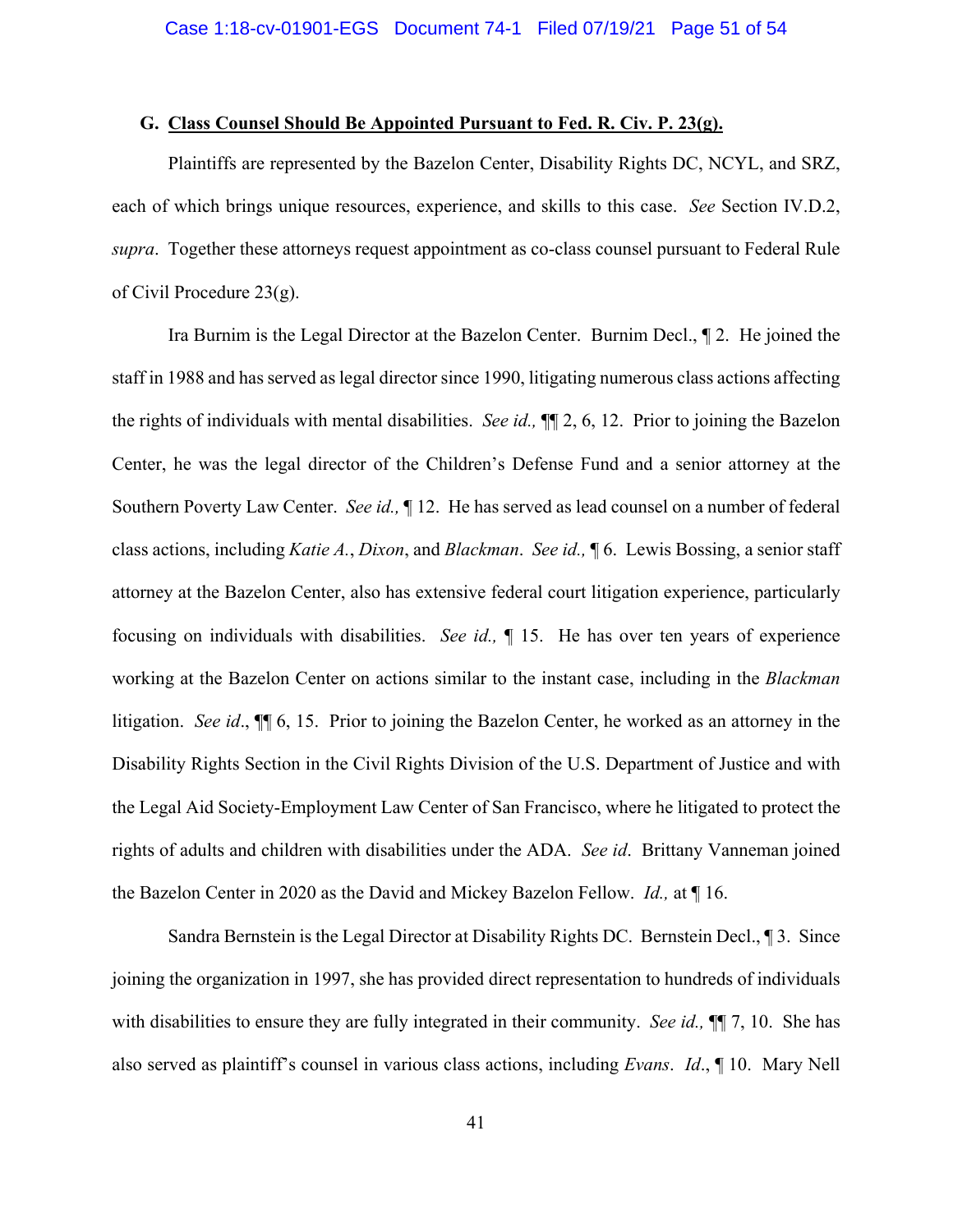#### Case 1:18-cv-01901-EGS Document 74-1 Filed 07/19/21 Page 52 of 54

Clark has been a Managing Attorney at Disability Rights DC since she joined the organization in 2003. *See id.,* ¶ 11. Prior to joining the organization, she worked with the U.S. Department of Justice for almost ten years litigating class action lawsuits. *See id*. While at Disability Rights DC, she has been lead counsel for several cases, including litigation against the District to protect the rights of residents of St. Elizabeths Hospital, the District's historic institution for adults with mental health disabilities. *See id*.

 Seth Galanter is a Senior Director of Legal Advocacy at NCYL. Galanter Decl., ¶ 3. With over 25 years of experience, he has litigated in the Appellate Section in the Civil Rights Division of the U.S. Department of Justice, and served as the Acting Assistant Secretary and the Principal Deputy Assistant Secretary in the U.S. Department of Education's Office for Civil Rights. *See id.,* ¶ 8. While in private practice, he argued two cases before the Supreme Court and was named Pro Bono Lawyer of the Year by the District of Columbia Bar for his work in a federal lawsuit against the District concerning accessibility for individuals with mobility impairments. *Id.* 

Howard Schiffman is a partner at SRZ. Schiffman Decl., ¶ 3. With over 40 years of experience, he has represented clients in a vast array of civil litigation matters including complex securities litigation. *See id.,* ¶ 7. Prior to joining the firm, he worked as a trial attorney at the SEC Division of Enforcement. *Id.*. Jason Mitchell is Special Counsel at SRZ, where he has worked for over 14 years. *Id.*, ¶ 8. He has substantial litigation experience in class actions and complex commercial matters. *Id*. Through his pro bono work, he has litigated a class action in New York State with the New York Civil Liberties Union to ensure that indigent criminal defendants receive their right to counsel, and worked with the Innocence Project on behalf of wrongly convicted individuals. *See id.*, ¶¶ 5, 8.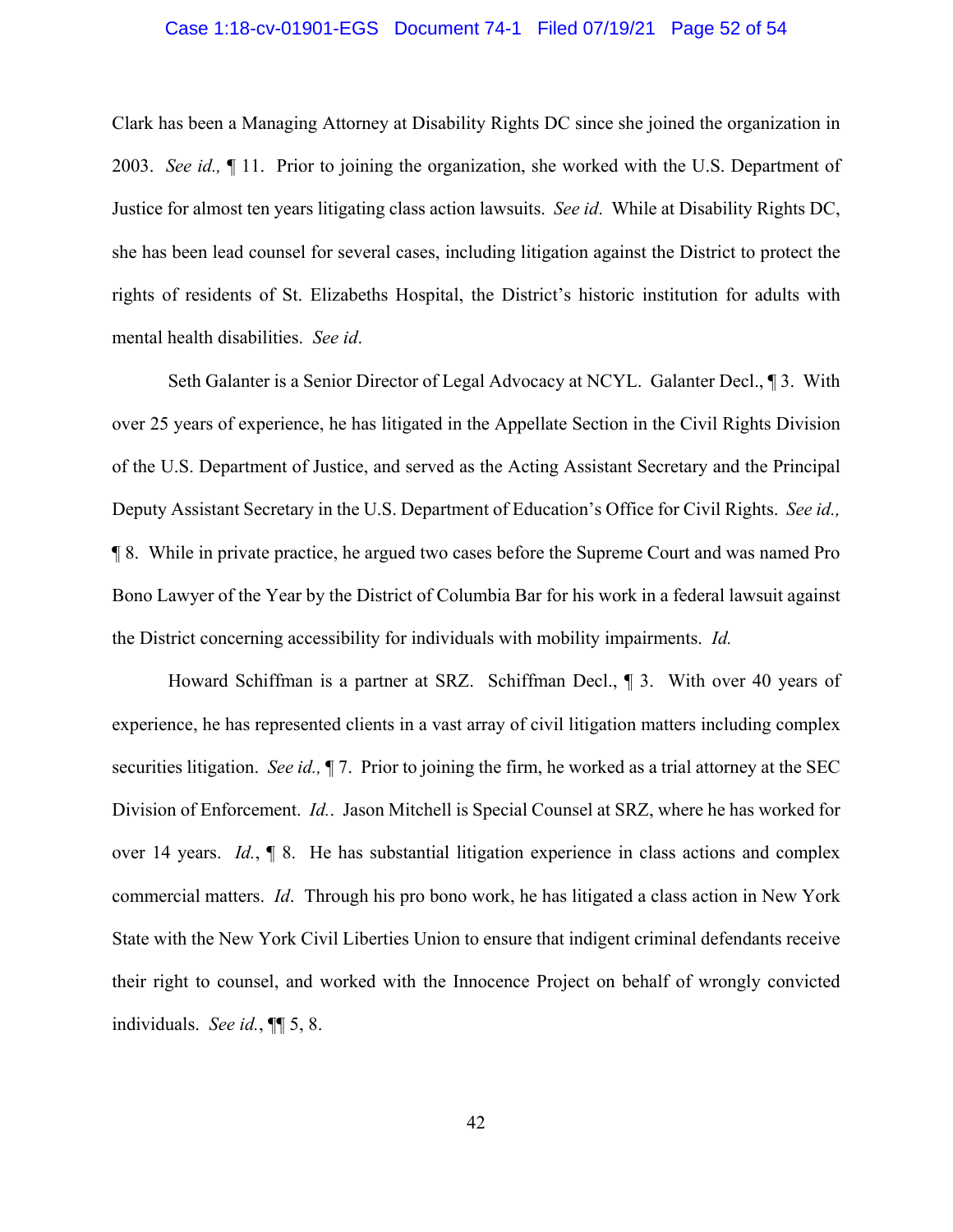## **V. CONCLUSION AND REQUEST FOR RELIEF**

For the reasons set forth above, Plaintiffs respectfully request that the Court, pursuant to

Fed. R. Civ. P. 23(a) and 23(b)(2), certify a class consisting of:

All Medicaid-eligible District of Columbia children who now or in the future are under the age of 21, have a mental health disability, are not receiving medically necessary intensive community-based services, and are unnecessarily institutionalized or at serious risk of institutionalization.

In addition, Plaintiffs respectfully request that the Court appoint the Judge David L. Bazelon

Center for Mental Health Law, Disability Rights DC, the National Center for Youth Law, and

Schulte Roth & Zabel LLP as class counsel in this action pursuant to Rule  $23(g)$ .